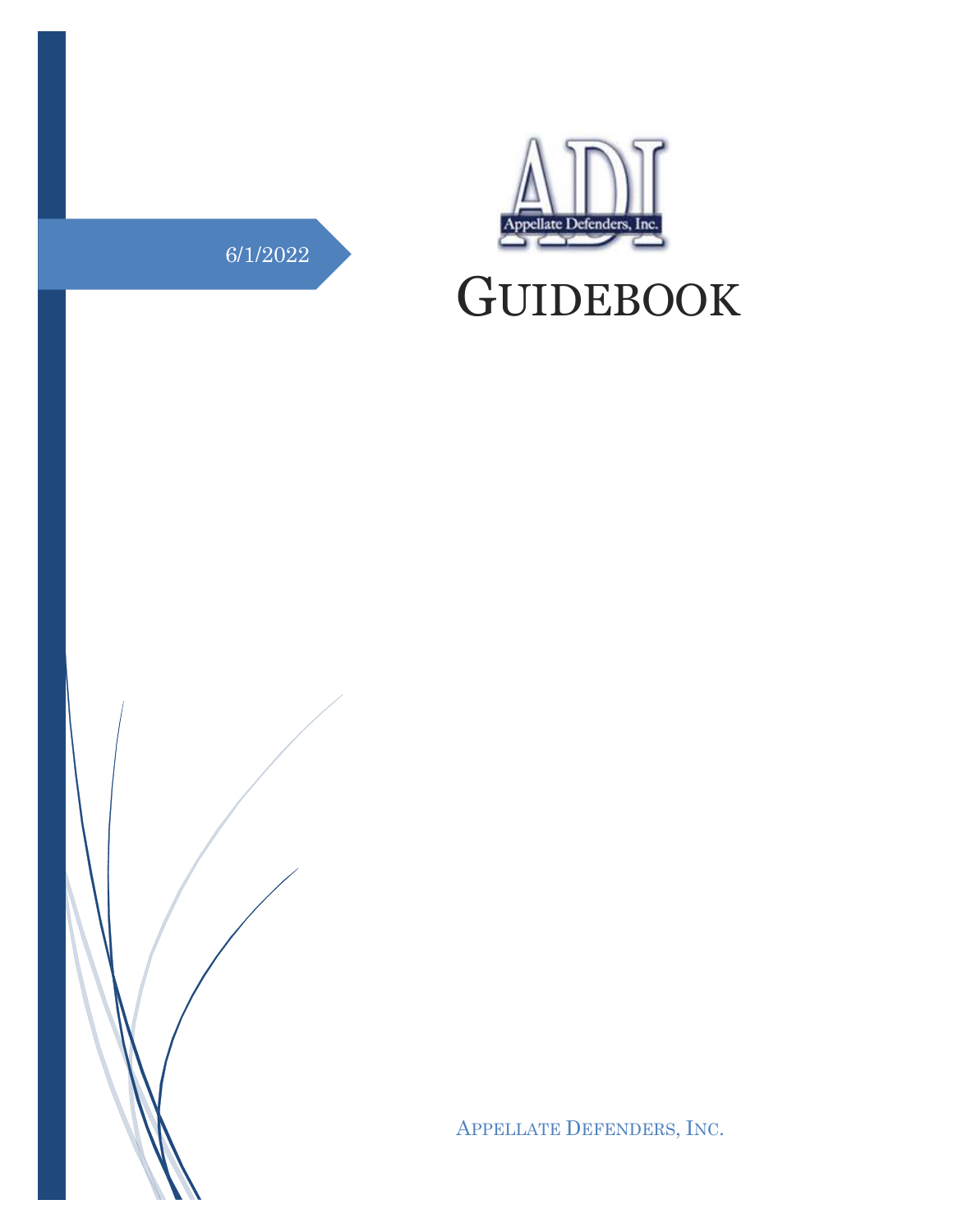# I. Table of Contents

| I. |             | <b>INTRODUCTION: YOUR RELATIONSHIP WITH APPELLATE</b>             |
|----|-------------|-------------------------------------------------------------------|
|    |             |                                                                   |
| Η. |             |                                                                   |
|    | A.          |                                                                   |
|    | 1.          |                                                                   |
|    | 2.          |                                                                   |
|    | 3.          | Take Necessary Steps to Perfect the Record or Notice of Appeal 12 |
|    | 4.          |                                                                   |
|    | 5.          | If Necessary, Look at the Superior Court File and the Exhibits 14 |
|    | 6.          | Write a Statement of the Case and a Statement of Facts  14        |
|    | 7.          |                                                                   |
|    | 8.          |                                                                   |
|    | 9.          |                                                                   |
|    | 10.         | Write the Client and Explain Why You Are Not Raising Issues in    |
|    |             |                                                                   |
|    | <b>B.</b>   | REVIEWING RESPONDENT'S BRIEF; APPELLANT'S REPLY                   |
|    |             |                                                                   |
|    |             |                                                                   |
|    | D.          | THE COURT'S DECISION; ADVICE TO CLIENT 18                         |
|    | E.          |                                                                   |
|    | $F_{\cdot}$ |                                                                   |
|    | G.          | INVESTIGATION OF COLLATERAL MATTERS AND PETITIONS                 |
|    |             |                                                                   |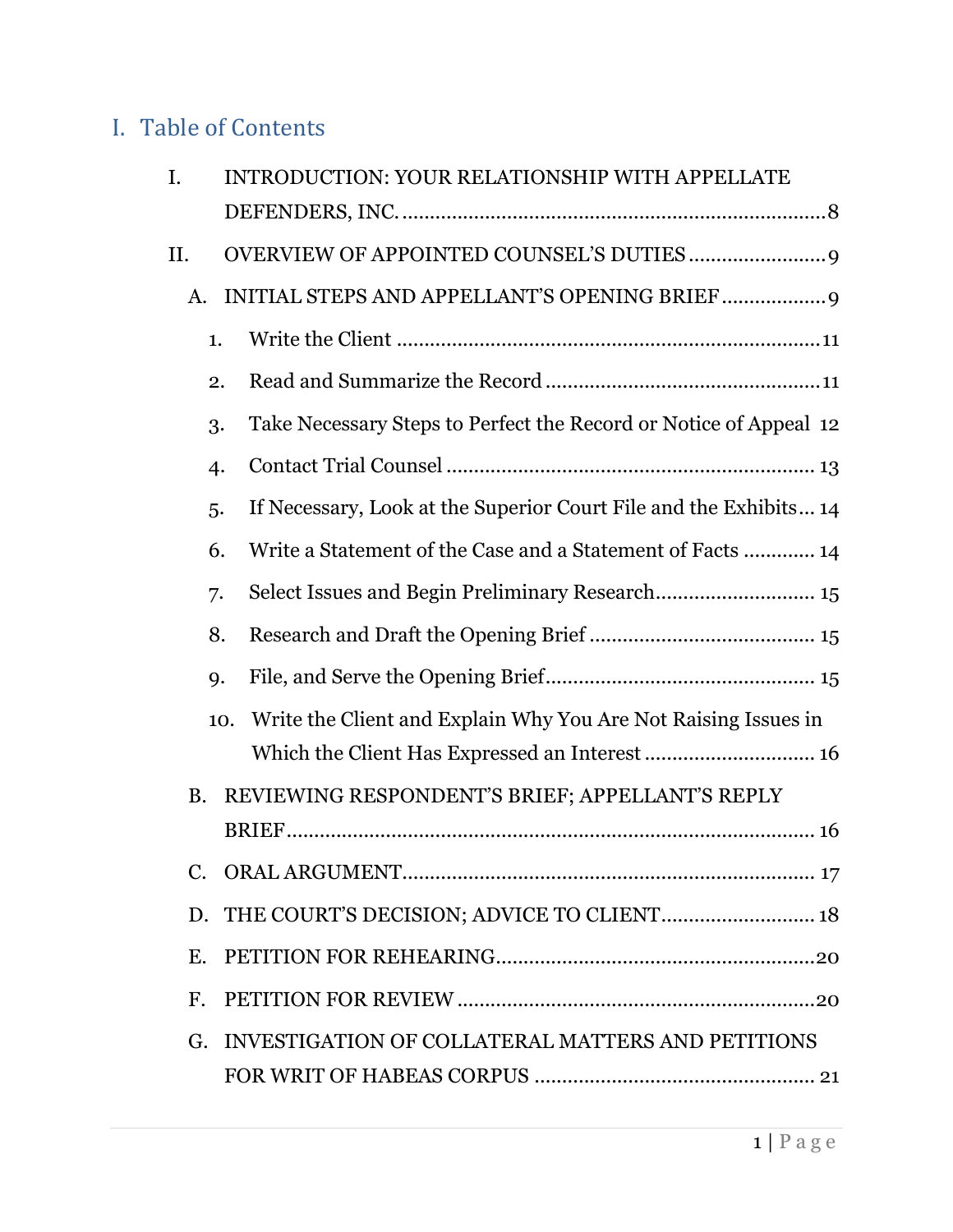| H.             |                | REPRESENTATION WHEN THERE ARE NO ARGUABLE ISSUES               |
|----------------|----------------|----------------------------------------------------------------|
|                |                |                                                                |
| I.             |                | REPRESENTATION WHEN THE CLIENT MIGHT SUFFER                    |
|                |                | ADVERSE CONSEQUENCES FROM APPEALING  24                        |
| J.             |                |                                                                |
| III.           |                | INCOMPLETE RECORDS: REQUESTS TO AUGMENT OR                     |
|                |                |                                                                |
| A.             |                |                                                                |
|                | 1.             |                                                                |
|                | 2.             | Augmentation for Documentary Material or Clerk's Transcript 27 |
|                | 3.             |                                                                |
|                | $\overline{4}$ |                                                                |
|                | 5.             |                                                                |
| <b>B.</b>      |                | RULE 8.340 LETTERS TO COMPLETE THE RECORD28                    |
| C.             |                |                                                                |
| D.             |                | EXHIBITS REQUIRED TO BE PART OF THE CLERK'S                    |
|                |                |                                                                |
| Е.             |                | COMBINED AUGMENTATION AND CORRECTION 30                        |
| F <sub>r</sub> |                | RECORDS IN JUVENILE DEPENDENCY APPEALS30                       |
| IV.            |                |                                                                |
| A.             |                |                                                                |
| <b>B.</b>      |                |                                                                |
| C.             |                | EXTENSIONS PENDING AUGMENTATION OR CORRECTION OF               |
|                |                |                                                                |
|                |                | D. CONTENTS AND FORM OF EXTENSION REQUEST 32                   |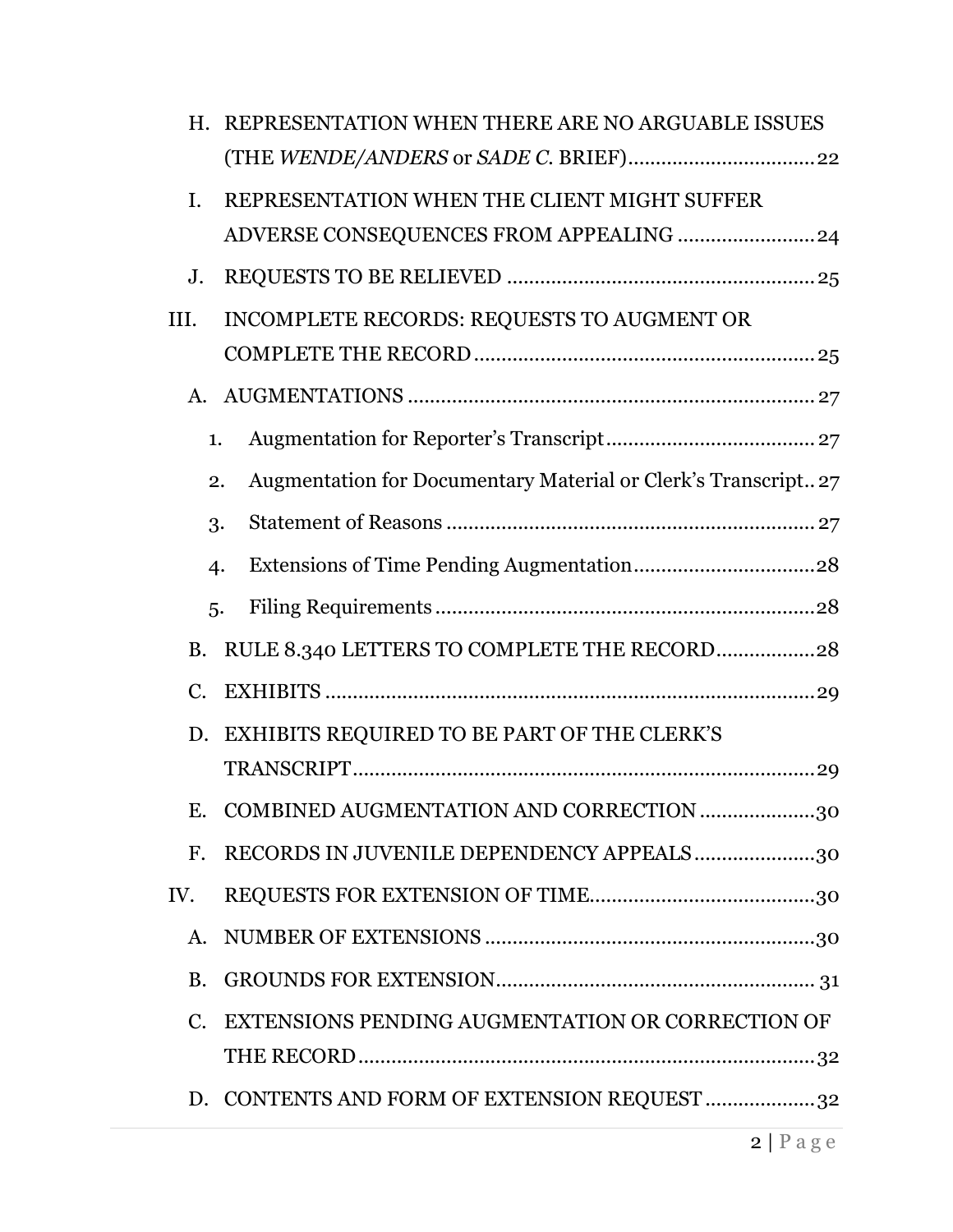| V. |                  |                                            |  |
|----|------------------|--------------------------------------------|--|
| A. |                  |                                            |  |
|    | <b>B.</b>        |                                            |  |
|    | 1.               |                                            |  |
|    | 2.               |                                            |  |
|    | 3.               |                                            |  |
|    | $\overline{4}$ . |                                            |  |
|    | 5.               |                                            |  |
|    | 6.               |                                            |  |
|    | 7.               |                                            |  |
|    | 8.               |                                            |  |
|    | <b>q.</b>        |                                            |  |
|    | 10.              |                                            |  |
| C. |                  |                                            |  |
|    | D.               | SOME KEYS TO EFFECTIVE WRITTEN ADVOCACY 44 |  |
|    | 1.               |                                            |  |
|    | 2.               |                                            |  |
|    | 3.               |                                            |  |
|    | $\overline{4}$   |                                            |  |
|    | 5.               |                                            |  |
|    | 6.               |                                            |  |
|    | E.               |                                            |  |
|    | 1.               |                                            |  |
|    | 2.               |                                            |  |
|    |                  |                                            |  |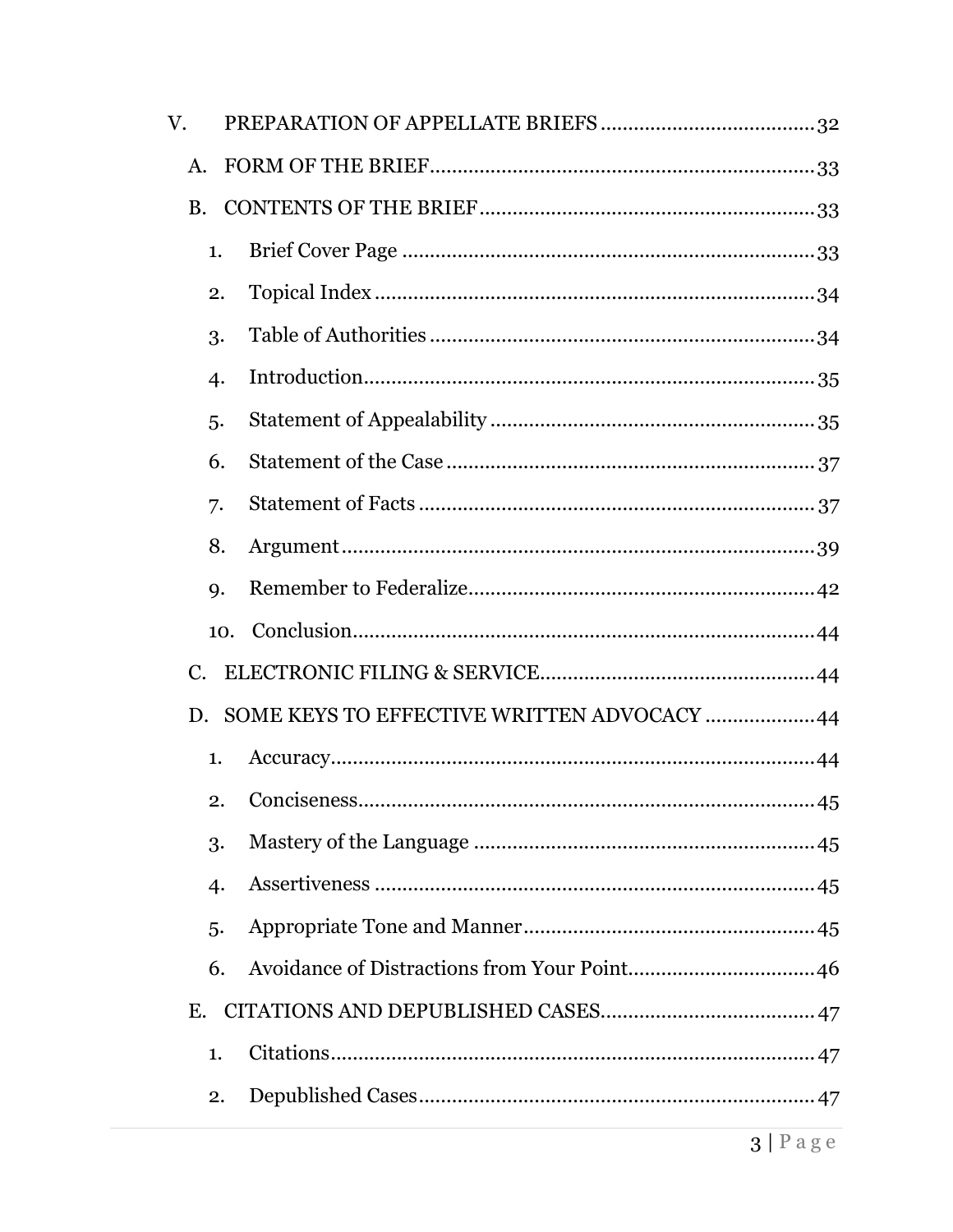| CLASSIFICATION AND MATCHING OF CASES AND ATTORNEYS                   |
|----------------------------------------------------------------------|
|                                                                      |
|                                                                      |
|                                                                      |
| SELECTION OF AN ATTORNEY FOR A PARTICULAR CASE 49                    |
|                                                                      |
|                                                                      |
|                                                                      |
| $\mathbf{1}$ .                                                       |
| 2.                                                                   |
|                                                                      |
| 1.                                                                   |
| Use of Associate Counsel, Students or Paralegals, and Lexis or<br>2. |
|                                                                      |
|                                                                      |
| 1.                                                                   |
| 2.                                                                   |
| 3.                                                                   |
| 4.                                                                   |
| 5.                                                                   |
|                                                                      |
| 6.                                                                   |
| VIII. ANSWERS TO QUESTIONS COMMONLY ASKED BY CLIENTS 57              |
|                                                                      |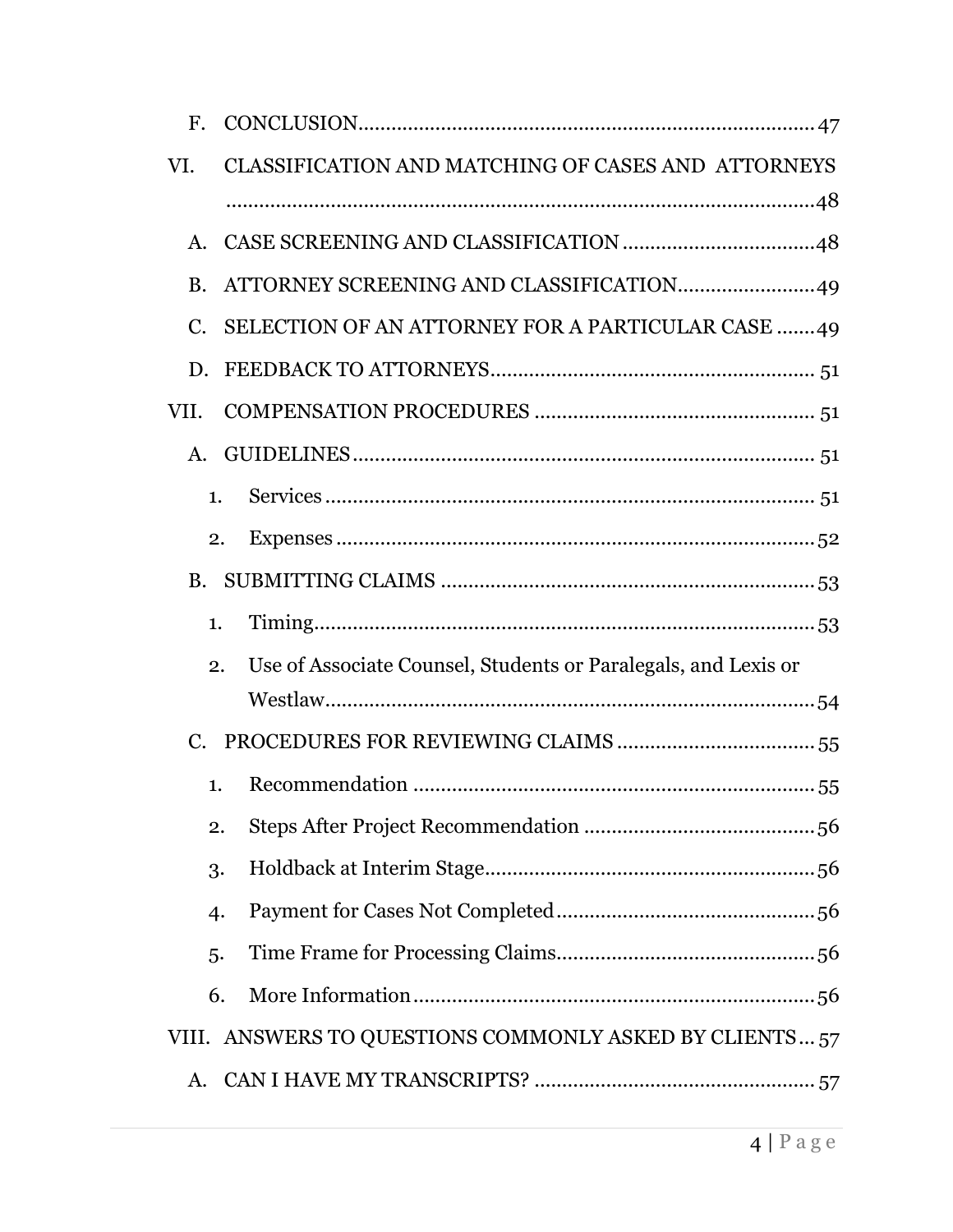|                | B. CAN YOU SEE ME IN PRISON SO WE CAN DISCUSS MY CASE? 57 |
|----------------|-----------------------------------------------------------|
|                | WHEN WILL MY APPEAL BE DECIDED? CAN YOU SPEED             |
|                |                                                           |
|                | D. WHEN WILL I COME TO COURT FOR THE HEARING? 58          |
|                |                                                           |
|                |                                                           |
|                |                                                           |
|                |                                                           |
| 1.             |                                                           |
| 2.             |                                                           |
| 3.             |                                                           |
| 4.             |                                                           |
| 5.             |                                                           |
| <b>B.</b>      |                                                           |
| 1.             |                                                           |
| 2.             |                                                           |
| 3.             |                                                           |
| $\overline{4}$ |                                                           |
| C.             |                                                           |
| 1.             |                                                           |
| 2.             |                                                           |
| 3.             |                                                           |
| $\overline{4}$ |                                                           |
| 5.             |                                                           |
|                |                                                           |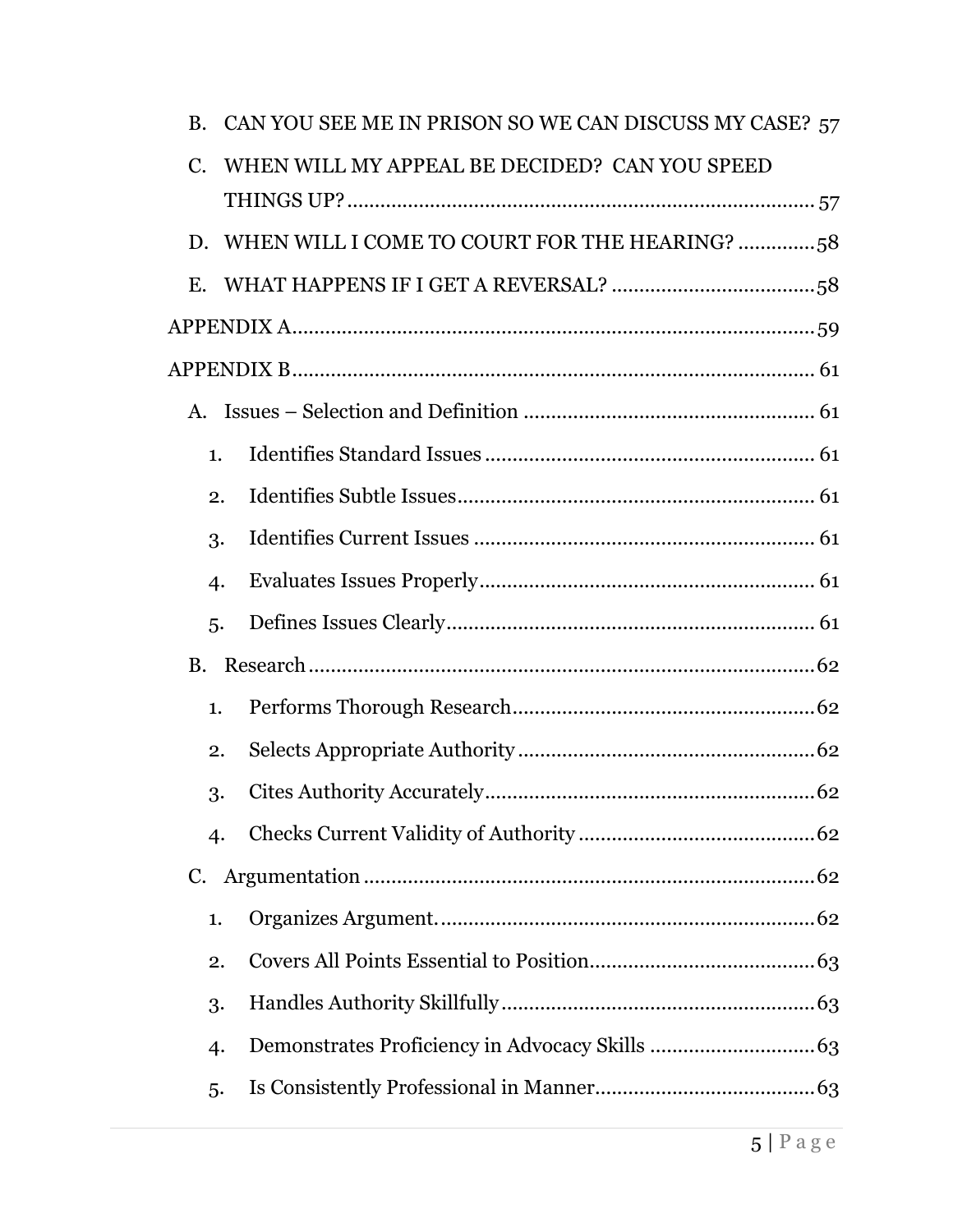| Uses Correct Grammar, Diction, Spelling, Capitalization, and        |
|---------------------------------------------------------------------|
|                                                                     |
|                                                                     |
|                                                                     |
|                                                                     |
| Follows Rules and Good Practice on Form and Technical Aspects       |
|                                                                     |
|                                                                     |
|                                                                     |
| Makes Use of Opportunities for Reply Briefs and/or Oral             |
|                                                                     |
|                                                                     |
|                                                                     |
|                                                                     |
|                                                                     |
| 2.                                                                  |
|                                                                     |
|                                                                     |
|                                                                     |
|                                                                     |
| Reviewing the entire record, completing it, and selecting issues 67 |
| 2.                                                                  |
| 2.<br>3.<br>4.<br>5.<br>6.<br>2.<br>3.<br>$\overline{4}$            |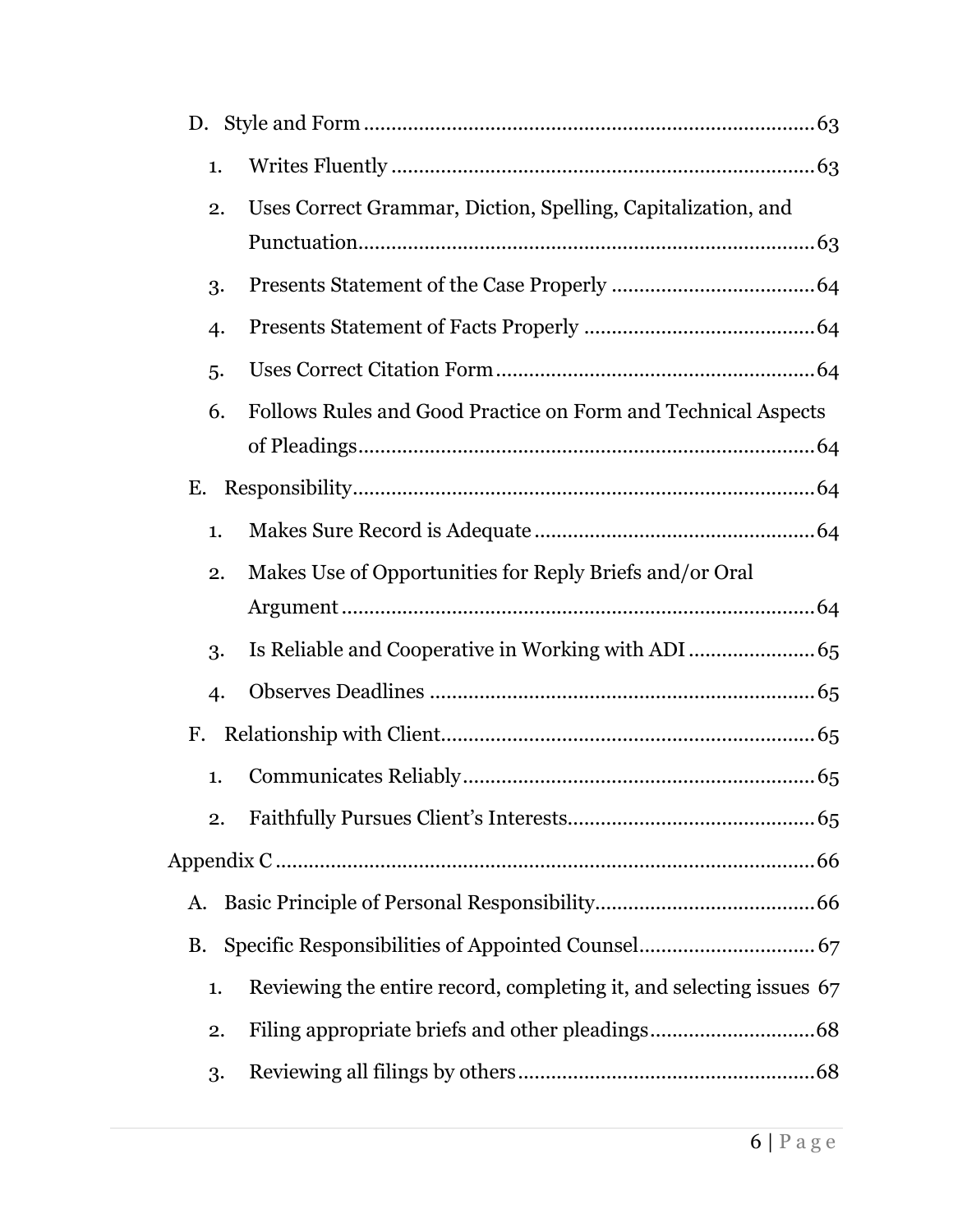| Engaging in proper communication with the client, court, project, |  |
|-------------------------------------------------------------------|--|
|                                                                   |  |
|                                                                   |  |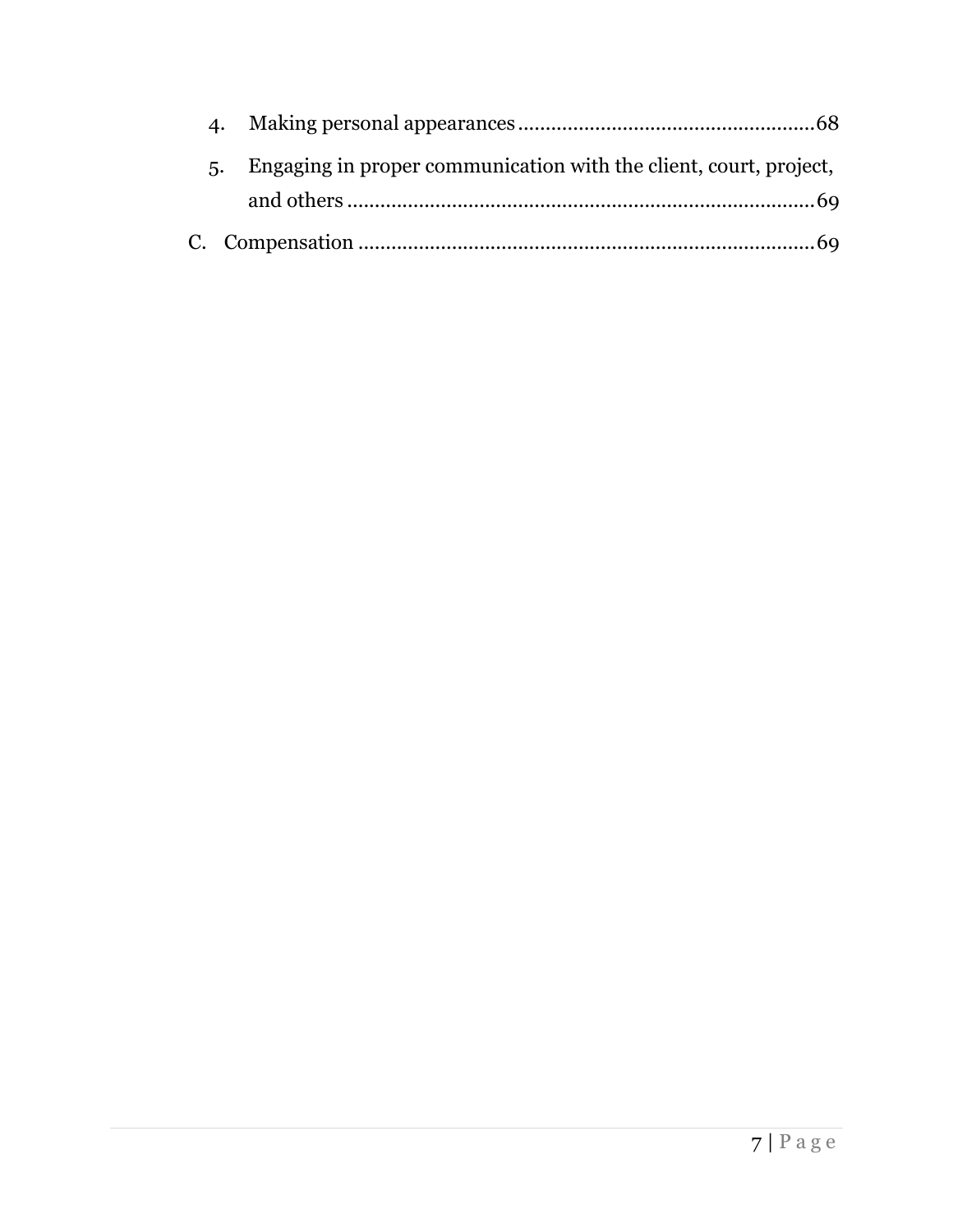#### **GUIDEBOOK FOR APPOINTED COUNSEL IN THE APPELLATE DEFENDERS, INC., PROGRAM** *(Revised 2022)*

## <span id="page-8-0"></span>**I. INTRODUCTION: YOUR RELATIONSHIP WITH APPELLATE DEFENDERS, INC.**

Appellate Defenders, Inc. (ADI) was founded to improve the quality of representation provided to indigent clients by offering resources and hands-on assistance to panel attorneys. This guidebook, the **ADI** [website,](http://adi-sandiego.com/index.asp) the **Appellate** [Practice Manual,](http://adi-sandiego.com/panel/manual.asp) and other materials shared with the panel are intended to support the mission. In addition, we've included information on practical matters such as compensation claims, case screening, and progression to independent appointments and more complex cases. The topics are treated in greater depth in the [Appellate Practice Manual](http://adi-sandiego.com/panel/manual.asp) and the [Statewide Claims Manual.](https://www.capcentral.org/claims/statewide_claims_manual.pdf)

The policies, practices, and procedures set forth in this guidebook are offered as general information and guidance for panel attorneys. They are not intended to, and do not, create rights or obligations of any kind. ADI or the court may revise, delete, or supplement any policy, practice, or procedure in this guidebook at any time, in its sole discretion, with or without notice.

It is important to understand that panel membership does not create contractual rights or an employment relationship with ADI, the Court of Appeal, or the Judicial Council. We cannot guarantee a particular number of cases or continuing panel membership. We reserve the right to remove attorneys from the panel at any time, with or without cause and with or without notice, consistent with the interests of clients and our contractual obligations to the Judicial Council of California.

Appointed counsel is the sole attorney of record in the cases handled through our program. As such, appointed counsel will have full, final, and personal responsibility for handling the case. Counsel continues to bear this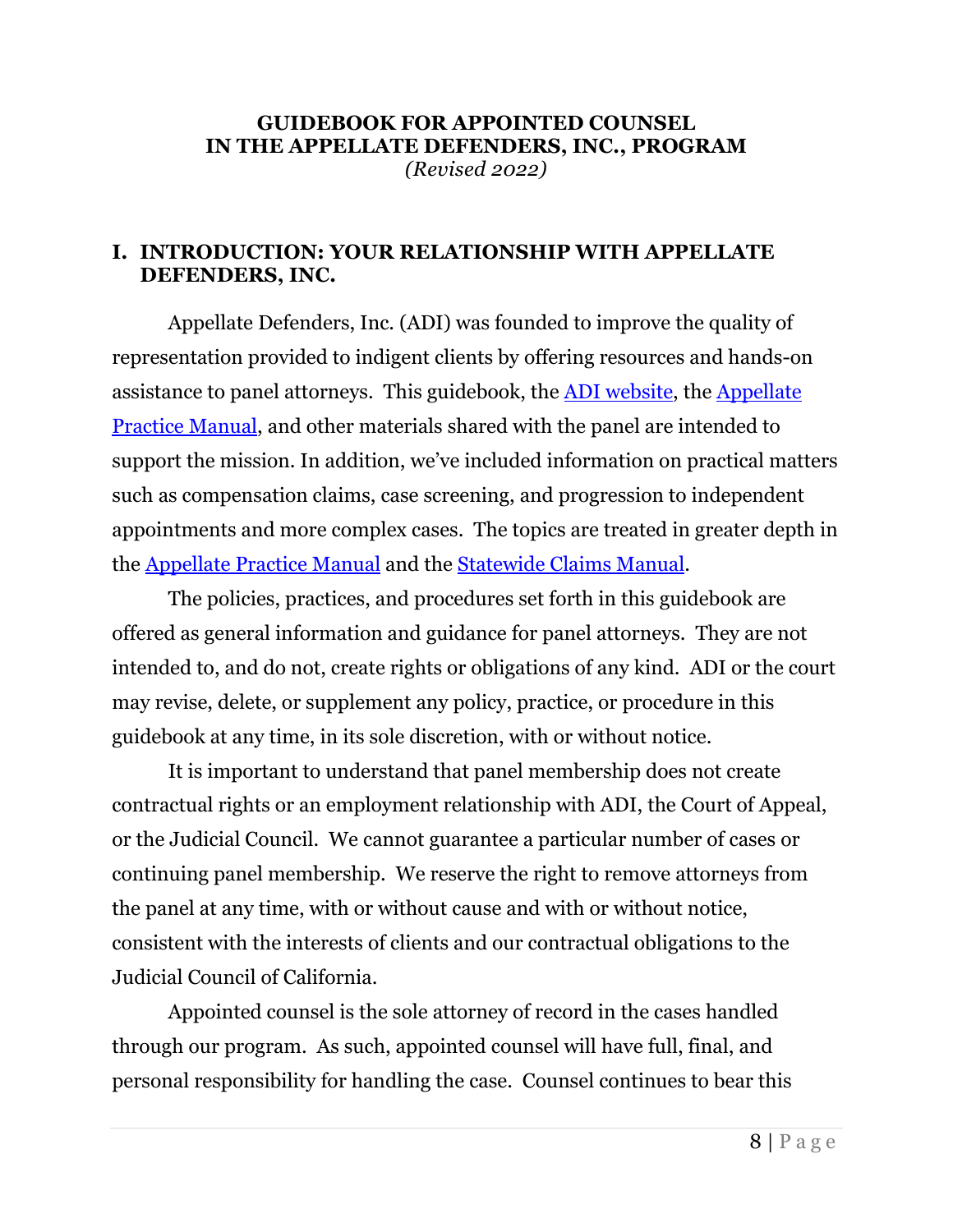responsibility when work is delegated to associate counsel or law clerks or when counsel consults with an ADI staff attorney.

ADI provides assistance and advice, and we urge appointed counsel to follow that advice unless there is a specific reason, based on the best interests of the client, to reject it. If a difference of opinion arises between appointed counsel and an ADI staff attorney, appointed counsel should listen to and give considerable weight to the staff attorney's opinion. Ultimately counsel is responsible for handling the case and must follow their own professional judgment. Appointed counsel may always seek a second opinion through our [panel ombuds.](http://adi-sandiego.com/panel/ombudsman.asp)

## <span id="page-9-0"></span>**II. OVERVIEW OF APPOINTED COUNSEL'S DUTIES**

This topic is treated more expansively in the Appellate Practice Manual (hereafter referred to as the Manual), [Chapter 1,](http://adi-sandiego.com/panel/manual/Chapter_1_Basic_Information.pdf#202007) Basic Information, § 1.0 et seq.

## <span id="page-9-1"></span>**A. INITIAL STEPS AND APPELLANT'S OPENING BRIEF**

Client and Trial Counsel Correspondence & Record. As a matter of course, ADI will email appointed counsel correspondence received from the client and trial counsel throughout the life of the case. The record will be sent to ADI or appointed counsel depending on the type and timing of the appointment. If the case is appointed as assisted or modified-assisted, the record will be sent to Appellate Defenders, Inc. (ADI).<sup>1</sup> If it's an independent case, ADI will send the record when the recommendation of appointment is sent to the Court of Appeal, or the superior court will mail it to counsel if the record is filed after the appointment order is filed.

<sup>&</sup>lt;sup>1</sup> One exception is dependency fast-track cases where the superior court sends one copy of the record to ADI and a second copy to appointed counsel. (Cal. Rules of Court, rule  $8.416(c)(2)(B)$ .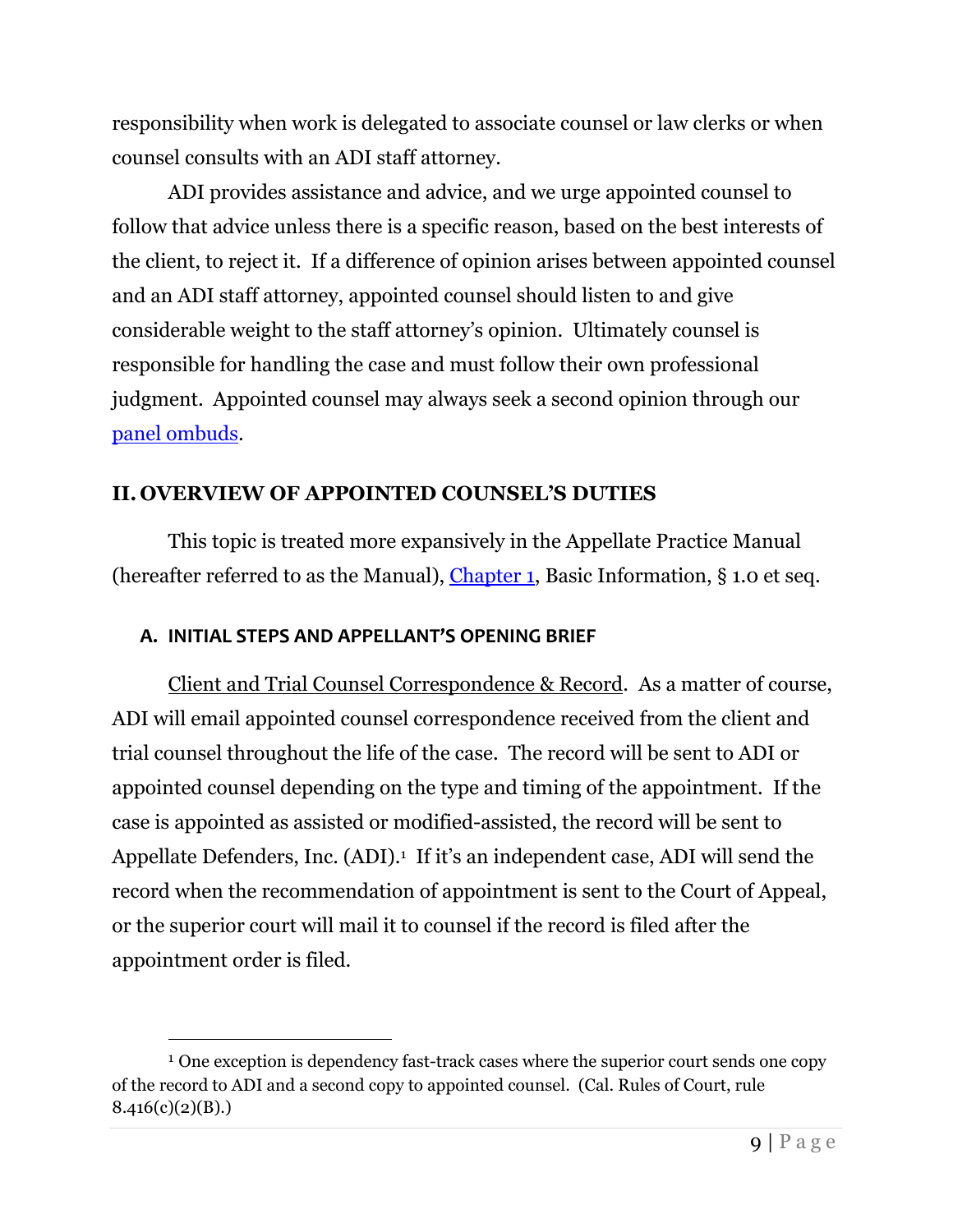There are two types of assisted appointments: (1) assisted cases, and (2) modified-assisted cases. We encourage appointed counsel to take advantage of the assistance from staff attorneys. The purpose of the assistance is to help hone counsel's appellate skills and provide counsel with a strong foundation to successfully progress to independent appointments. Thus, in both assisted and modified-assisted cases, the staff attorney and appointed counsel will consult throughout the case discussing potential issues, potential adverse consequences, strategies on briefing, briefing, oral argument, and final steps. In addition, the staff attorney will review and, if necessary, edit one or more drafts of the opening brief before the filing of the final version.

Assisted Cases. The ADI staff attorney will review the transcripts to get a broad overview of the case. Those new to ADI's panel will receive an issues memo containing a list of potential issues identified by the staff attorney. As counsel gains experience, staff attorneys will ask appointed counsel to consult after appointed counsel has identified potential issues. This helps staff attorneys gauge appointed counsel's issue spotting and issue evaluation skills, a prerequisite for advancing to modified-assisted cases.

Modified-assisted cases. Some assisted cases are denominated "modifiedassisted." While the ADI staff attorney will still review drafts of the opening brief, the staff attorney may elect not to review the record or may review only limited portions, as the circumstances of the case dictate. These cases are formally "assisted" cases, and are therefore paid at the "assisted" rate.

Greening program. For promotion of some panel attorneys to more serious felony cases (e.g., life cases), independent cases are selected for mentoring in a "greening program." While these cases remain formally independent, the assistance provided by the staff attorney resembles that in "modified-assisted" cases.

In all cases, counsel should track developments in their cases by accessing the [Appellate Courts Case Information Docket](https://appellatecases.courtinfo.ca.gov/search/case/dockets.cfm?dist=41&doc_id=2350257&doc_no=D078986&request_token=NiIwLSEmPkw9W1BZSyNNXElIQFg6UkxbJCBeIzJSUCAgCg%3D%3D) provided by the Supreme Court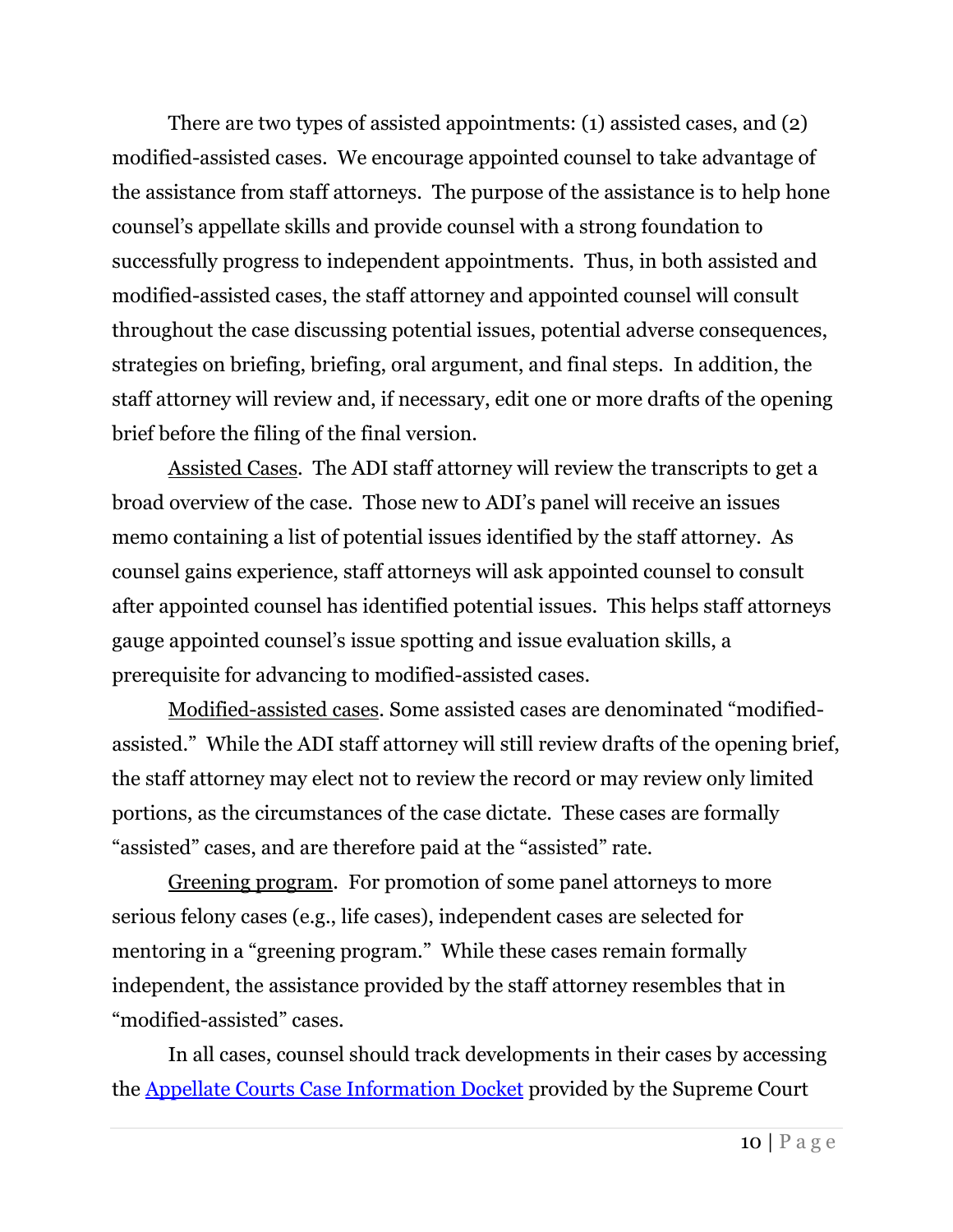and Court of Appeal. Counsel should register for automatic e-mail notification of major developments and visit the site periodically for notifications not automatically sent by e-mail.

The following steps will give you some guidelines on how to proceed (see also [chapter 1](http://adi-sandiego.com/panel/manual/Chapter_1_Basic_Information.pdf#202007), "The ABC's of Panel Membership: Basic Information for Appointed Counsel", § 1.5 et seq. in the Manual):

## <span id="page-11-0"></span>*1. Write the Client*

Contact the client when you first get the case and promptly answer letters. Soliciting the client's suggestions on the appeal is not just good client relations: it is an integral part of competent investigation of an appeal. The client may be aware of matters outside the record that trial counsel won't think to mention, and the client often can shed valuable light on issues in the record. As previously mentioned, you will be provided with copies of all previous correspondence generated in the case.

The client is entitled to be informed of all significant developments. (Bus. & Prof. Code, § 6068, subd. (m); Cal. Rules Prof. Conduct, rule 1.4(a).) What constitutes a "significant" development will depend on the situation and case. Generally, the requirement includes providing copies of all briefs and petitions, significant motions, the opinion, and other rulings on significant matters.2 The client must be informed of any potential adverse consequences on appeal.

For guidance in client relationships, see [chapter 1,](http://adi-sandiego.com/panel/manual/Chapter_1_Basic_Information.pdf#202007) § 1.39 et seq. in the Manual. The appendix to that chapter has a number of sample client letters.

## <span id="page-11-1"></span>*2. Read and Summarize the Record*

Make careful notes, with some sort of conspicuous indication of possible issues (e.g., question marks in the margin of your notes), and start a list of

<sup>&</sup>lt;sup>2</sup> An exception to this guidance is when the client expressly asks not to receive such documents. In such a case, counsel can advise the client that the documents were filed.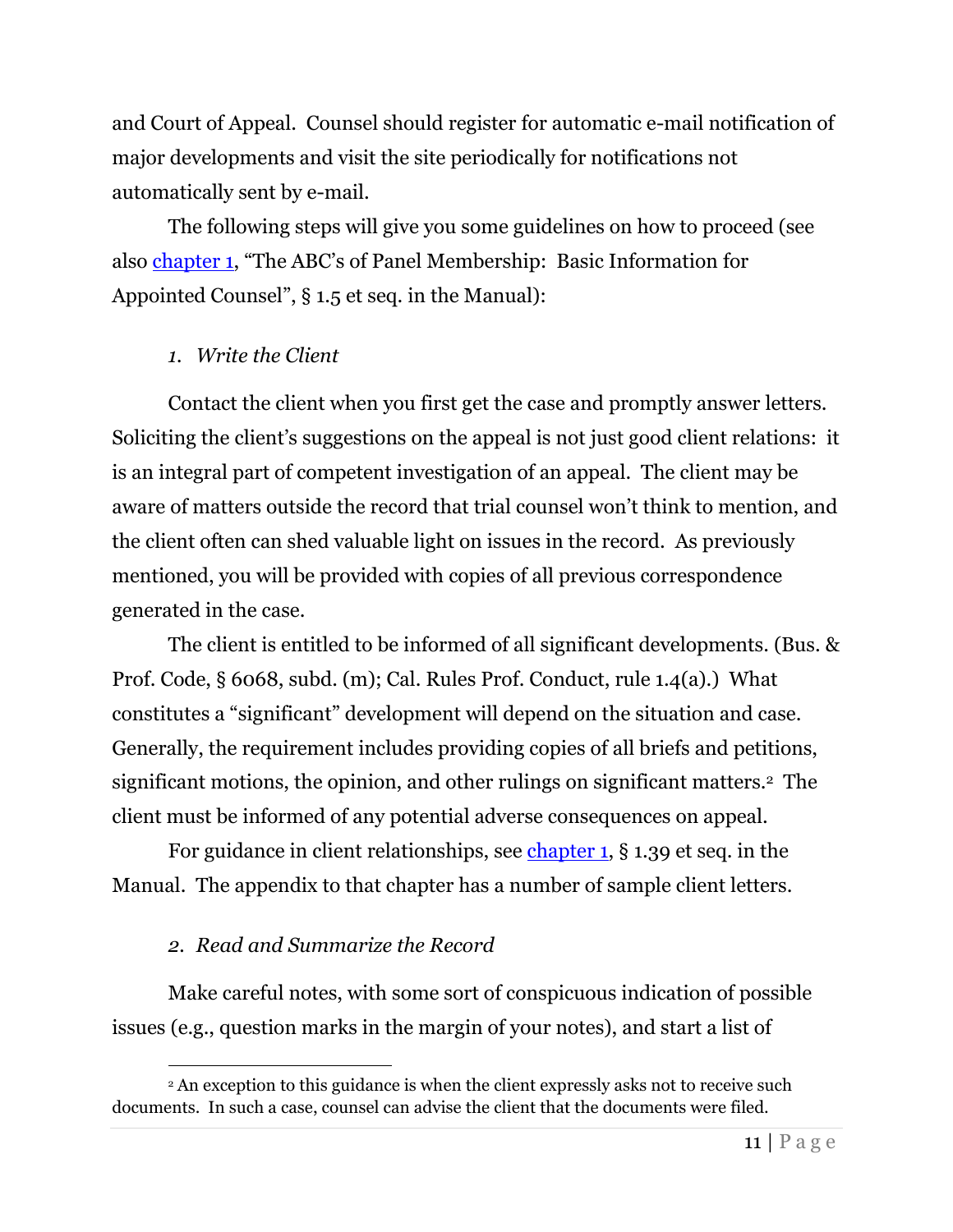possible issues. You may "tab" a record for reference if you like, but marking or underlining the transcript itself is not encouraged. The record belongs to the client<sup>3</sup> and normally will be sent to the client when the appeal is over.<sup>4</sup> (If you're able to scan the record or have an electronic transcript, Adobe Acrobat and a number of other apps offer the ability to highlight, annotate, and bookmark electronic records.)

## <span id="page-12-0"></span>*3. Take Necessary Steps to Perfect the Record or Notice of Appeal*

Missing Portions of the Record. Lack of a complete record is one of the most common reasons for delay on appeal. This subject is covered in [Chapter II](#page-28-2) of the Guidebook. (See [chapter 3](http://adi-sandiego.com/panel/manual/Chapter_3_Prebriefing_responsibilities.pdf#202007), "Pre-Briefing Responsibilities: Record Completion, Extensions of Time, Release on Appeal", § 3.1 et seq. in the Manual.)

Notice of Appeal. ADI screens all notices of appeal for validity when they are first filed. Sometimes an error is not apparent until the record is reviewed. Be sure to confirm the notice is operative (e.g., timely filed from an appealable order).

Certificate of Probable Cause. If the appeal is from a guilty plea or an admission of probation violation and challenges the legality of the plea or admission, and there is no certificate of probable cause as required by Penal Code section 1237.5 and rule 8.304(b)(1) of the California Rules of Court, counsel may attempt to remedy the problem. Should this circumstance arise, consult with the ADI attorney as soon as possible. A writ of habeas corpus (see *People v. Mendez* (1999) 19 Cal.4th 1084), a motion or a writ of mandate may be needed. (See [chapter 2](http://adi-sandiego.com/panel/manual/Chapter_2_Appealability.pdf#202007), "First Things First: What Can Be Appealed and How to Get an Appeal Started," § 2.105 et seq. in the Manual.)

<sup>3</sup> In dependency cases, it may be necessary to redact certain confidential information contained in the record, such as the addresses of confidential caregivers, or a psychological evaluation of the non-client parent. (Welf. & Inst. Code, § 308.)

<sup>4</sup> See Manual, [chapter 1](http://adi-sandiego.com/panel/manual/Chapter_1_Basic_Information.pdf#202007), Basic Information, "Client Records", § 1.60.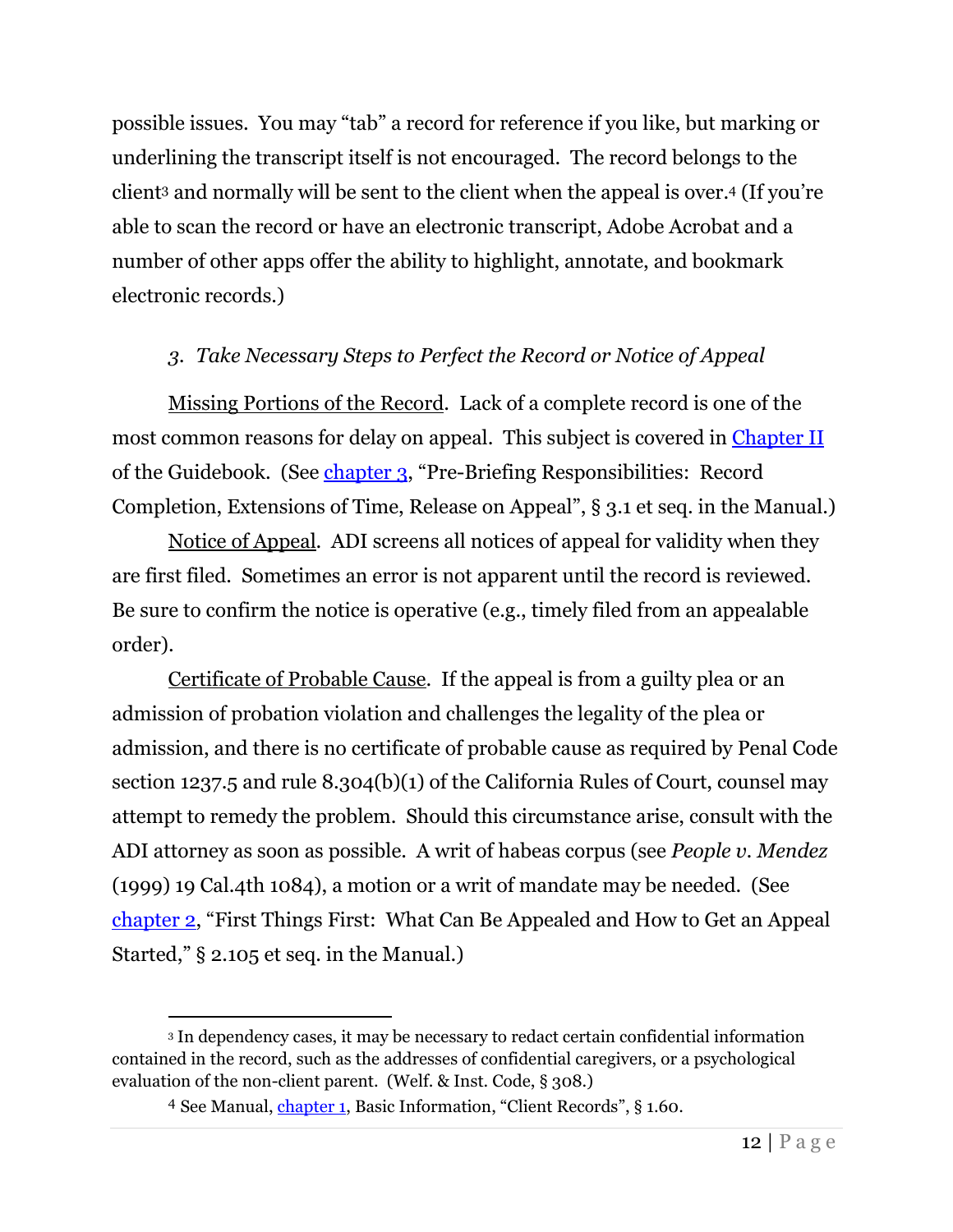Correction of Presentence Custody Credits and/or Penalties or Fees. This issue must be raised first by motion in the superior court, assuming there are no other issues for the appeal. (Pen. Code, §§ 1237.1 & 1237.2; *People v. Acosta* (1996) 48 Cal.App.4th 411, 427-428.) The request may be made informally via letter. (Pen. Code, §§ 1237.1 & 1237.2.) (See [chapter 2,](http://adi-sandiego.com/panel/manual/Chapter_2_Appealability.pdf#202007) § 2.13 in the Manual.)

In dependency appeals filed by a non-parent relative (e.g., Grandmother, Uncle), counsel may receive a heavily redacted record. In this case, counsel will need to promptly file a petition with the juvenile court pursuant to Welfare and Institutions Code section 827, in order to obtain pertinent portions of the record which would normally be considered confidential and unavailable to a nonparent appellant.

## <span id="page-13-0"></span>*4. Contact Trial Counsel*

This is highly recommended in all cases. Trial counsel can offer valuable impressions of the case (e.g., what was the victim's demeanor on the stand, why was the judge so irate), and can inform you of things outside the record (e.g., what motions were made and reported that have not been transcribed such as during voir dire, what the jurors said about the case).

You must communicate with trial counsel before raising any type of ineffective assistance of counsel issue, whether raised in the opening brief or a writ petition. 5 Trial counsel may have a reasonable strategic reason not apparent from the record, and it improves your relationship with trial counsel. Always feel free to consult with ADI to discuss the issue and the best approach in contacting trial counsel. The first contact will set the tone for the ongoing communication.

<sup>5</sup> If trial counsel is non-communicative, it may be helpful to send trial counsel a polite certified letter requesting an explanation of trial counsel's strategic reasons for certain acts or omissions. That way, if trial counsel fails to respond, appellate counsel can attach a copy of the letter to the habeas petition, demonstrating that trial counsel was given an opportunity to provide tactical reasons, but failed to do so.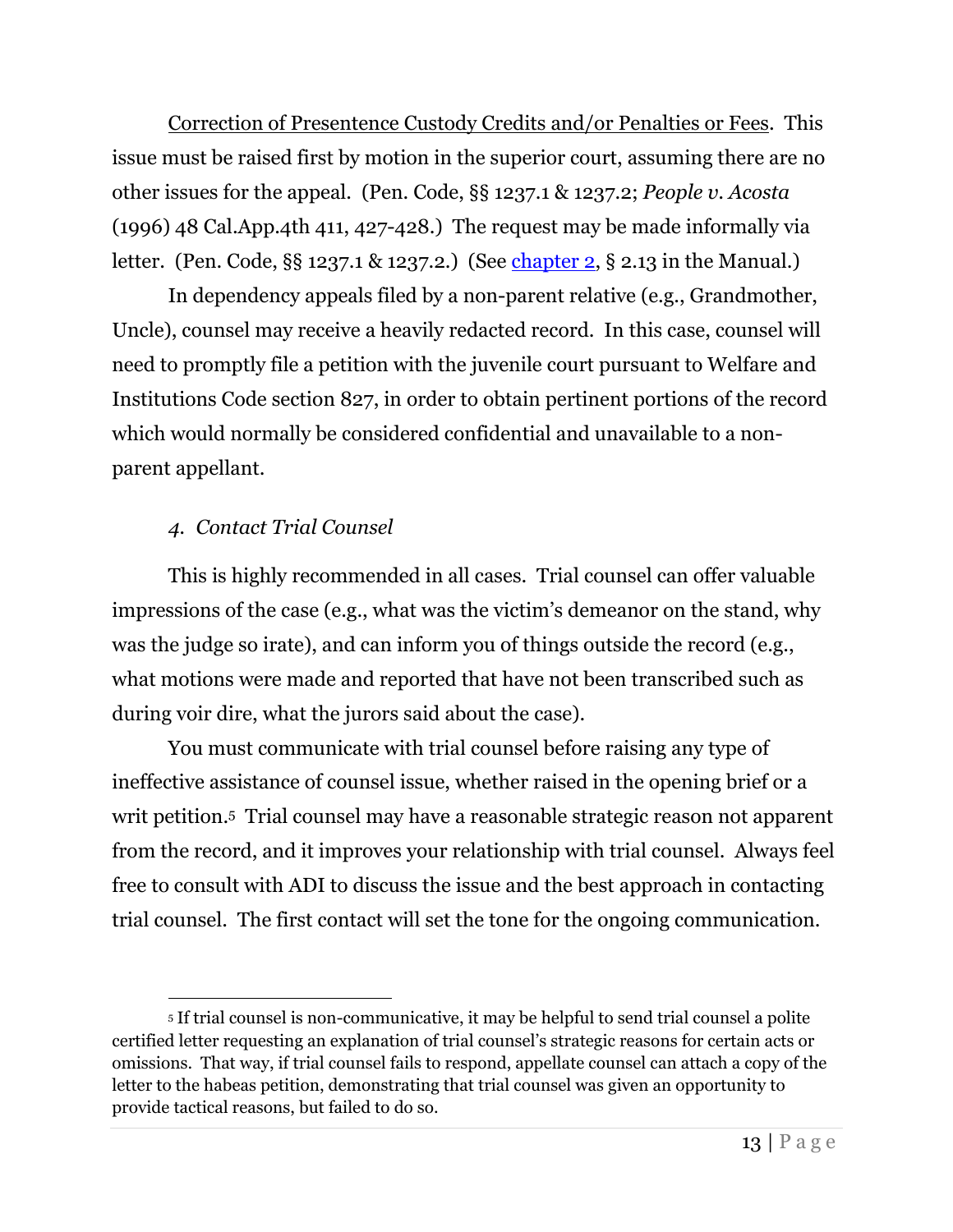Appointed counsel must contact ADI prior to raising any ineffective assistance of counsel claim.

## <span id="page-14-0"></span>*5. If Necessary, Look at the Superior Court File and the Exhibits*

This can be helpful if you are having trouble understanding the record or if the client or trial counsel have referred to events not in the transcripts. Exhibits are already part of the appellate record. They can be transmitted to the Court of Appeal for consideration. (Cal. Rules of Court, rule 8.224.) You can cite to an exhibit as well as to a transcript. (Cal. Rules of Court, rule 8.320(e).) (Exhibits are covered in greater depth in Chapter III of this Guidebook.)

## <span id="page-14-1"></span>*6. Write a Statement of the Case and a Statement of Facts*

Drafting of the statement of case and facts is discussed in detail in [Chapter](#page-37-0)  <u>[IV](#page-37-0)</u> of this Guidebook and [chapter 5,](http://adi-sandiego.com/panel/manual/Chapter_5_Briefing.pdf#202007)  $\S$  5.15 et seq. of the Manual. Key points to remember are: (1) support every statement of fact by a reference to the part of the record where it may be found; (2) state the facts in the light most favorable to the judgment below -- inconsistencies in the prevailing party's case and facts favorable to the client may be included, but only after a complete presentation of facts presumably found true by the trier of fact; (3) don't editorialize; (4) present the facts in a chronological narrative, not a witness-by-witness recounting of testimony; and (5) tailor the facts to the arguments, selecting those facts relevant to the issues being raised. The statement of case and facts should be concise and thoughtfully tailored to the issues.

In dependency cases in which the sole issue raised is failure to comply with the ICWA, an abbreviated statement of facts may be appropriate. Counsel might not be fully compensated for a lengthy statement of facts containing a lot of irrelevant information.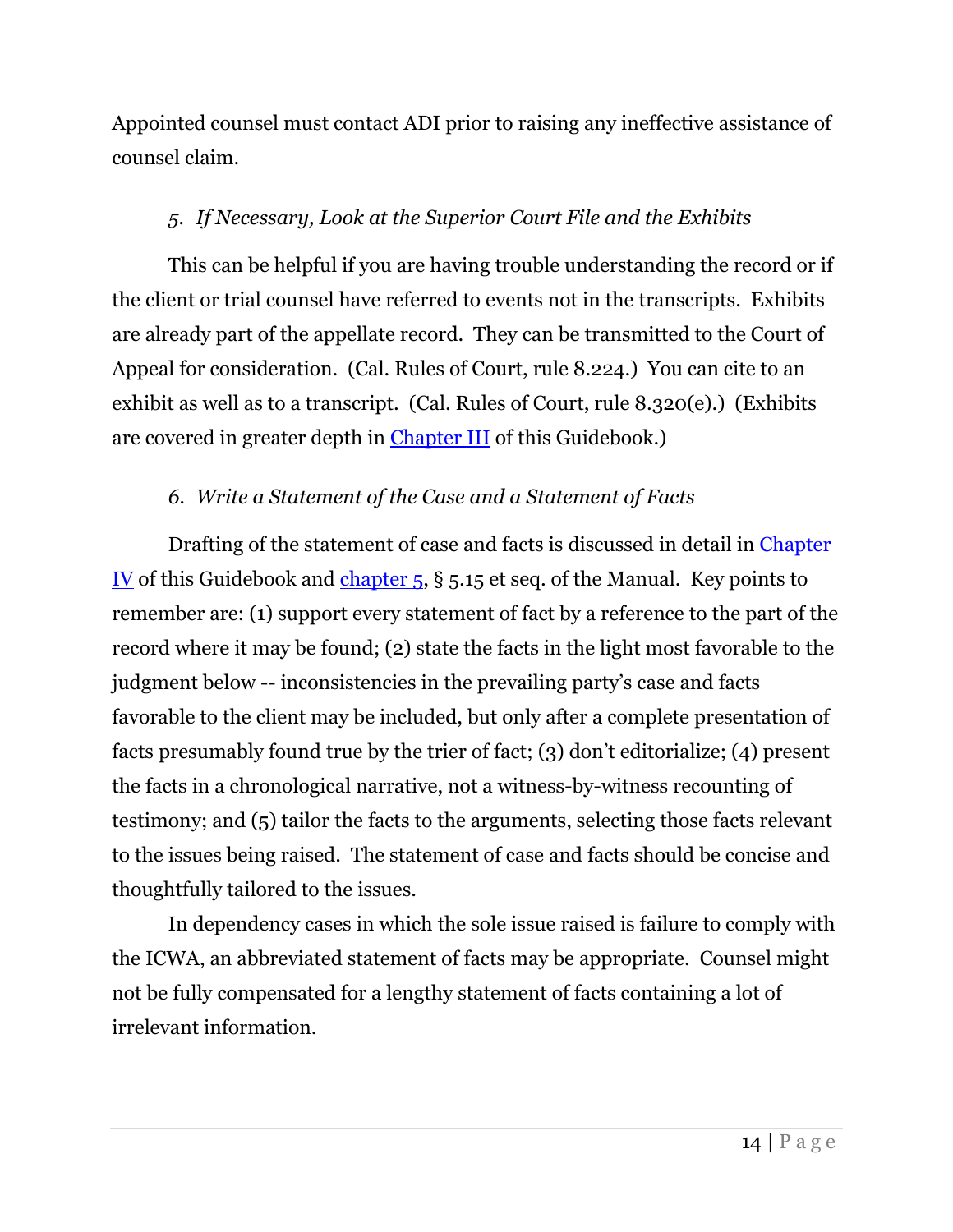## *7. Select Issues and Begin Preliminary Research*

<span id="page-15-0"></span>See [chapter 4](http://adi-sandiego.com/panel/manual/Chapter_4_Issue_spotting.pdf#202007), "On the Hunt: Issue Spotting and Selection," of the Manual for guidance in identifying, evaluating, and selecting issues. See also the ADI article on evaluating issues, "[To Brief or Not To Brief: Marginal Issues](http://adi-sandiego.com/news_alerts/pdfs/2020/To_Brief_or_Not_to_Brief-2020_rev.pdf#082020)" available in the Practice Articles section of the ADI website. In assisted and modifiedassisted cases, we recommend discussing all potential issues with the staff attorney prior to beginning briefing. The dialogue with the staff attorney will often present new issues, and can help in vetting issues before consuming too much time. In all cases in which an ineffective assistance of counsel argument is to be raised, appointed counsel must first consult with the staff attorney. (See [part G,](#page-21-0) *post*.)

## <span id="page-15-1"></span>*8. Research and Draft the Opening Brief*

In assisted cases, the ADI attorney will review your draft brief prior to filing. The draft submitted to the staff attorney should represent the finished product as much as possible. The staff attorney may offer suggestions on adding, deleting, or modifying arguments, or concerning style, form, grammar, or citations. In certain cases, the staff attorney will want to see the revision (subsequent draft) before the brief is filed.

For further assistance in the substantive aspects of brief writing, refer to the article on brief preparation and advocacy in [Chapter IV](#page-32-3) of this Guidebook and [chapter 5](http://adi-sandiego.com/panel/manual/Chapter_5_Briefing.pdf#202007), "Effective Written Advocacy: Briefing" in the Manual. For the proper procedures when counsel is unable to spot any issues, see [part H,](#page-22-0) *post*, and § [1.24](http://adi-sandiego.com/panel/manual/Chapter_1_Basic_Information.pdf#202007) et seq. and § [4.73](http://adi-sandiego.com/panel/manual/Chapter_4_Issue_spotting.pdf#202007) et seq. of the Manual.

## <span id="page-15-2"></span>*9. File, and Serve the Opening Brief*

The appellant's opening brief in most cases must be filed within 40 days after the record is filed, unless an extension of time is granted by the court. In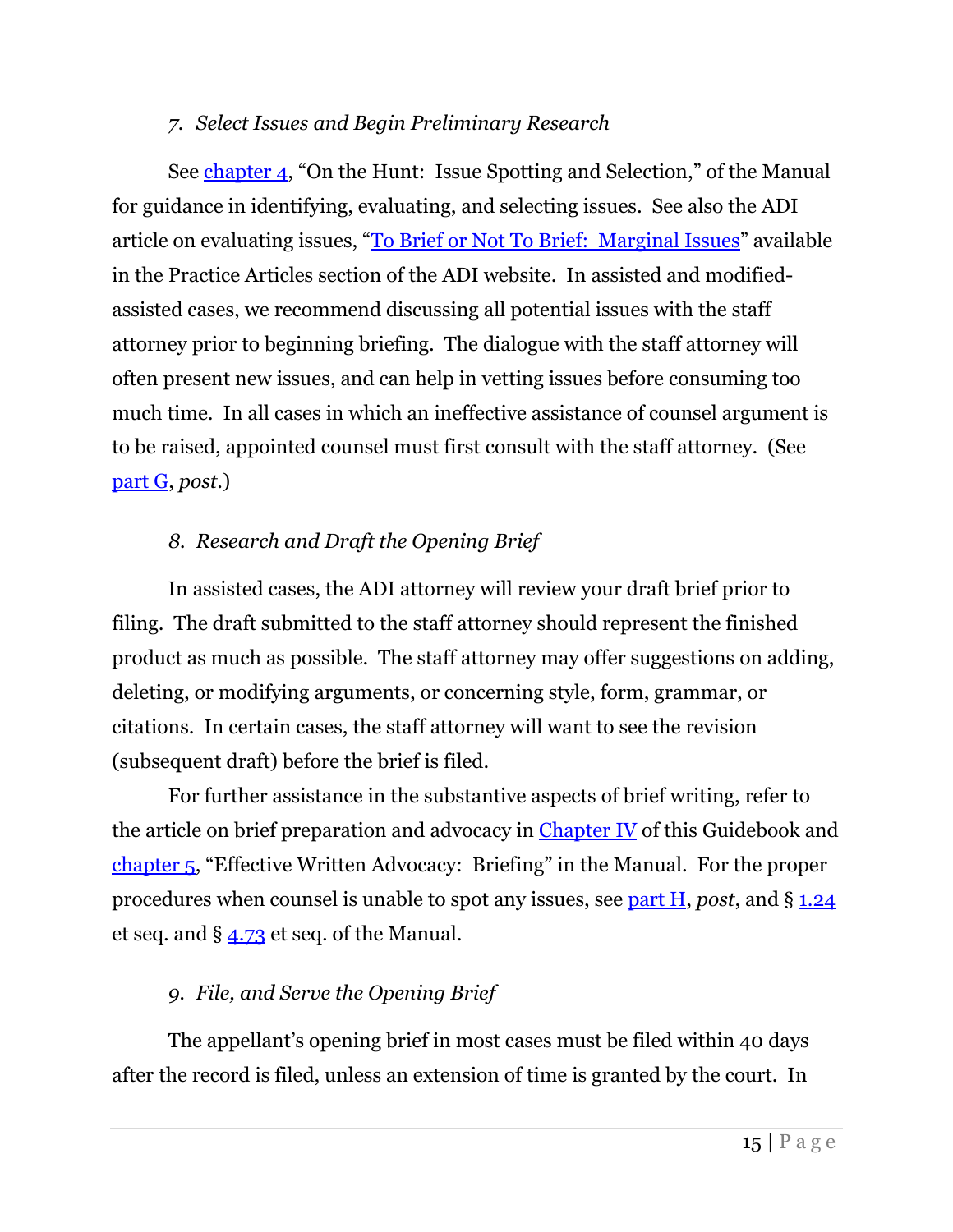"fast-track" juvenile dependency and termination of parental rights cases governed by California Rules of Court, rule 8.416, the deadline is 30 days (see rule 8.416(e)), and ordinarily no extensions of time are available, unless there is a showing of exceptional showing of good cause (see rule 8.416(f)). All filings are electronic through [TrueFiling.](https://tf3.truefiling.com/login)

In assisted and modified-assisted cases, let the ADI staff attorney know that you'll be seeking an extension of time. Detailed information on format, service, and distribution requirements is in [Chapter IV.](#page-32-1) (See also the *Judicial* [Council's Extension of Time Form](https://selfhelp.courts.ca.gov/jcc-form/CR-126) and [chapter 3](http://adi-sandiego.com/panel/manual/Chapter_3_Prebriefing_responsibilities.pdf#202007), "Pre-Briefing Responsibilities: Record Completion, Extensions of Time, Release on Appeal", § 3.32 et seq, in the Manual.)<sup>6</sup>

## <span id="page-16-0"></span>*10.Write the Client and Explain Why You Are Not Raising Issues in Which the Client Has Expressed an Interest*

This requirement is vital to build strong client relations and avoid malpractice claims. From a diplomatic standpoint it may be a good idea to send your letter along with the client's copy of the opening brief. Depending on circumstances, you may or may not provide explanations for rejecting issues in which the client has expressed no interest. You have no constitutional duty to raise every non-frivolous issue requested by the client. (*Jones v. Barnes* (1983) 463 U.S. 745 [103 S.Ct. 3308, 77 L.Ed.2d 987].)

## <span id="page-16-1"></span>**B. REVIEWING RESPONDENT'S BRIEF; APPELLANT'S REPLY BRIEF**

The respondent's brief can be sent to the client immediately, or with the reply brief. Sometimes it's helpful to send it with the reply brief because the

<sup>6</sup> Additional references: California Rules of Court, rules 8.25, 8.40, 8.44, 8.200, 8.204, 8.220, 8.360, 8.412, and 8.416. Specific requirements are set out in [Chapter IV](#page-32-3) of the Guidebook and in [chapter 5](http://adi-sandiego.com/panel/manual/Chapter_5_Briefing.pdf#202007), "Effective Written Advocacy: Briefing," § 5.68 et seq. of the Manual.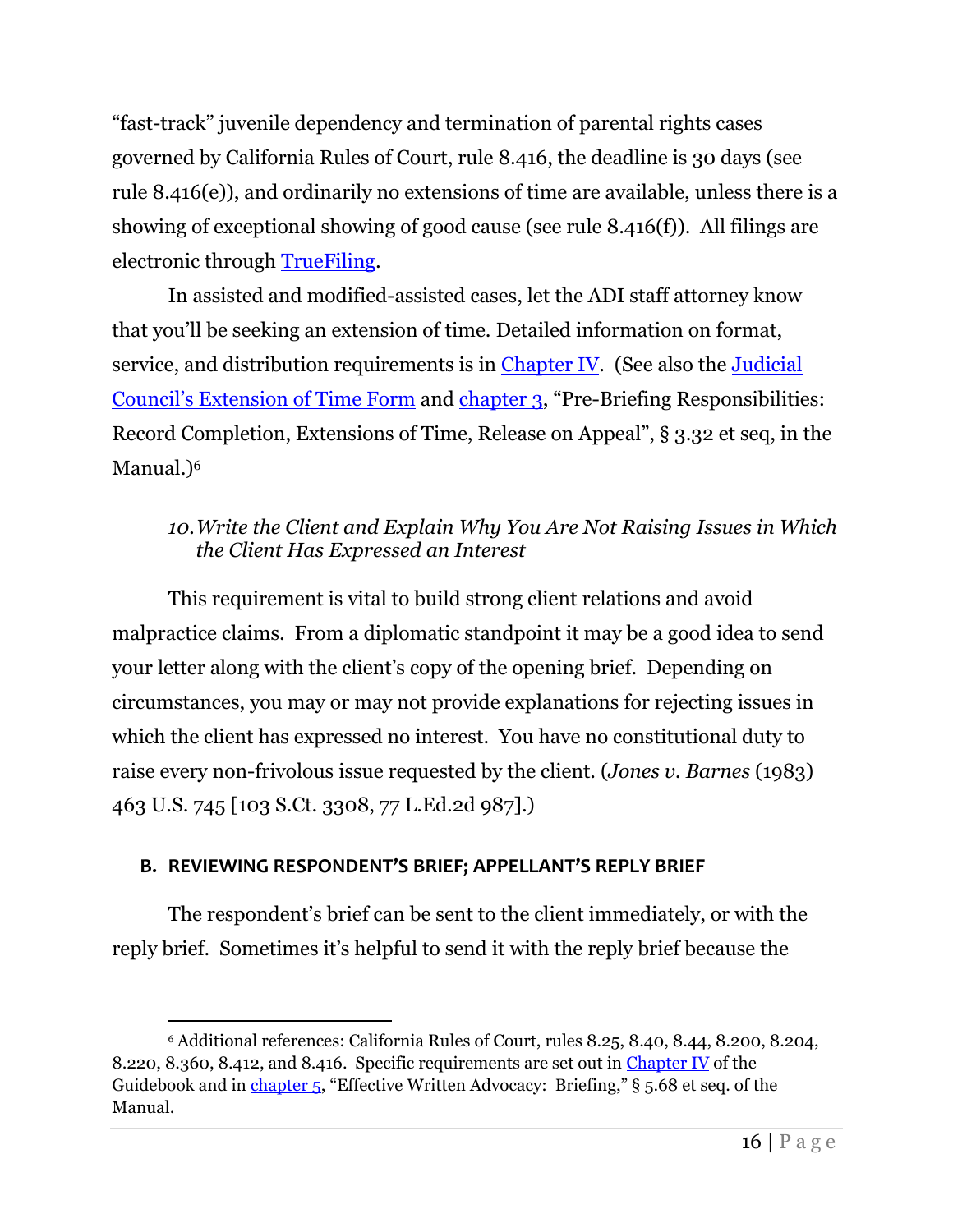client can immediately see the rebuttal and clarification of any point made by respondent.

In most cases, you will want to file a reply brief. See chapter  $5, § 5.68$  of the Manual for guidance. The California Rules of Court do not require a reply brief, but ADI's strong policy is that in general a reply brief should be filed, especially if you do not plan to orally argue the case. In those rare cases in which a reply brief is not filed, you must, of course, send the client a copy of the respondent's brief and explain your decision not to file a reply brief.<sup>7</sup>

A reply brief must be filed within 20 days after the respondent's brief is filed. It should be a succinct response to the Attorney General's (or other respondent's) argument and should not unnecessarily recapitulate the opening brief. It should not be used to bring up new issues; if you decide to raise an issue after the opening brief is filed, seek leave to file a supplemental opening brief.

In assisted and modified-assisted cases, you should discuss the reply brief with the assigned ADI attorney. Because of time constraints it may be impractical to submit the draft for review; however, you may be requested to do so in certain cases.<sup>8</sup>

## <span id="page-17-0"></span>**C. ORAL ARGUMENT**

Guidance on oral argument is provided in [chapter 6](http://adi-sandiego.com/panel/manual/Chapter_6_Oral_argument.pdf?201905), "Effective Use of the Spoken Word on Appeal: Oral Argument" of the Manual.

In Division Two, the court will issue a tentative opinion after briefing is completed. The tentative opinion is accompanied by one of two letters. The

<sup>7</sup> In certain dependency cases where the only issue raised is failure to comply with the ICWA, County Counsel might concede the error or file a request for judicial notice saying the child welfare agency has remedied the error after the opening brief was filed. In these cases, appellate counsel should consult with ADI to determine the best course of action.

<sup>8</sup> The general rules applicable to reply briefs are California Rules of Court, rules 8.204 and 8.360. Consult rules 8.412 and 8.416 for reply briefs and minors' briefs in "fast-track" dependency cases. Reply briefs are subject to the same format requirements as opening briefs.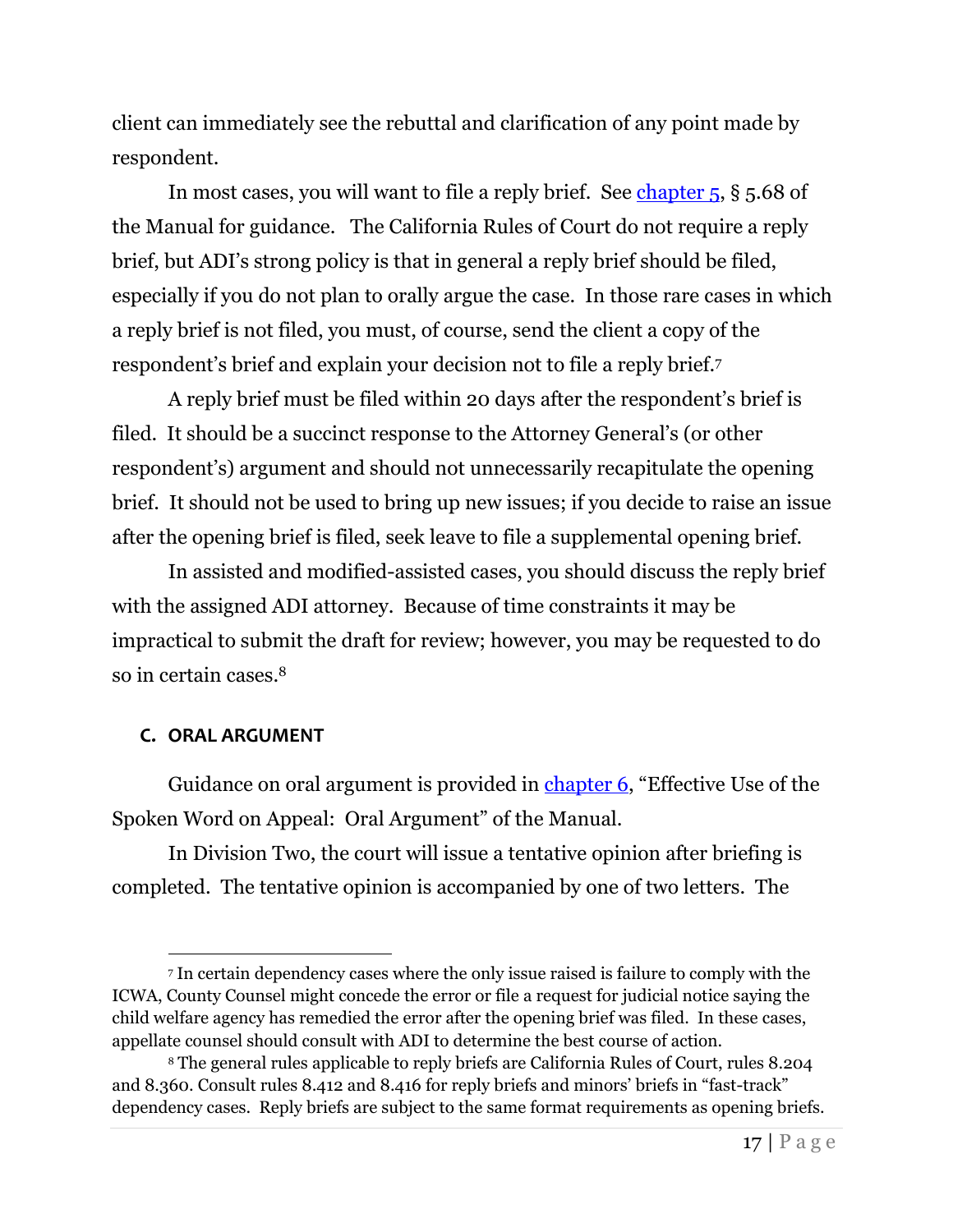more common letter inquires whether a party desires oral argument and suggests that while the panel is not unalterably bound by the tentative, the panel is set to rule as set forth in the tentative. The parties then indicate their intent to appear at oral argument or notify the court they intend to waive it. Counsel should not be deterred from requesting oral argument in these circumstances, as panels have been swayed to a different disposition with good oral argument. In a much smaller percentage of cases, where the panel may not be unanimous or where some doubt may linger in the panel's mind, the tentative will be accompanied by a letter indicating the court will set oral argument. A final opinion issues after oral argument or the waiver.

In general, oral argument is most appropriate in cases with complex or novel issues or facts, where a dialogue with the court is likely to be helpful in resolving questions raised in the briefing. The court hears argument for several days each month. If you request oral argument, it may be calendared for the next month, or not for several months, depending upon the Court of Appeal's caseload.

Feel free to consult with ADI about oral argument. The "unofficial rules" of oral argument are a matter of common sense – dress appropriately, be prepared, be on time, be polite and respectful but assertive, keep it short, don't repeat the facts or just rehash the briefs, answer questions immediately when asked, don't read your argument, admit it when you don't know the answer and if appropriate ask permission to file a supplemental letter brief, and don't "save" your best arguments or case citations for oral argument. If oral argument is virtual, counsel must ensure that they are familiar with the applicable technology platform, have a professional background, and wear professional attire.

## <span id="page-18-0"></span>**D. THE COURT'S DECISION; ADVICE TO CLIENT**

Write the client when the opinion is received. If you lost, tell the client whether you plan to petition for rehearing or review (and why). If you have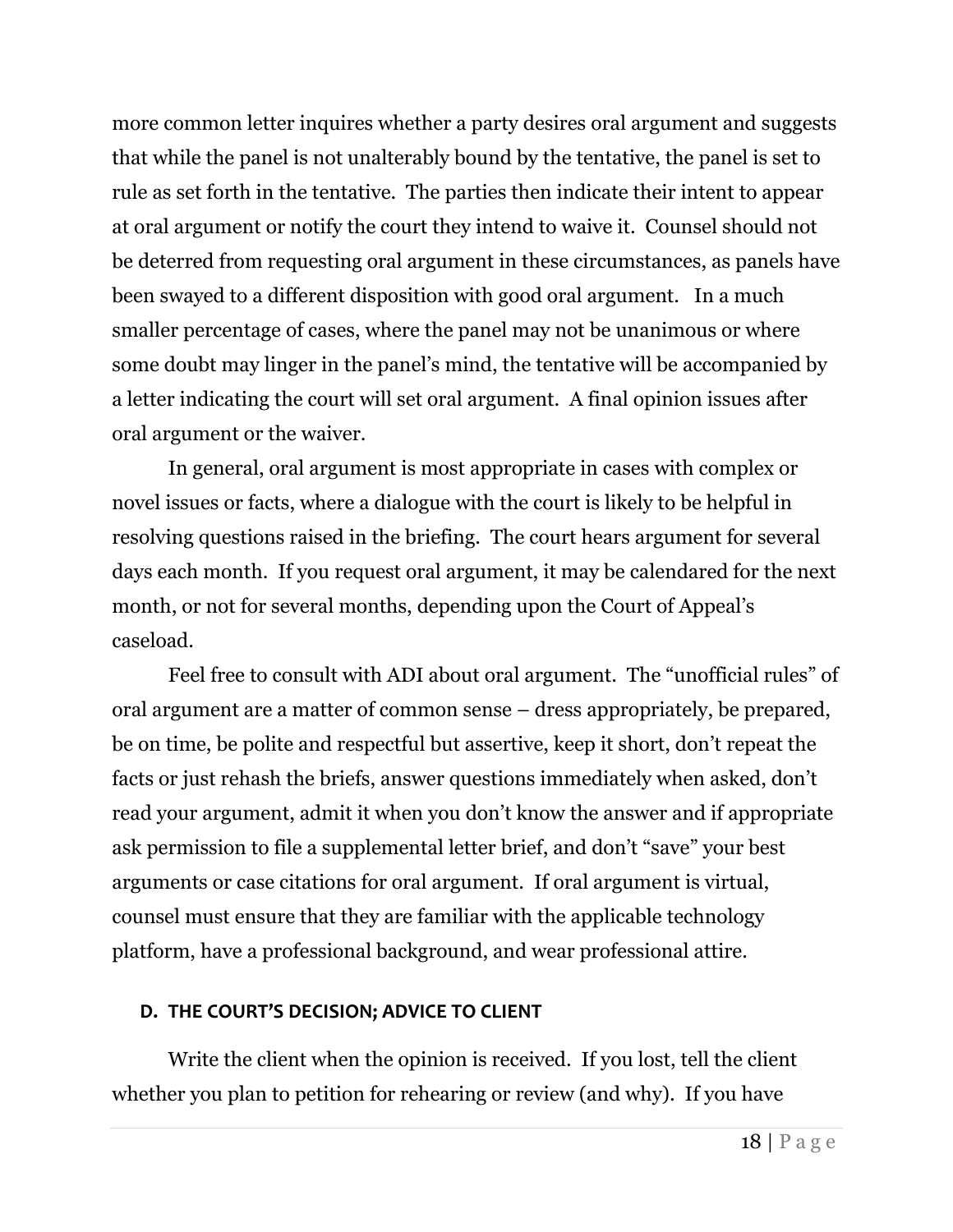decided not to pursue the case further, be sure to advise the client of the reason and the right to petition for rehearing or review on their own, the applicable deadlines, and the place to file.9 Should the case result in a reversal, be sure to explain what it means.<sup>10</sup> The client's first questions will usually be "When am I going back to court, what will happen, and will you still be my attorney?" Also, it is helpful to send a copy of the opinion to trial counsel, especially if the case is to be remanded. In assisted cases, whether you won or lost, discuss the opinion with the assigned ADI attorney so you can give accurate advice. If the judgment was affirmed, time is of the essence.

Make written arrangements with the client for the disposition of the record. The client is entitled to the appellate record at the conclusion of the case. However, there may be circumstances when the client does not want the record (e.g., a child molestation case). Communicate with your client to determine their desire as to receipt of the record or whether the client wants someone else to receive the record. It might be best to have this conversation at the outset of the case. If the client does not want it, get written permission to destroy it. Whether sending it or keeping it for disposal, always make it clear this is the client's only copy. Counsel who fail to send the record to the client or make arrangements for its disposal may have an ethical obligation to keep it.

In dependency cases in which counsel represented a minor, the record should be sent to the minor's guardian ad litem, who is usually the client's trial attorney.

<sup>9</sup> The ADI website has [a petition for review information form](http://adi-sandiego.com/practice/forms_samples/Pet_for_review_info_Oct_2012_2.pdf) for clients.

<sup>&</sup>lt;sup>10</sup> In dependency cases, when the court issues a limited reversal for compliance with the ICWA, be sure to explain the limited nature of the reversal to the client.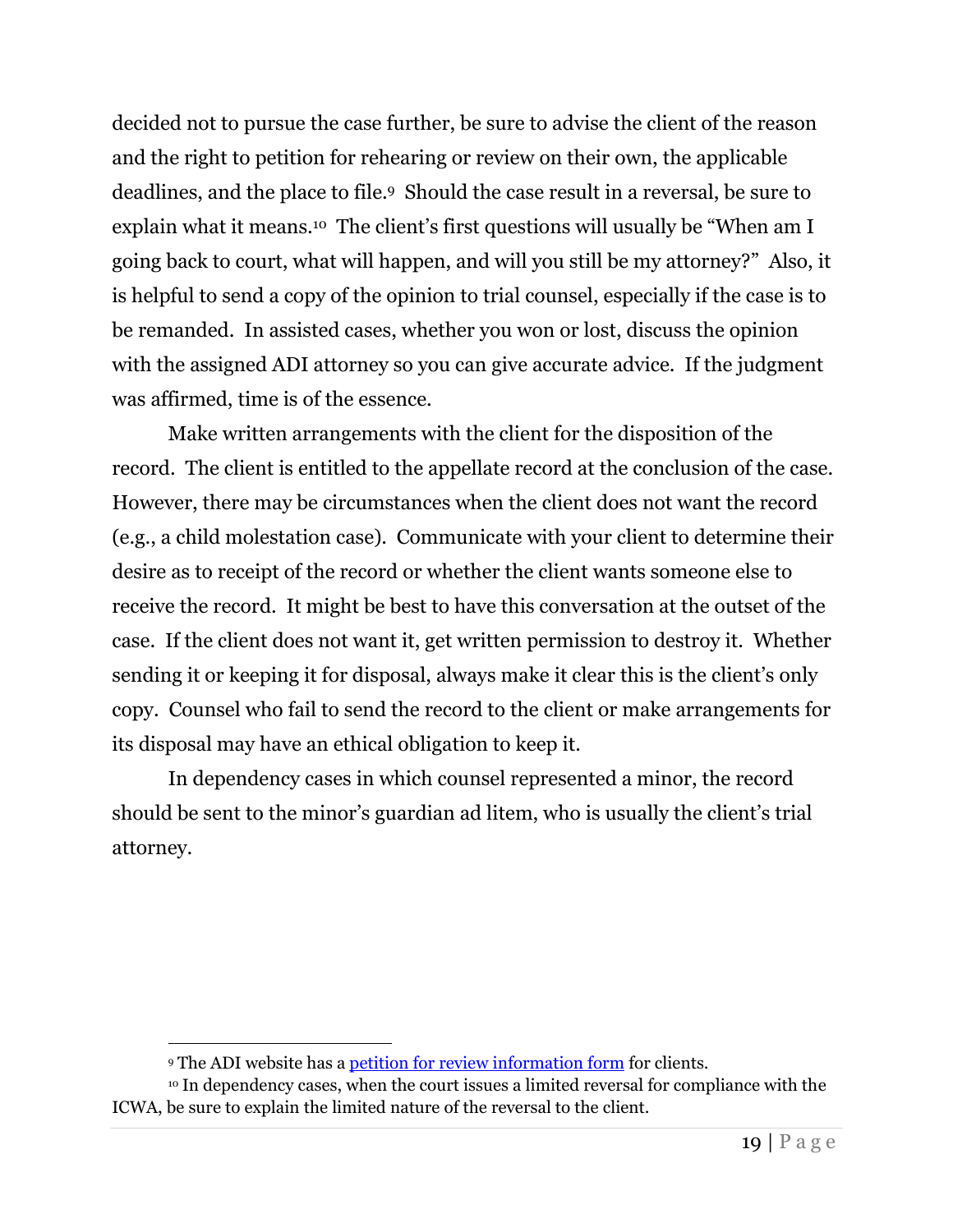#### <span id="page-20-0"></span>**E. PETITION FOR REHEARING**

If the decision is adverse to your client, you have only 15 days to ask the Court of Appeal to hear the case again. (See [chapter 7](http://adi-sandiego.com/panel/manual/Chapter_7_Decisions_and_later.pdf#202007), "The End Game: Decisions by Reviewing Courts and Processes After Decision" of the Manual, § 7.33 et seq.) A petition for rehearing is generally a brief argument on why the Court of Appeal erred in deciding the case. It should not merely restate the arguments made in the briefs. If the Court of Appeal misstated the facts or law, omitted an important point, or decided the case based on an issue not briefed, a petition for rehearing must be filed if you want to file a petition for review on the point in the California Supreme Court. (Cal. Rules of Court, rule 8.500(c)(1) and (2).) In an assisted case, as soon as you get an unfavorable opinion, contact the assigned ADI attorney for advice on how to proceed. 11

#### <span id="page-20-1"></span>**F. PETITION FOR REVIEW**

If the case presents a new question of law or one the Supreme Court is currently considering, if it presents issues on which Courts of Appeal are in conflict, if you believe the opinion was seriously off base, or if your client needs to exhaust state remedies in order to pursue a reasonable chance of relief in federal court, you may decide to petition the California Supreme Court for review. (See [chapter 7](http://adi-sandiego.com/panel/manual/Chapter_7_Decisions_and_later.pdf#202007), "The End Game: Decisions by Reviewing Courts and Processes After Decision" in the Manual, § 7.47 et seq.) In an assisted case, discuss this with the assigned ADI attorney. If you plan to file a petition for review, assume the petition for rehearing will be denied, and have the petition for review ready to go on the first day it can be filed, which is when the Court of Appeal decision becomes final (usually, 30 days after the opinion or other decision is filed). The

<sup>&</sup>lt;sup>11</sup> The rules applicable to petitions for rehearing are California Rules of Court, rules 8.268, 8.366, and 8.470. Petitions are subject to the same format requirements as briefs. [Petition for Rehearing](http://adi-sandiego.com/practice/forms_samples/Petition-for-Rehearing.pdf) templates are available on the ADI website.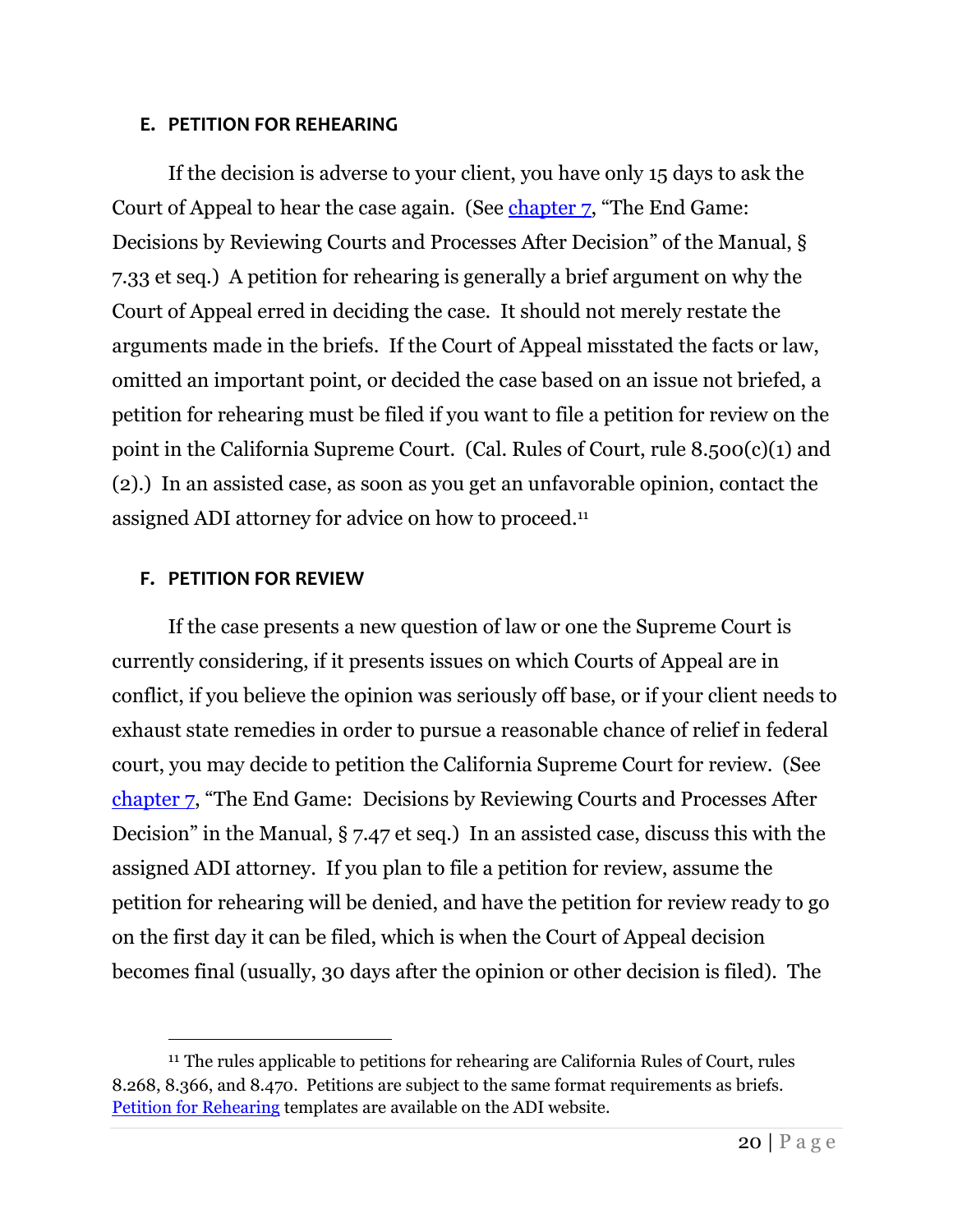petition must be filed within 10 days after that. Extensions of time are not permitted, though the Chief Justice may relieve a party for failure to file a timely petition if the time for the court to grant review on its own motion has not expired. (Cal. Rules of Court, rule 8.500(e)(2).) Obviously, counsel should file the petition in a timely manner and not be placed in a position to seek the rarely granted relief from default.<sup>12</sup>

## <span id="page-21-0"></span>**G. INVESTIGATION OF COLLATERAL MATTERS AND PETITIONS FOR WRIT OF HABEAS CORPUS**

The appeal itself is bound by the four corners of the record, and appellate counsel has no duty to search actively for every off-record claim that might conceivably be developed. However, you should be alert to the possibility of issues not reflected in the record. When you have reason to believe that significant facts in support of such issues exist, discuss them with the assigned ADI attorney before undertaking extensive investigation. You may need to develop those facts and file a writ petition based on them. (See [chapter 8,](http://adi-sandiego.com/panel/manual/Chapter_8_State_Writs.pdf#202007) "Putting on the Writs: California Extraordinary Remedies" of the Manual for guidance.)

<sup>&</sup>lt;sup>12</sup> The general rules applicable to petitions for review are California Rules of Court, rules 8.40, 8.264, 8.368, 8.500, 8.504, and 8.508. Petitions are generally subject to the same format requirements as briefs. If produced on a computer, there is a 8,400-word limitation, including footnotes but not including the tables, the attached copy of the Court of Appeal opinion, and the word-count certificate, though for good cause the Chief Justice may permit a longer petition. (Rule 8.504(d).) A copy of the opinion of the Court of Appeal must be appended to the original petition. (Rule 8.504(b)(4).) Except as permitted by the Chief Justice for good cause, no other attachments are permitted except an order from which the party seeks relief and exhibits or orders of a trial court or Court of Appeal which the party considers "unusually significant" and do not exceed 10 pages. (Rule 8.504(e)(1).) No incorporation by reference is permitted except as to a petition, reply, or answer to another party in the same case or filed in a case that raises the same or similar issues in a petition for which a petition for review is pending or has been granted. (Rule 8.504(e)(3).) Samples are available on the Forms  $&$  Samples section of the ADI website. Check the court website fo[r e-filing](https://www.courts.ca.gov/24590.htm) requirements.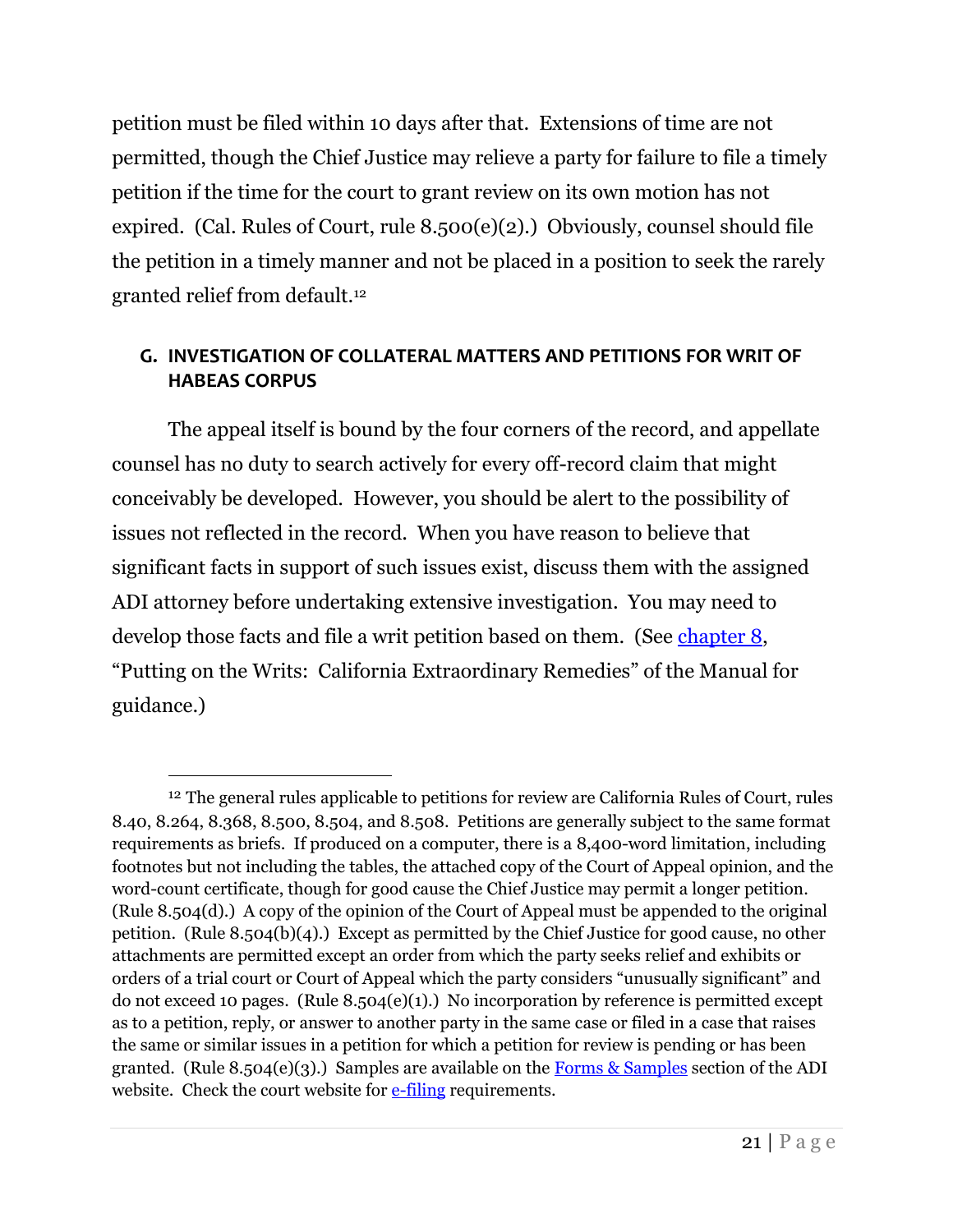The most common off-record claim is ineffective assistance of trial counsel; appointed counsel must discuss such a claim with the assigned ADI attorney prior to raising the issue in the opening brief. If the claim does have merit, you will have to exercise caution at every step to preserve and document the claim for your client.

To ensure payment for this work, preapproval is usually advisable before off-record investigation is undertaken. It is especially important if you need expert assistance, such as investigators or doctors, or might incur other out-ofpocket expenses. Funding for these costs is provided in the form of reimbursement to you. Consult ADI for preapproval requirements.

## <span id="page-22-0"></span>**H. REPRESENTATION WHEN THERE ARE NO ARGUABLE ISSUES (THE** *WENDE/ANDERS* **OR** *SADE C.* **BRIEF)**

An "arguable issue" is one which, in counsel's professional opinion, has a reasonable potential for success and which, if resolved favorably to the client, will result in a reversal or modification of the judgment. (*People v. Johnson* (1981) 123 Cal.App.3d 106; see the ADI article on evaluating issues, "[To Brief or Not to](http://adi-sandiego.com/news_alerts/pdfs/2020/To_Brief_or_Not_to_Brief-2020_rev.pdf#082020)  [Brief: Marginal Issues](http://adi-sandiego.com/news_alerts/pdfs/2020/To_Brief_or_Not_to_Brief-2020_rev.pdf#082020)."

If you are appointed to a case in which you have searched diligently but have found no arguable issues, there is a specific procedure which you must follow. This procedure should be followed whether the appointment was designated as "assisted" or "independent." (See the Manual, [chapter 1](http://adi-sandiego.com/panel/manual/Chapter_1_Basic_Information.pdf#202007), "The ABC's of Panel Membership: Basic Information for Appointed Counsel," § 1.24 et seq.; [chapter 4](http://adi-sandiego.com/panel/manual/Chapter_4_Issue_spotting.pdf#202007), "On the Hunt: Issue Spotting and Selection," § 4.73 et seq.)

You must advise the client that your research has found no arguable issues, and file a brief pursuant to *People v. Wende* (1979) 25 Cal.3d 436, and *Anders v. California* (1967) 386 U.S. 738 [87 S.Ct. 1396, 18 L.Ed.2d 493]. A *Wende/Anders* brief will set forth a summary of the proceedings and facts, with citations to the transcripts. It will mention issues raised at trial and others suggested by the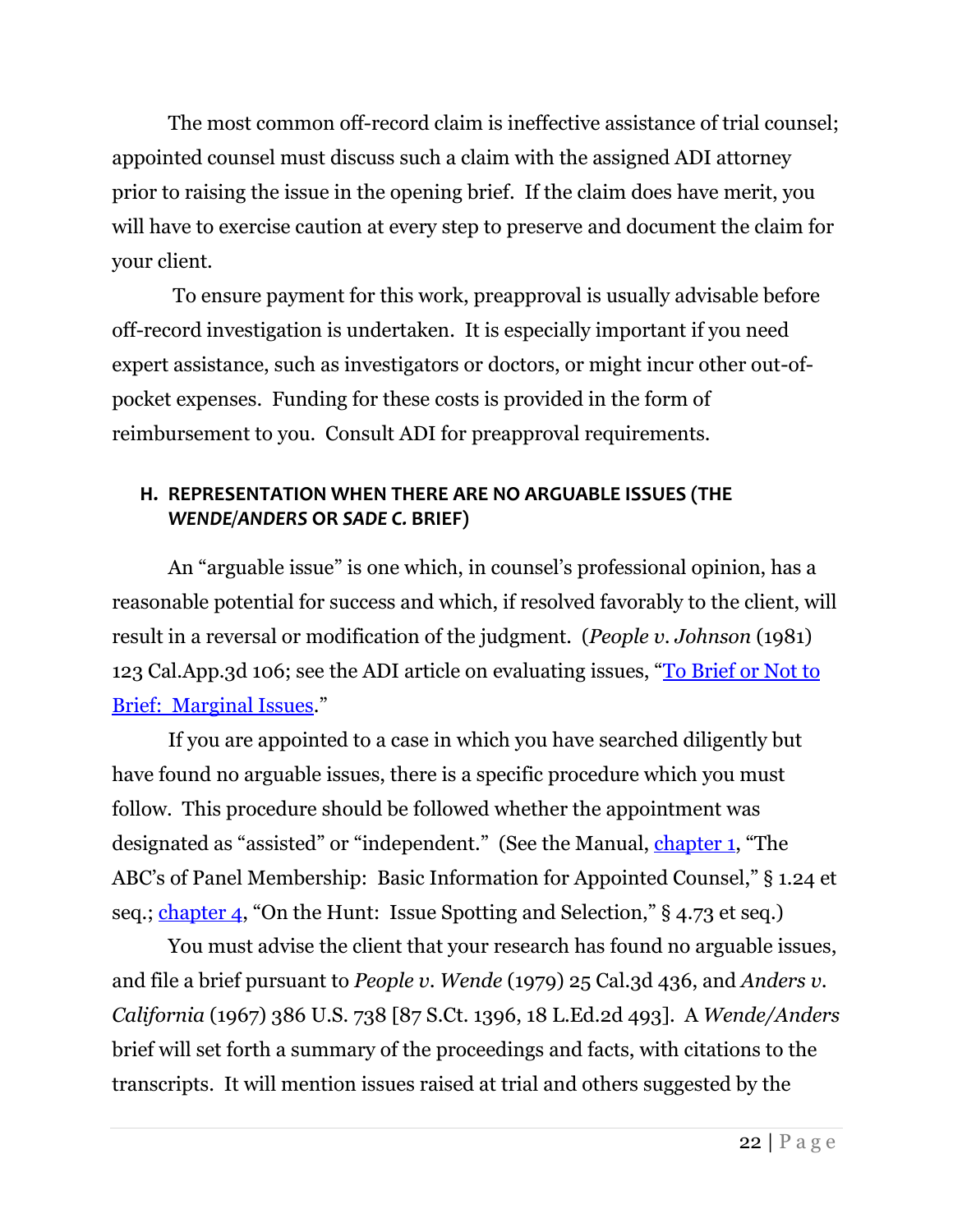record, and related authorities the court should consider. It will not specifically urge those issues as grounds for reversal, but it also will not argue against them. It should not say, for example, that the listed issues should be rejected and that the authorities require an adverse result. The brief must include counsel's request to be relieved, made conditional on the client's so requesting.

When a *Wende/Anders* brief is filed, the Court of Appeal must conduct its own review of the entire record to determine if there are any arguable issues.<sup>13</sup> However, the court has no duty to review the record in dependency *Sade C.* cases.<sup>14</sup> It will offer the client an opportunity to file a pro per brief. If the Court of Appeal discovers an arguable issue, it will request briefing of the issue; it may but usually will not appoint new counsel to prepare the brief. If the court finds no arguable issues, it will affirm the judgment (or it may also dismiss the appeal).

Before any *Wende/Anders* brief is filed, all counsel (assisted or independent) must discuss the case with the staff attorney. The assigned staff attorney will need to reread the record. If the attorney agrees that the case is appropriate for *Wende* treatment, write to the client. Explain to the client their right to appeal and the procedures under *People v. Wende*, including the right to file a pro per brief, and provide your assessment of the case. Send the record to the client once the *Wende/Anders* brief is filed.

In dependency cases involving multiple appealing parents, counsel appointed for each parent should consider each other's viewpoint. For example, if one attorney believes a no-issue brief is warranted and another attorney believes an arguable issue exists, they should consult and carefully consider each

<sup>13</sup> The California Supreme Court is currently considering whether *Wende/Anders* procedures apply to appeals from an order denying post-conviction relief. (*People v. Delgadillo* (Nov. 18, 2020, B304441) [nonpub opn.], review granted  $2/17/21$  (S266305).) Until this case is decided, ADI requires counsel to file a *Wende*/*Anders* brief when counsel cannot identify an issue in these post-sentencing appeals.

<sup>14</sup> For this reason, statements of fact in a *Sade C.* brief should provide a fairly complete description of the most significant evidence supporting the judgment.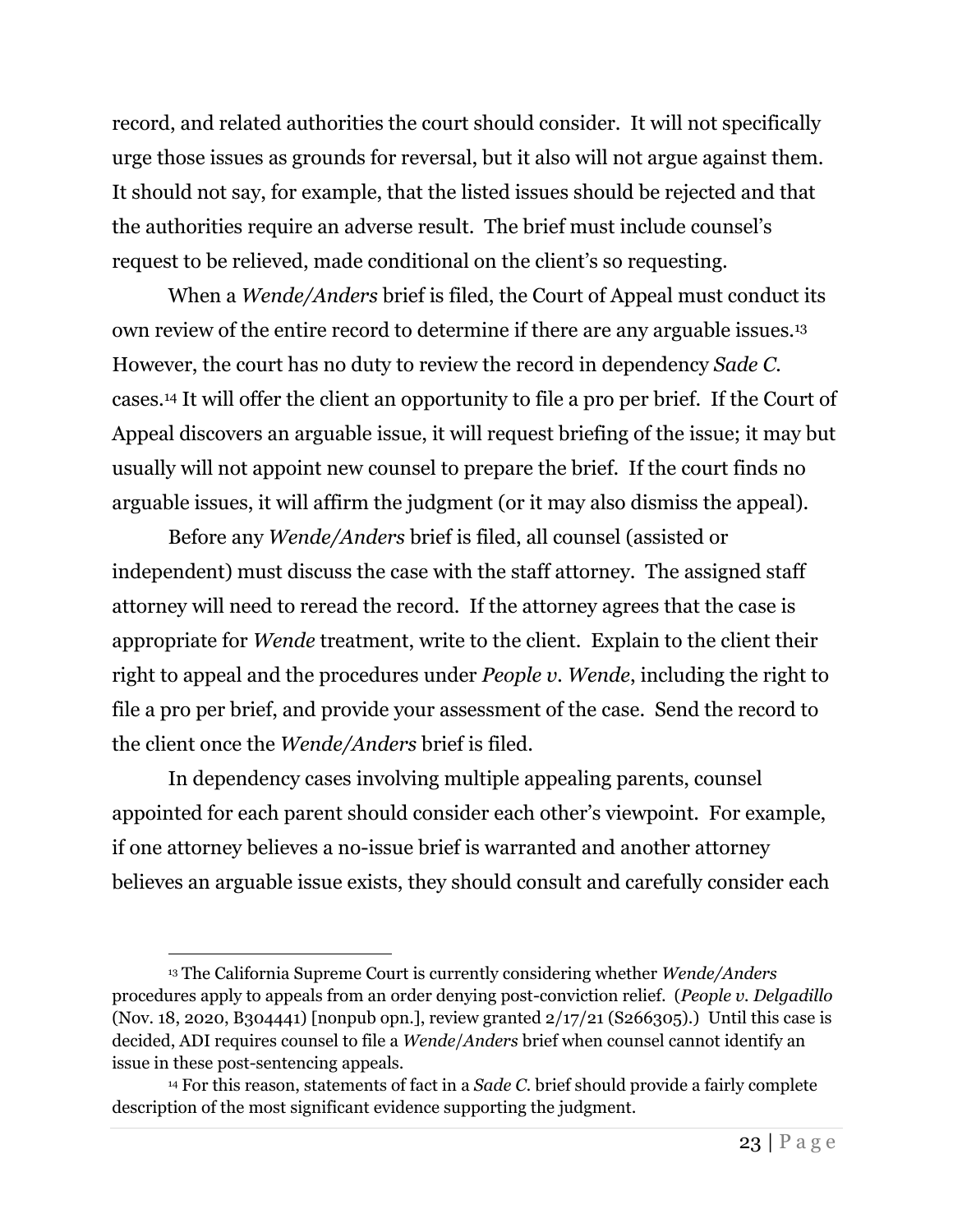other's viewpoint. If counsel does not agree, please contact the assigned staff attorney.

Dismissals/Abandonments: If you are recommending the client dismiss the appeal for any reason, such as a potential adverse consequence, you must discuss the case with the staff attorney, just as in a *Wende* situation. The client has an absolute right to appeal. You cannot dismiss the appeal without the client's consent. If the client decides to pursue the appeal even after the risk of a greater sentence is addressed, it is advisable to have the client sign and date a copy of the letter sent by counsel regarding the potential risks as well as a separate paragraph indicating the client has acknowledged the risks.

Dependency no-merit cases are governed by *In re Sade C*. (1996) 13 Cal.4th 952. ADI still must review the record and determine whether there are any issues. Counsel is expected to provide the assigned staff attorney with a memorandum listing issues considered and reasons for their rejection, and a draft of the proposed *Sade C.* brief. The procedures and the document to be filed may be different from division to division.<sup>15</sup> Check with ADI.

## <span id="page-24-0"></span>**I. REPRESENTATION WHEN THE CLIENT MIGHT SUFFER ADVERSE CONSEQUENCES FROM APPEALING**

On occasion a client may face the prospect of receiving an increased sentence or other adverse result from pursuing an appeal. For example, the court may have imposed an unauthorized sentence in the defendant's favor, or the remedy for an error might be withdrawal of an advantageous plea bargain. You must be alert to this possibility in every case. This topic is discussed extensively in the Manual, [chapter 4](http://adi-sandiego.com/panel/manual/Chapter_4_Issue_spotting.pdf#202007), "On the Hunt: Issue Spotting and Selection," § 4.91 et seq.

<sup>15</sup> Generally, Division Two will permit the client to file a *pro per* supplemental brief within 30 days. Divisions One and Three do not permit a supplemental brief.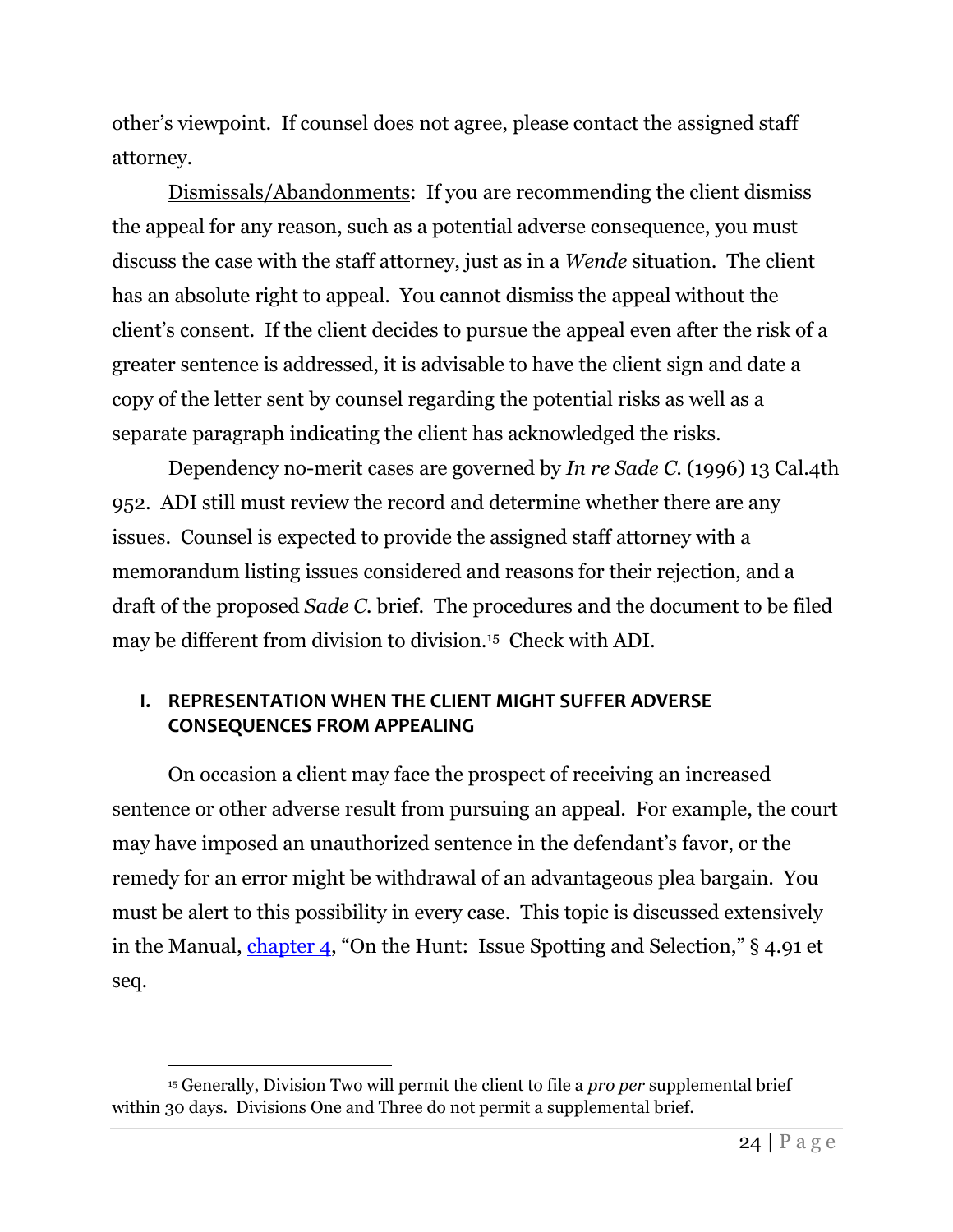If you identify a potential adverse consequence, you should communicate with the client, who alone can decide whether pursuing the appeal is worth the risk. Help the client by analyzing the probability and magnitude of potential benefits from appealing, versus the probability and magnitude of potential risks. Also discuss the possibility that the error might be caught by the Department of Corrections and Rehabilitation or others, even if there is no appeal. Ask the client to give you a decision in writing, and remind the client that if you receive no instructions from them, you will have no choice but to proceed since you do not have the authority to abandon a case without the client's consent.

## <span id="page-25-0"></span>**J. REQUESTS TO BE RELIEVED**

Sometimes an attorney is unable to handle a case to which the attorney has been appointed. A new job with incompatible responsibilities, a conflict of interest not discovered when the appointment began, personal or family illness, breakup of a law partnership or marriage, and many other factors may interfere with representation. In such a situation, it is important that counsel do something, as soon as possible. A request to be relieved is usually the best resolution for both the client and the attorney. We do not count such a request as a negative on the attorney's record, but on the contrary see it as a responsible and professional way of dealing with a difficult situation. Please contact ADI for guidance on how to do this.

## <span id="page-25-1"></span>**III. INCOMPLETE RECORDS: REQUESTS TO AUGMENT OR COMPLETE THE RECORD**

The topic of records is covered in the Manual, [chapter 3](http://adi-sandiego.com/panel/manual/Chapter_3_Prebriefing_responsibilities.pdf#202007), "Pre-Briefing" Responsibilities: Record Completion, Extensions of Time, Release on Appeal." Other resources are available on the ADI website including, "[Motion Practice in](http://www.adi-sandiego.com/practice/forms_samples/MOTION_PRACTICE_IN_THE_FOURTH_APPELLATE_DISTRICT_1_19_2022.pdf#012022)  [the Fourth Appellate District Pertaining to Criminal and Juvenile Cases](http://www.adi-sandiego.com/practice/forms_samples/MOTION_PRACTICE_IN_THE_FOURTH_APPELLATE_DISTRICT_1_19_2022.pdf#012022)" and sample motions on the [Forms and Samples](http://adi-sandiego.com/practice/forms_samples.asp) page.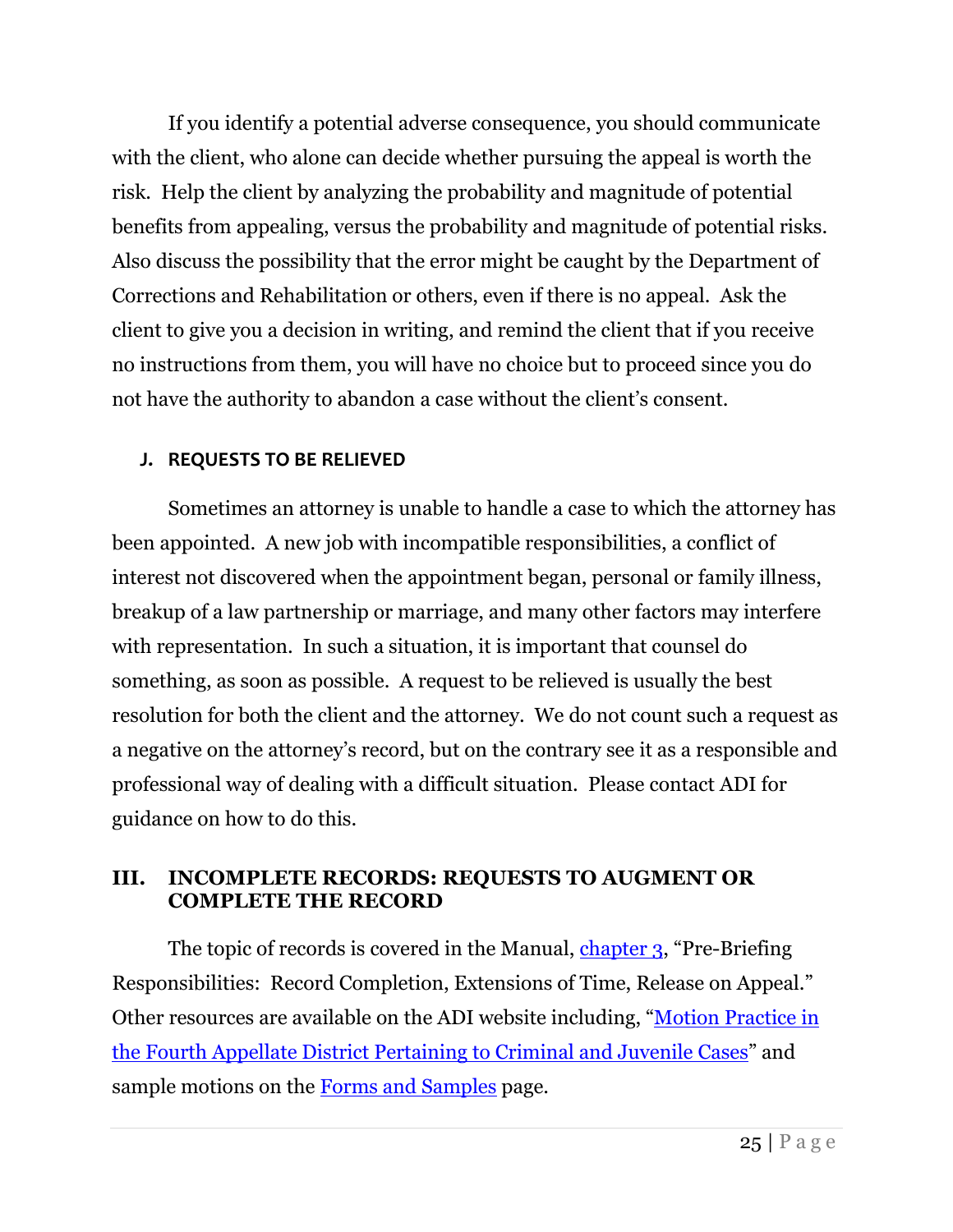California Rules of Court, rule 8.320 describes the normal record on appeal in a criminal case; normal records in juvenile dependency cases are discussed in [part F,](#page-30-1) below. Sometimes the normal record does not include the material necessary to argue an issue and needs augmentation; occasionally the prepared record will lack something that should be in the normal record and needs completion.

Requests to augment the record are governed by California Rules of Court, rule 8.155(a), *People v. Gaston* (1978) 20 Cal.3d 476, 482-484, *People v. Silva* (1978) 20 Cal.3d 489, 493, and *People v. Barton* (1978) 21 Cal.3d 513, 518-520. They should be addressed to the Court of Appeal, not the superior court, once the record has been filed. (See § 3.17 et seq. of the Manual.)

Except in most "fast-track" dependency cases (see part  $F$ ), if something in the normal record is missing, a letter request to the superior court under California Rules of Court, rule 8.340(b) is appropriate. (See § 3.13 et seq. of the Manual.) Counsel should be alert that if the trial court makes any order after the record is certified, the superior clerk has the sua sponte duty to augment the record with the new or modified order or document and, if applicable, transcript. (Rule 8.340(a).) Appellate counsel should keep track of proceedings in the trial court and correct the record when necessary.

If some of the items needed are omitted parts of the normal record, but an augmentation request is necessary for other items, include all of the items in a single augmentation request to the Court of Appeal. (See [part E,](#page-29-2) below.) Requests to augment or complete the record should be filed as soon as possible after receiving the record and determining that the augmentation is needed; that should almost always be before the original opening brief due date.

An exception to the usual augment requirement exists when a non-parent appeals from a juvenile dependency proceeding. Under the confidentiality provisions of Welfare and Institutions Code section 827, that appellant is usually not entitled to most of the record. In such cases, appellate counsel must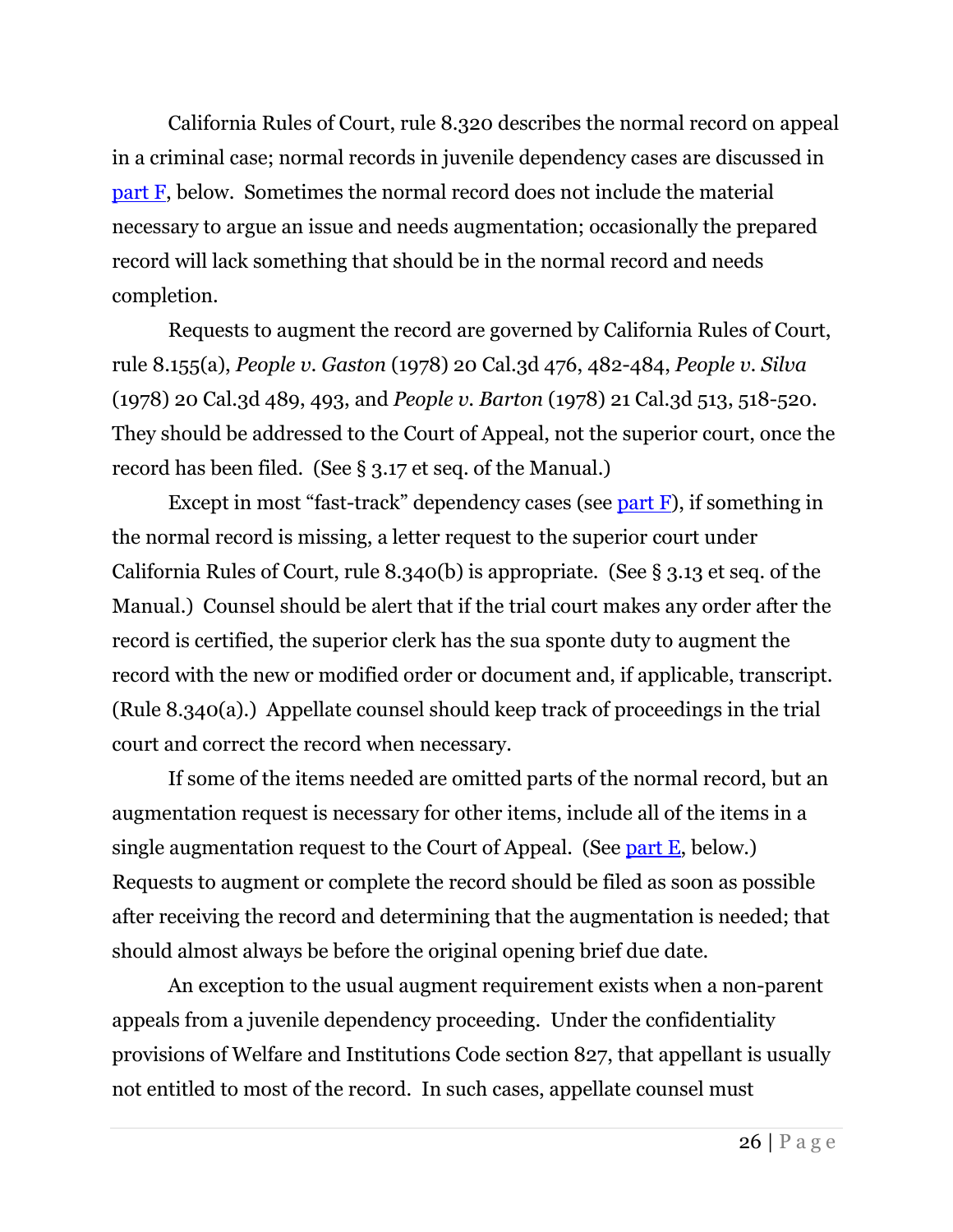promptly file a section 827 petition with the juvenile court (not the Court of Appeal), requesting those portions of the record which are necessary for meaningful appellate argument.

## <span id="page-27-0"></span>**A. AUGMENTATIONS**

Whether a reporter's transcript or documents are sought, describe the material with sufficient detail. Avoid asking for "materials relevant to [a particular issue]" or other such generalities.

## <span id="page-27-1"></span>*1. Augmentation for Reporter's Transcript*

Describe the nature of the oral proceedings. Give the date, time, judge's name, and the reporter's name. Cite the portion of the clerk's transcript and/or reporter's transcript which refers to the proceeding.

## <span id="page-27-2"></span>*2. Augmentation for Documentary Material or Clerk's Transcript*

Describe each item as specifically as possible, including the title of the document and the date it was filed. If the augmentation material is not lengthy, you may obtain a copy from the superior court clerk, attach the copy to your request to augment, and ask the Court of Appeal to order the copy be made part of the record without preparation of a supplemental clerk's transcript. Be sure to include a copy of the augmentation material with the copy of the augmentation request you serve on opposing counsel.

## <span id="page-27-3"></span>*3. Statement of Reasons*

Include a brief statement of why you think the augmentation will be necessary or relevant to the appeal. If possible, describe the issue to which the augmented record relates. Support the statement of reasons with references to the present record, when available. Remember to show that the material you want to include in the record was before the superior court judge.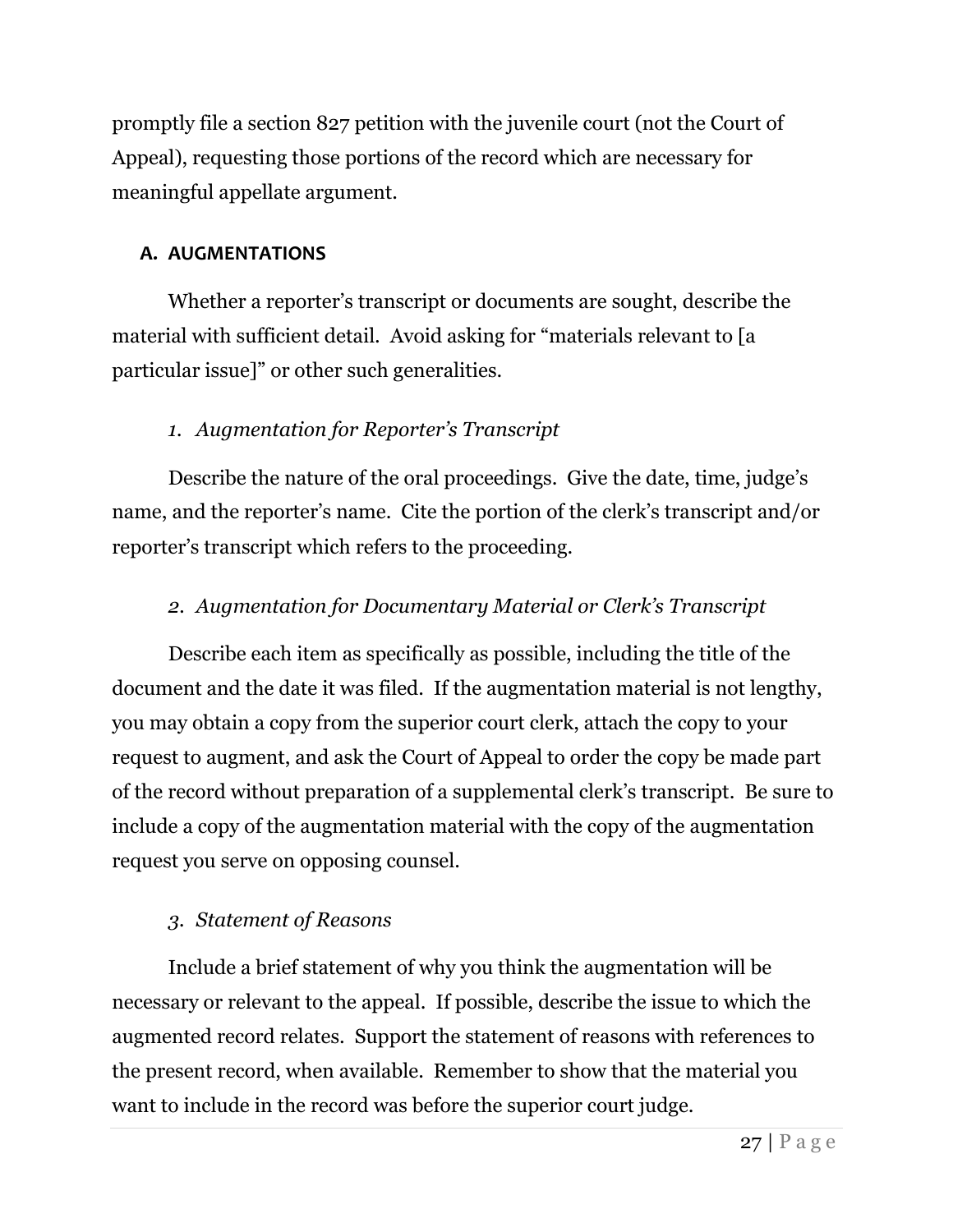## *4. Extensions of Time Pending Augmentation*

<span id="page-28-0"></span>If a supplemental transcript will have to be prepared, delay in filing the brief can be anticipated. Your request to augment the record should therefore include a request to extend time to "30 days after the supplemental record is filed." In fast-track juvenile dependency cases, counsel typically requests no more than 20 days after the supplemental record has been filed. Be sure that the title of the combined document clearly indicates both types of requests.

## <span id="page-28-1"></span>*5. Filing Requirements*

The **Filing Rules Summary** page of the ADI Website details the filing requirements for an augment motion.

#### <span id="page-28-2"></span>**B. RULE 8.340 LETTERS TO COMPLETE THE RECORD**

Except in most "fast-track" dependency cases (see [part F\)](#page-30-1), under California Rules of Court, rule 8.340, appellate counsel should notify the clerk of the superior court directly by letter when certain portions of the normal record on appeal are missing; in these cases an augmentation request in the Court of Appeal should not be filed. The appeals section of the superior court will prepare and transmit the missing portion of the normal record upon receipt of counsel's letter. A copy of the letter should be filed with the Court of Appeal via [Truefiling.](https://tf3.truefiling.com/login)

While completion of the record occurs through this procedure, the time to file the opening brief is still running. The Fourth Appellate District does not automatically stay the briefing until the record is completed. If the due date approaches and the record is not yet complete, appointed counsel needs to file an extension request.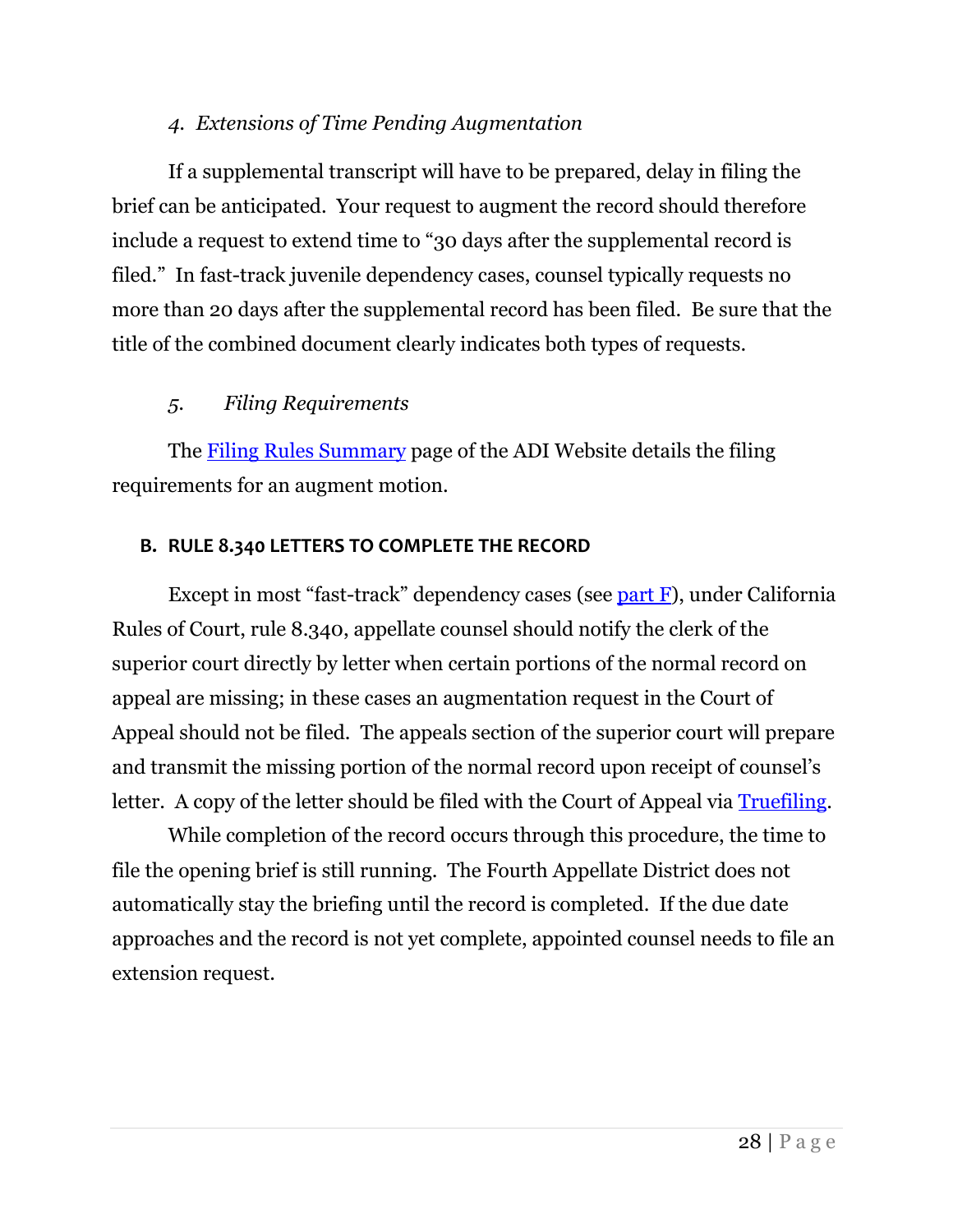## <span id="page-29-0"></span>**C. EXHIBITS**

Exhibits are part of the normal record (Cal. Rules of Court, rule 8.320(e)) and need not be augmented into the record. (See Manual, [chapter 3,](http://adi-sandiego.com/panel/manual/Chapter_3_Prebriefing_responsibilities.pdf#202007) § 3.25 et seq.) Some exhibits are required by rule to be made part of the clerk's transcript. (See [part F,](#page-30-1) *post*.) The official way to get other exhibits transmitted to the Court of Appeal is a letter to the superior court clerk within 10 days after the last respondent's brief is filed. (Rule 8.224.) But Division Two has developed its own procedure. It has prepared a form for the transmission which must be submitted to the Court of Appeal when the opening brief is filed. This letter is sent to counsel with the appointment order.

A copy of some exhibits can usually be obtained from trial counsel, or check with ADI to see if we can obtain the exhibits for you. (See "[De-mystifying](http://www.adi-sandiego.com/practice/pract_articles.asp)  [the Exhibit Review Process in Criminal Cases](http://www.adi-sandiego.com/practice/pract_articles.asp)", found under APPELLATE  $PRACTICE \rightarrow Nuts$  and Bolts of Panel Practice.

## <span id="page-29-1"></span>**D. EXHIBITS REQUIRED TO BE PART OF THE CLERK'S TRANSCRIPT**

<span id="page-29-2"></span>California Rules of Court, rule 2.1040(a) requires that, unless otherwise ordered by the trial judge, a party offering an electronic recording must provide a written transcript of the recording which is to be included in the clerk's transcript (Rule 8.320(b)(10).) Similarly, California Rules of Court, rule 8.320(b)(13)(C), requires that any document admitted in evidence to prove a prior juvenile adjudication, criminal conviction, or prison term likewise be made part of the normal clerk's transcript. Appellate counsel can file a rule 8.340(b) letter with the superior court clerk if these documents are missing from the record.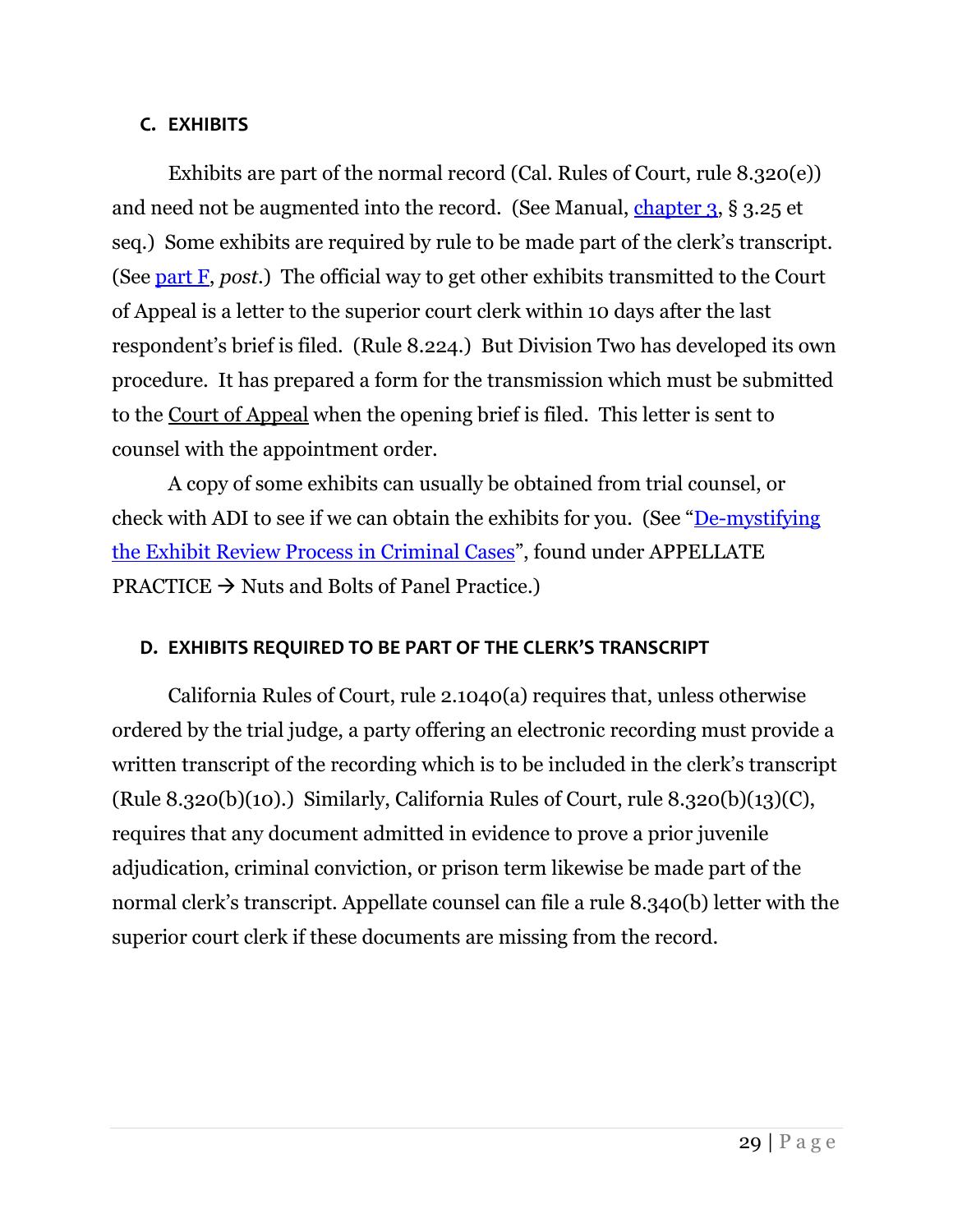#### <span id="page-30-0"></span>**E. COMBINED AUGMENTATION AND CORRECTION**

If the record needs both augmentation and correction, combine the requests in a single augment motion filed in the Court of Appeal under California Rules of Court, rules 8.340(c) and 8.155.

## <span id="page-30-1"></span>**F. RECORDS IN JUVENILE DEPENDENCY APPEALS**

Generally, the contents of the normal record, its service, and its augmentation and correction are prescribed by California Rules of Court, rules 8.407, 8.410, and 8.416. Requests to augment or complete the record are covered by the criminal rules (preceding parts of this chapter) in non-"fast-track" dependency cases (rule 8.410), and by rule 8.416(d) in "fast-track" cases.16 The general advice offered in parts B-D of this chapter and in [chapter 3](http://adi-sandiego.com/panel/manual/Chapter_3_Prebriefing_responsibilities.pdf#202007) of the Manual is applicable for the most part to dependency appeals.

## <span id="page-30-2"></span>**IV. REQUESTS FOR EXTENSION OF TIME**

Requests for extension of time are governed by California Rules of Court, rules 8.50, 8.60, 8.63, and 8.412(c), except in "fast-track" dependency cases which are governed by rule 8.416(f). See treatment in [chapter](http://adi-sandiego.com/panel/manual/Chapter_3_Prebriefing_responsibilities.pdf#202007) 3, "Pre-Briefing Responsibilities: Record Completion, Extensions of Time, Release on Appeal," of the Manual.

## <span id="page-30-3"></span>**A. NUMBER OF EXTENSIONS**

In criminal cases, in ordinary circumstances, the Fourth Appellate District courts will not grant more than two 30-day extension requests. If an extension has not been granted and no opening brief is filed on the due date, the court will issue a notice that, if the brief is not filed within 30 days, the court will relieve

<sup>&</sup>lt;sup>16</sup> The rule requires counsel to submit an augment or correction request within 15 days of receipt of the record; thus, counsel must be diligent in reviewing the record shortly after receipt.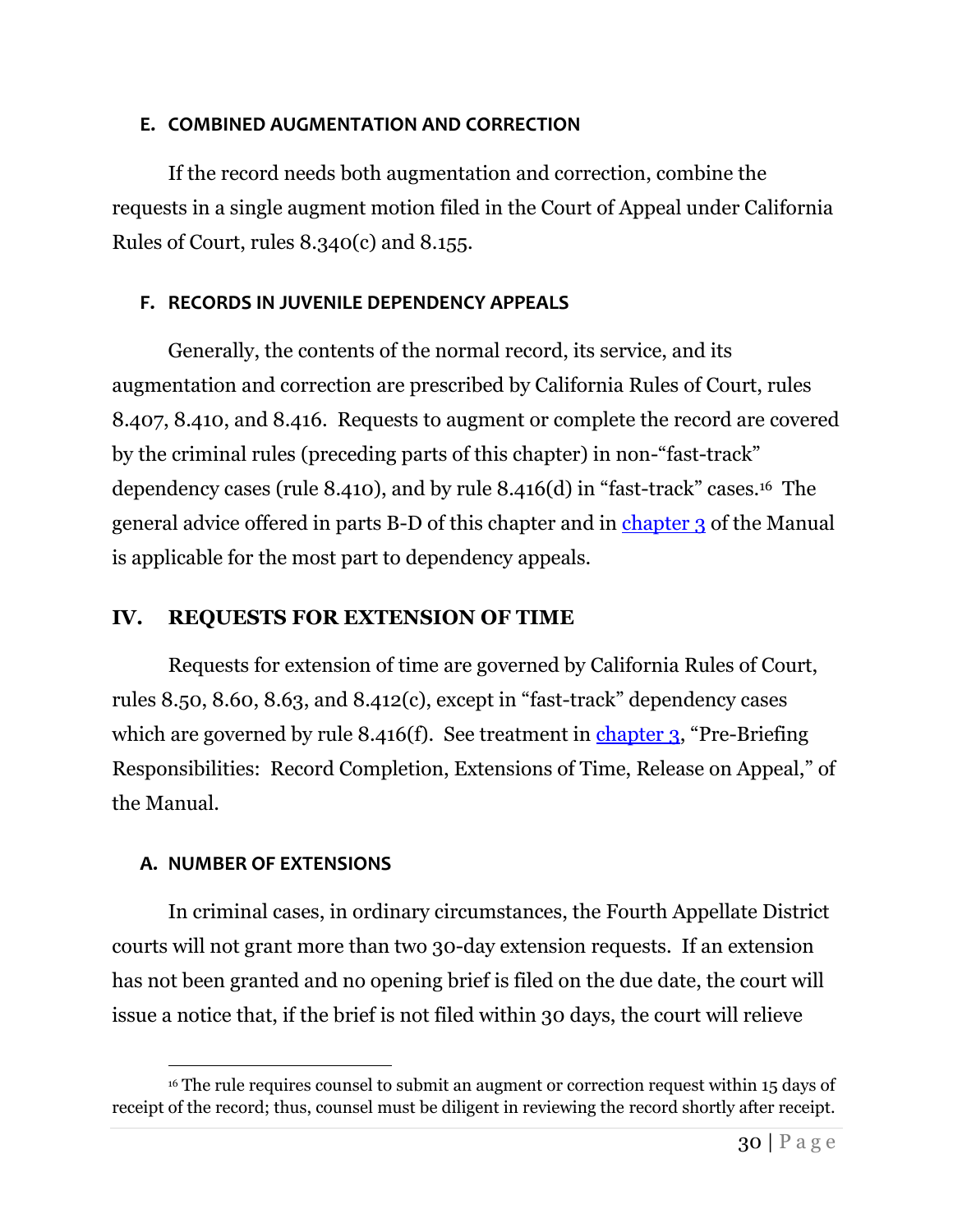appointed counsel and appoint new counsel. (Cal. Rules of Court, rule  $8.360(c)(5)(A)(ii)$ .) Rule  $8.360(c)(6)$  allows the court to impose sanctions as specified in the notice, and a sanction typically included in the notice is the possibility of no compensation to relieved counsel.

In juvenile dependency and termination of parental rights cases, no extensions should be requested without exceptional good cause. (Cal. Rules of Court, rules 8.412(c) and 8.416(f); Code Civ. Proc, § 45.) These cases involve the custody of children and should be handled as fast as possible. Except in "fasttrack" cases, and in appeals from termination of parental rights, if a party fails to timely file a brief, notice is sent that the brief must be filed in 30 days and failure to do so results in specific sanctions. (Rule  $8.412(d).$ )<sup>17</sup> "Fast-track"<sup>18</sup> and termination of parental rights cases have the same sanctions but the period is limited to  $15$  days. (Rule  $8.416(g)$ .)

#### <span id="page-31-0"></span>**B. GROUNDS FOR EXTENSION**

Extensions of time will be granted only upon a showing of good cause or an exceptional showing of good cause when required by the rules. Acceptable reasons for requiring more time are illustrated in California Rules of Court, rule 8.63(b), and include such matters as work on other appointed appeals (list the case names and numbers and stage of progress), length of the appellate record or the number and complexity of issues. A general "press of business" excuse is not acceptable. Do not give as an excuse that ADI is doing a *Wende/Anders* review, since that tends to disparage any issue you may ultimately raise. In all extension requests you should advise the court in simple terms of the progress you have made toward preparation of the brief.

<sup>17</sup> Appointed counsel for an appellant will be warned that they may be relieved without compensation. Actual imposition of such a sanction puts the attorney's panel status in jeopardy.

<sup>&</sup>lt;sup>18</sup> "Fast-track" cases include all dependency appeals in Divisions One and Three of the Fourth Appellate District and terminations of parental rights throughout the state. (Rule 8.416.)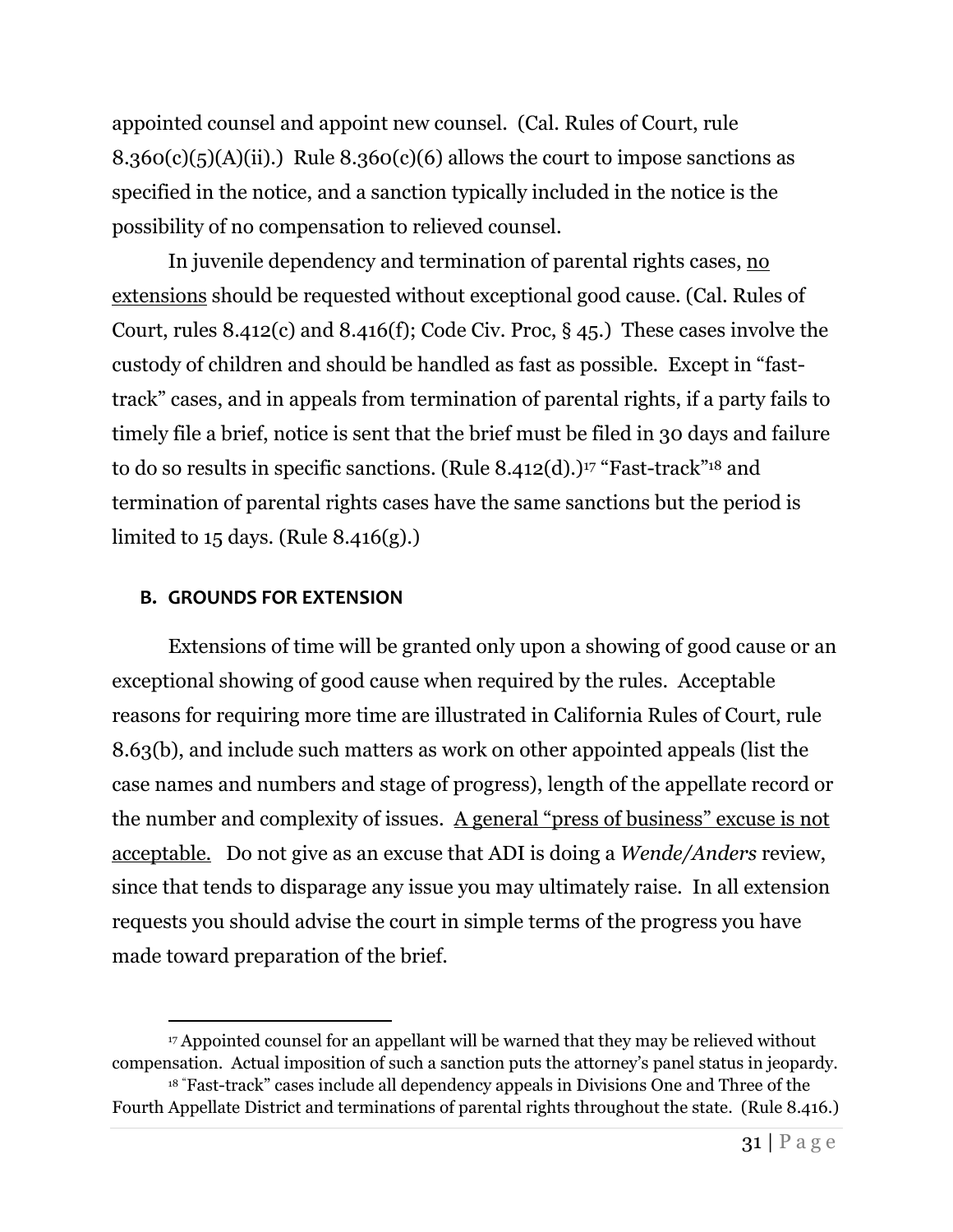#### <span id="page-32-0"></span>**C. EXTENSIONS PENDING AUGMENTATION OR CORRECTION OF THE RECORD**

If an augmentation may delay your brief, you should combine the request to augment with a request to extend time to "30 days after the supplemental record is filed." Be sure that the title of the combined document clearly indicates both types of requests.

If a request for correction of the record is made (see [Chapter III,](#page-28-2) *ante*), the court requires ongoing standard 30-day extension requests while the correction is pending.

## <span id="page-32-1"></span>**D. CONTENTS AND FORM OF EXTENSION REQUEST**

Division One requires that counsel use the Judicial Council forms, [CR-126](https://selfhelp.courts.ca.gov/jcc-form/CR-126) (criminal) or [JV-816](https://selfhelp.courts.ca.gov/jcc-form/JV-816) (juvenile delinquency). Divisions Two and Three prefer this form, but will accept other forms so long as it includes the present and proposed due dates; the number of previous requests; previous notice, if any, under California Rules of Court, rules  $8.360(c)(5)$ ,  $8.412(d)$ , or  $8.416(g)$ ; the dates counsel was appointed and the record was filed; and the reasons for extending time.

In juvenile dependency cases, Divisions One and Three are particularly reluctant to grant requests for extension of time.

## <span id="page-32-2"></span>**V. PREPARATION OF APPELLATE BRIEFS**

<span id="page-32-3"></span>Written presentation in the form of briefs is at the heart of appellate practice. Although other modes of advocacy do have a role on appeal, that role is almost always a subordinate one. The court's first impressions and, usually, final conclusions about a case will come directly from what is said in the briefs.

Writing a successful appellate brief requires knowledge of and compliance with formal requirements, as well as clear and effective writing, proficiency in the use of authorities, strong analytical skills, and mastery of the art of advocacy.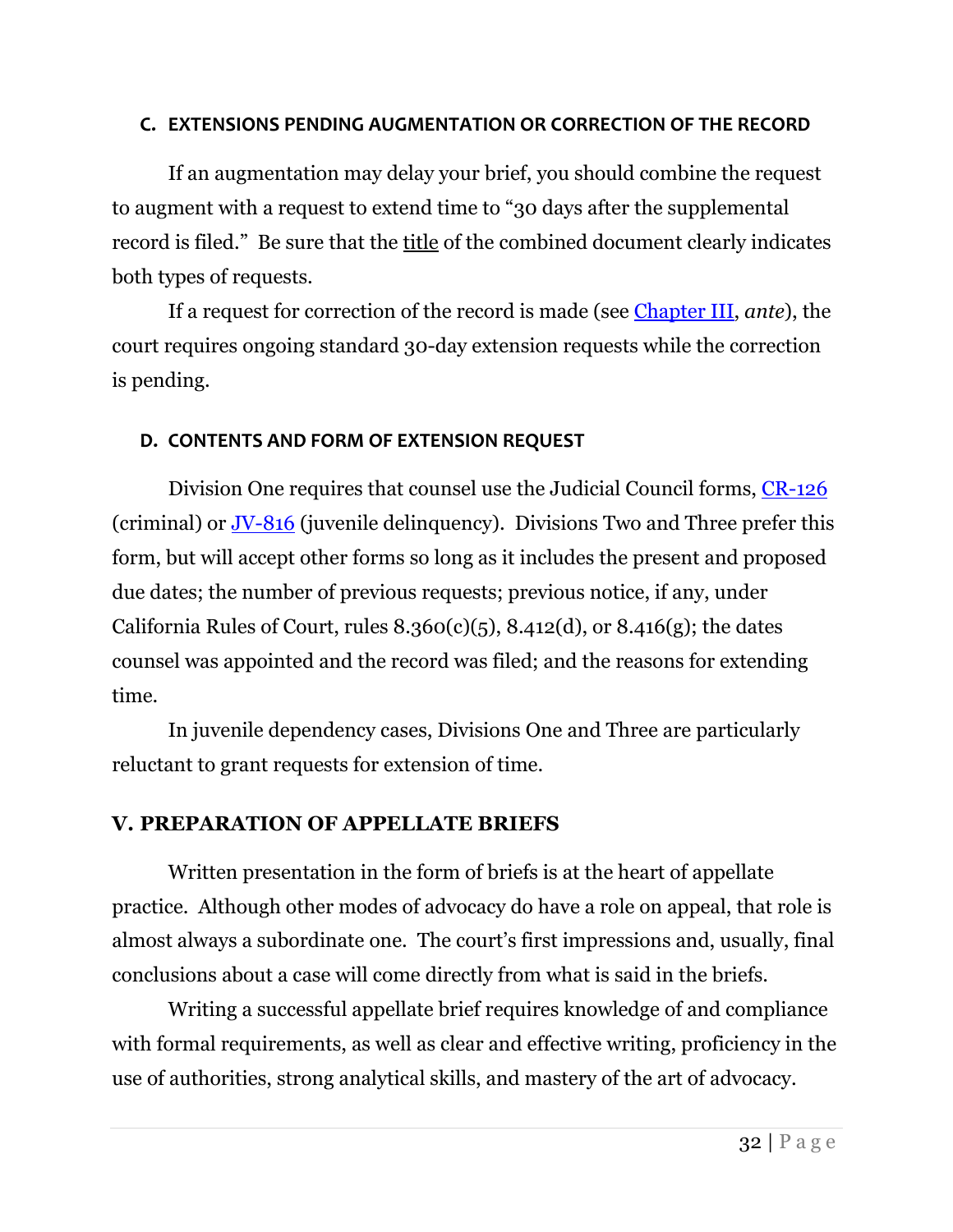This chapter is intended as a practical guide to these fundamentals. For much greater detail, see [chapter 5](http://adi-sandiego.com/panel/manual/Chapter_5_Briefing.pdf#202007) of the Manual, "Effective Written Advocacy: Briefing."

## <span id="page-33-0"></span>**A. FORM OF THE BRIEF**

Briefing formalities are outlined in the Manual, [chapter 5,](http://adi-sandiego.com/panel/manual/Chapter_5_Briefing.pdf#202007) at § 5.68 et seq. and are prescribed by rule 8.204 of the California Rules of Court. (See also rules 8.360(a) and 8.412(a), making rule 8.204 applicable to criminal and juvenile cases.)

There is a 25,500-word limit in criminal and juvenile cases (Cal. Rules of Court, rules 8.360(b)(1), 8.412(a)); a longer brief may be filed only with special permission of the presiding justice (rule 8.360(b)(5)).

## <span id="page-33-1"></span>**B. CONTENTS OF THE BRIEF**

This topic is covered in the Manual, chapter  $5, 8, 5.1$  et seq. The typical client's opening brief will consist of a brief cover page, a topical index, a table of authorities, an introduction (optional, but helpful), a statement of appealability, a statement of the case, a statement of facts, arguments with descriptive headings, a conclusion, and proof of service. (Cal. Rules of Court, rule 8.204; see also rules 8.360(a), and 8.412(a), making rule 8.204 applicable to criminal and juvenile cases.)

## <span id="page-33-2"></span>*1. Brief Cover Page*

The cover page must contain the parties' names, the case numbers in the Court of Appeal and the lower court, the name of the document being filed, the judgment appealed from, the court from which the appeal is taken, the judge who presided at the trial level or whose order is being appealed, the attorney's name, mailing address, telephone number, e-mail address, and State Bar number, and the name of the party on whose behalf the brief is filed. (Cal. Rules of Court,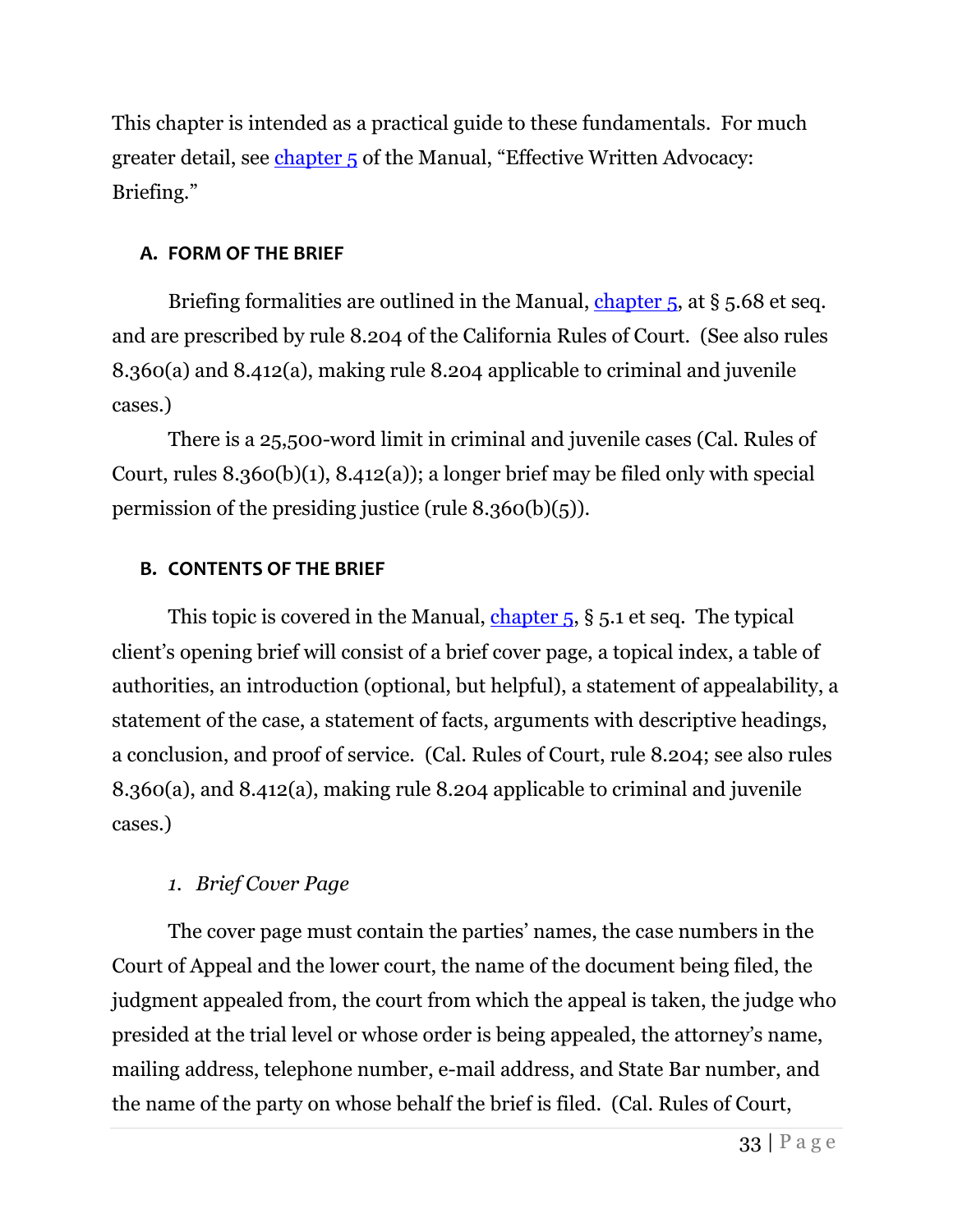rules 8.204(b)(10) and 8.40(b).) Appointed attorneys are also required to include the following statement regarding Appellate Defenders' participation:

By appointment of the Court of Appeal under the Appellate Defenders, Inc., case program.

If the appellant's opening brief is submitted in accordance with *People v. Wende* (1979) 25 Cal. 3d. 436 and *Anders v. California* (1967) 386 U.S. 738 [87 S.Ct. 1396, 18 L.Ed.2d 493] or *In re Sade C.* (1996) 13 Cal.4th 952 (see chapter 1, [part H,](#page-22-0) *ante*), state this conspicuously on the cover of the brief. The court needs this indicator for its internal procedures.

## <span id="page-34-0"></span>*2. Topical Index*

An index of the contents of the brief is required by California Rules of Court, rule 8.204(a). It should list each of the major parts of the brief and should specifically repeat each argument heading in full (do not simply list as "Argument I," "Argument II," etc.). This section can be an important tool of advocacy. The reviewing justice often reads the topical index first, especially the argument headings, as a kind of "window" to the brief. (See [subpart 8\(a\),](#page-39-1) *post*, on argument headings.)

## <span id="page-34-1"></span>*3. Table of Authorities*

The table of authorities must be divided as provided in California Rules of Court, rule  $8.204(a)(1)(A)$  with the page of each reference in the brief noted. There is no prescribed order in which to list cases, but the normal practice is to list cases alphabetically without regard to the jurisdiction or court deciding them. Constitutions are listed as follows: (1) United States Constitution by article or amendment, numerically; (2) California Constitution by article and section, numerically; (3) other state constitutions alphabetically. California statutes should be listed first alphabetically by code and, within each code, numerically by sections. If general laws are cited, they should be listed by date. Statutes of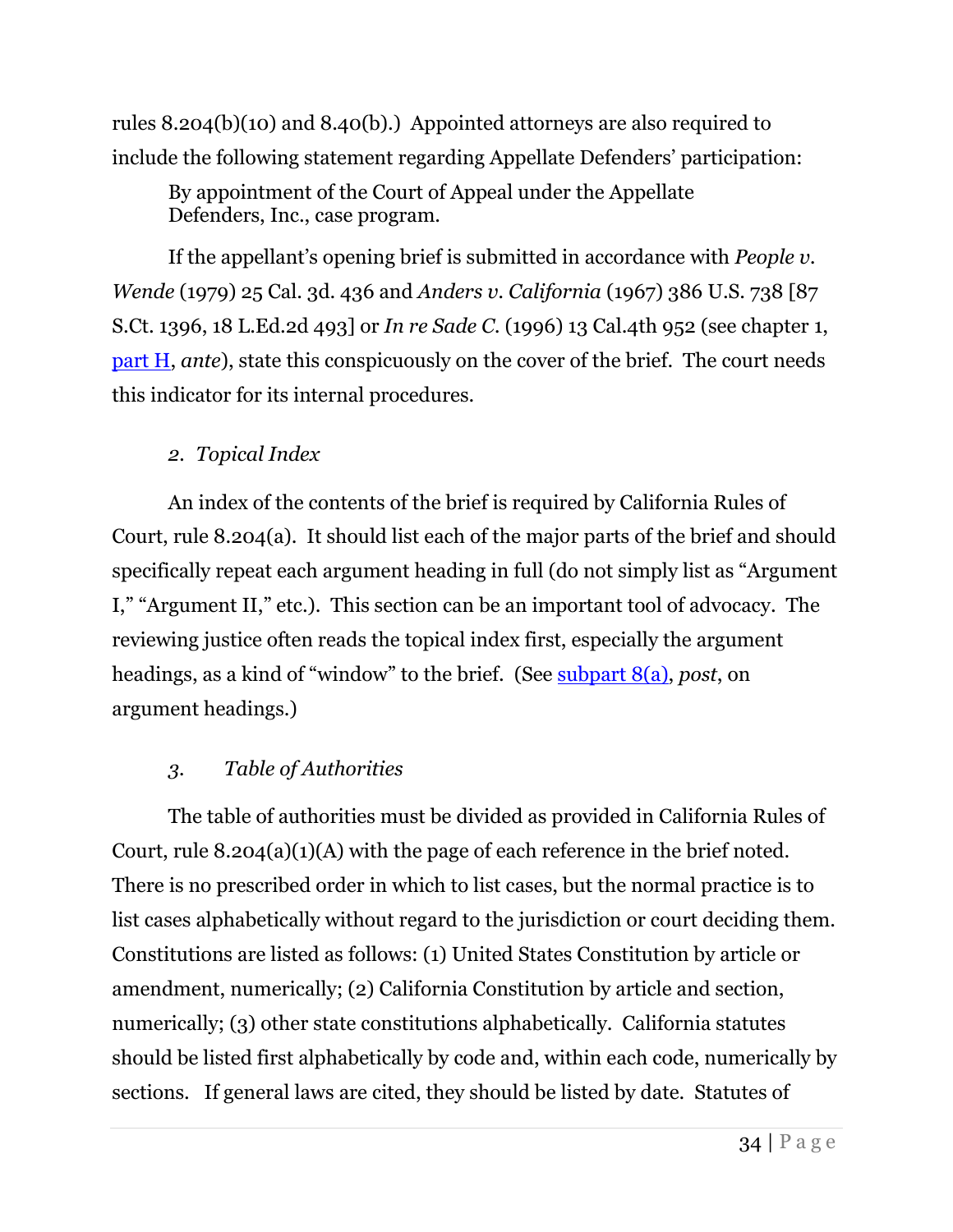other states should be listed alphabetically. Rules are next listed in numerical order. Other authorities, such as treatises or law review articles, should be listed alphabetically – either by author or, if there is no author, by title.

## <span id="page-35-0"></span>*4. Introduction*

The rules do not require an introduction. However, many justices find it very helpful. It helps them immediately to become familiar with the case and focus on relevant matters. The introduction should set forth the nature of the case (e.g., conviction by jury of attempted murder), the controversy (the error), and the remedy you seek and why. It is an excellent place to introduce a "theme" – the story line you want to tell – and begin the job of persuasion.

## <span id="page-35-1"></span>*5. Statement of Appealability*

Under California Rules of Court, rule 8.204(a)(2)(B), the appellant's opening brief must contain either a statement that the appeal is from a judgment that finally disposes of all issues between the parties or a statement explaining why the order or non-final judgment is appealable. Although the rule does not specify where in the brief this statement is to be placed, it is our recommendation that the statement be placed near the beginning of the brief.

The following examples are appropriate statements in conformance with the rule:

- a) In a criminal appeal arising after a trial, it should be sufficient to state: "This appeal is from a final judgment following a trial and is authorized by Penal Code section 1237."
- b) In a criminal appeal following a guilty plea, the basis for appeal (sentence; search and seizure; or validity of the plea, if a certificate of probable cause has been granted19) should be indicated, and rule

<sup>19</sup> Under Penal Code section 1237.5, a certificate of probable cause is required if the issue is the validity of the plea, or denial of a motion to withdraw the plea, or an attack on a stipulated sentence (*People v. Panizzon* (1996) 13 Cal.4th 68, 76).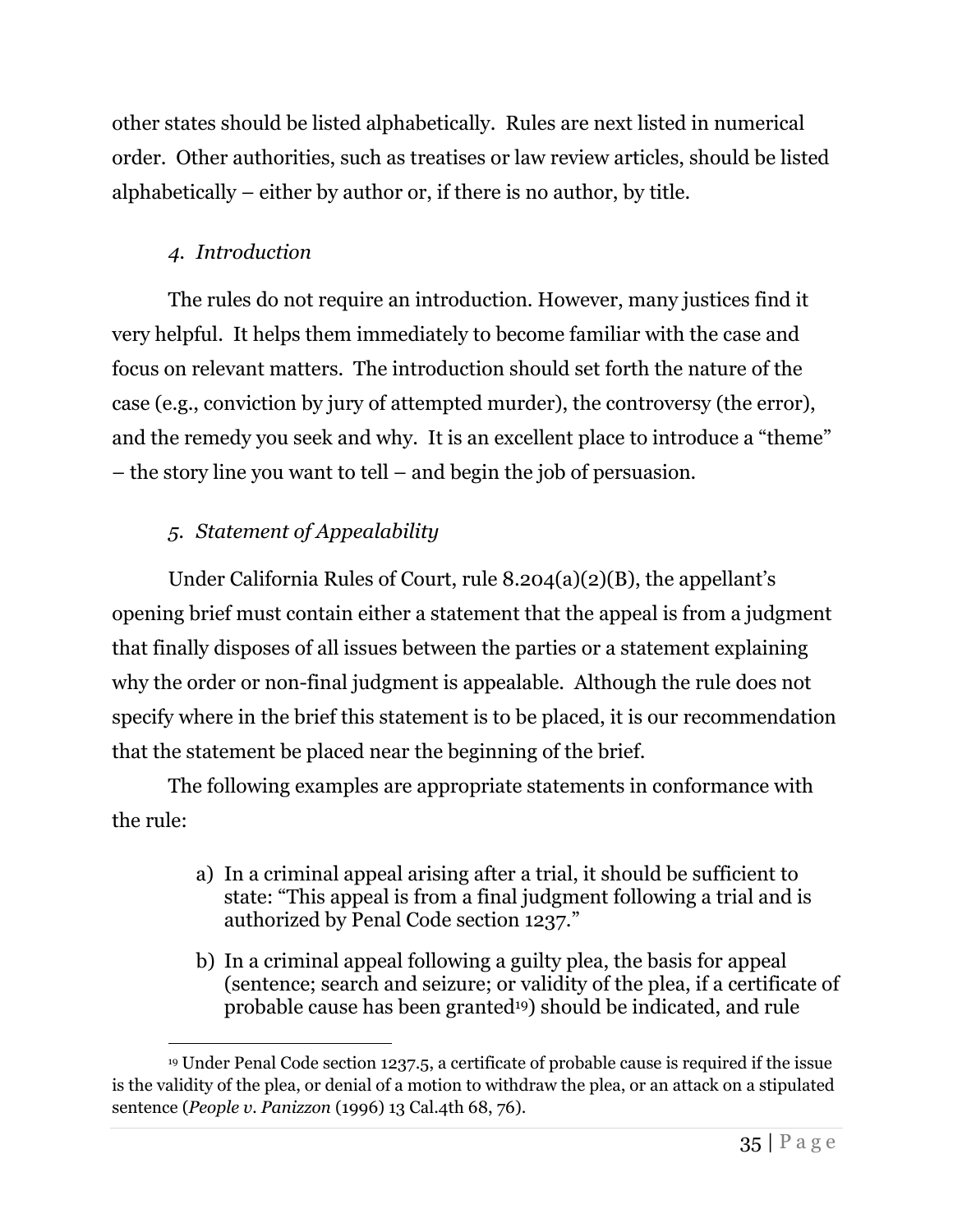8.304(b) and the applicable Penal Code section should be cited. For example:

- 1) "This appeal is from a final judgment following a guilty plea and is based on the sentence imposed within the meaning of California Rules of Court, rule 8.304(b)(4)(B). It is authorized by Penal Code section 1237."
- 2) "This appeal is from a final judgment following a guilty plea after denial of a Penal Code section 1538.5 motion within the meaning of California Rules of Court, rule 8.304(b)(4)(A) and is authorized by Penal Code section 1538.5, subdivision (m)."
- 3) "This appeal is from a final judgment following a plea of guilty and issuance of a certificate of probable cause, as prescribed by California Rules of Court, rule 8.304(b)(1)-(2). It is authorized by Penal Code section 1237.5."
- 4) "An order after judgment affecting the substantial rights of the parties. (*Teal v. Superior Court* (2014) 60 Cal.4<sup>th</sup> 595.)"
- 5) [Any combination of the above.]
- c) In juvenile, conservatorship, and other civil cases under the ADI program, the appropriate Welfare and Institutions Code or other code section should be cited. For example:
	- 1) "This appeal is from a final judgment entered pursuant to Welfare and Institutions Code section 601[or 602] and is authorized by Welfare and Institutions Code section 800."
	- 2) "This appeal is from an order transferring minor to a court of criminal jurisdiction and is authorized by Welfare and Institutions Code section 800, subdivision (a)."
	- 3) "This appeal is from [a judgment entered under Welfare and Institutions Code section 300] [an order under Welfare and Institutions Code section (e.g., 366.21, 366.22, 388 – specify)] and is authorized by Welfare and Institutions Code section 395."
	- 4) "This appeal is from a judgment entered after a permanency planning hearing pursuant to Welfare and Institutions Code section 366.26 and is authorized by Welfare and Institutions Code sections 366.26, subdivision (l) and 395."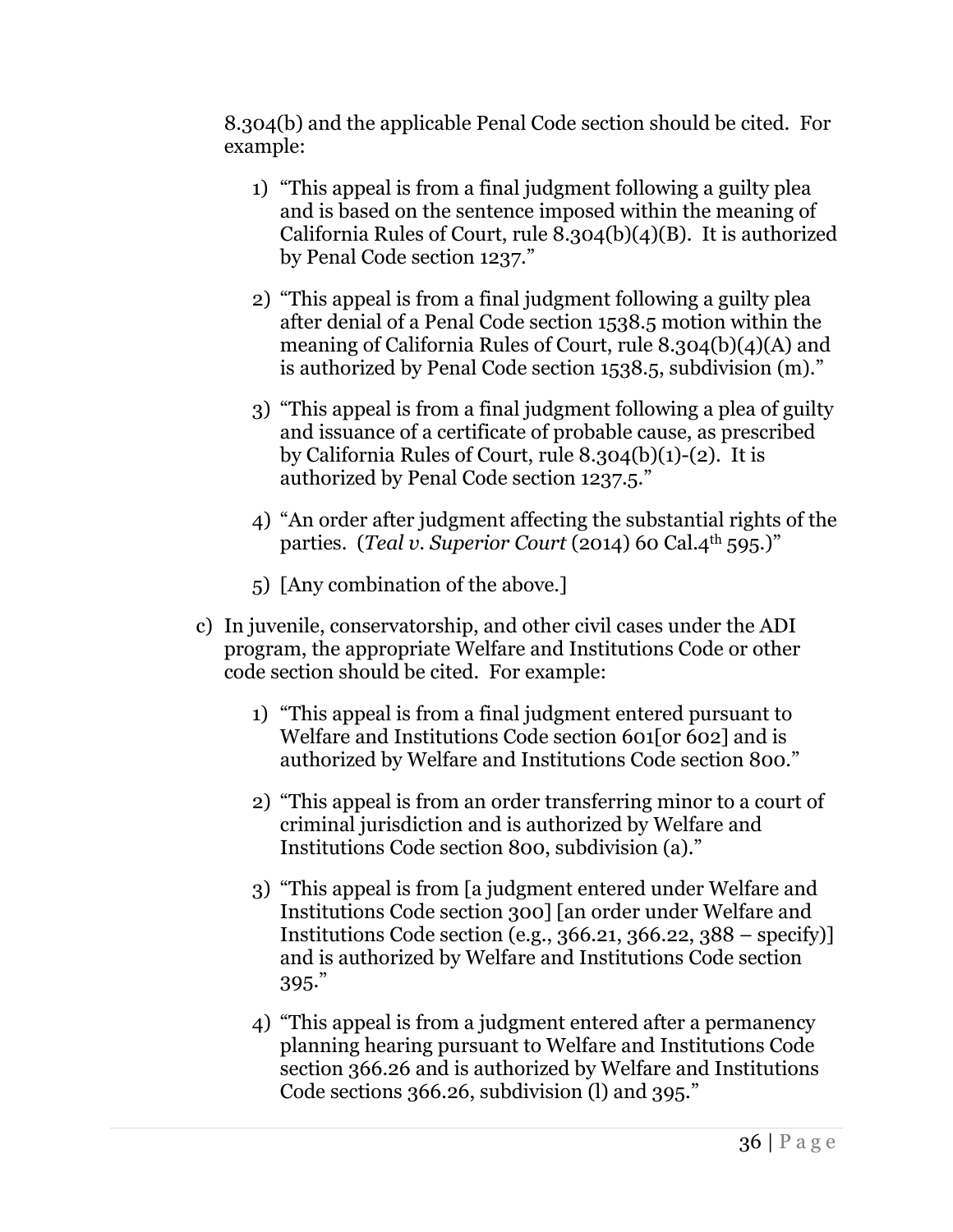- 5) "This appeal is from a judgment entered pursuant to Family Code section 7802 and is authorized by Family Code section 7894."
- 6) "This appeal is from a judgment establishing a conservatorship under Welfare and Institutions Code section 5350 et seq. and is authorized by Welfare and Institutions Code section 5352.4."
- 7) "This appeal is from an involuntary commitment following a jury trial pursuant to Welfare and Institutions Code sections 6600 *et seq.*, the Sexually Violent Predators Act, and is appealable as a final judgment (Code Civ. Proc., § 904.1)."

## *6. Statement of the Case*

<span id="page-37-0"></span>This section explains the nature of the action or proceeding and gives a brief procedural history of the case. (For further guidance see [chapter 5](http://adi-sandiego.com/panel/manual/Chapter_5_Briefing.pdf#202007) of the Manual, § 5.15.) It will typically describe the pleadings, any relevant motions and the rulings on them, the verdict, the judgment, and the filing of the notice of appeal. It will be based largely on the clerk's transcript. Under California Rules of Court, rule 8.204(a)(1)(C), all statements must include references to the record. (Line references are not required.)

The purpose of the statement of the case is simply to tell the Court of Appeal how the case came to it and to set up the background necessary to understand the appeal. Conciseness and materiality are essential.

## <span id="page-37-1"></span>*7. Statement of Facts*

California Rules of Court, rule 8.204(a)(2)(C) requires "a summary of the significant facts limited to matters in the record." (For further guidance see chapter  $\overline{5}$  of the Manual, § 5.16 et seq.) Like the brief in general, the statement of facts should be concise. It should be written with certain principles in mind: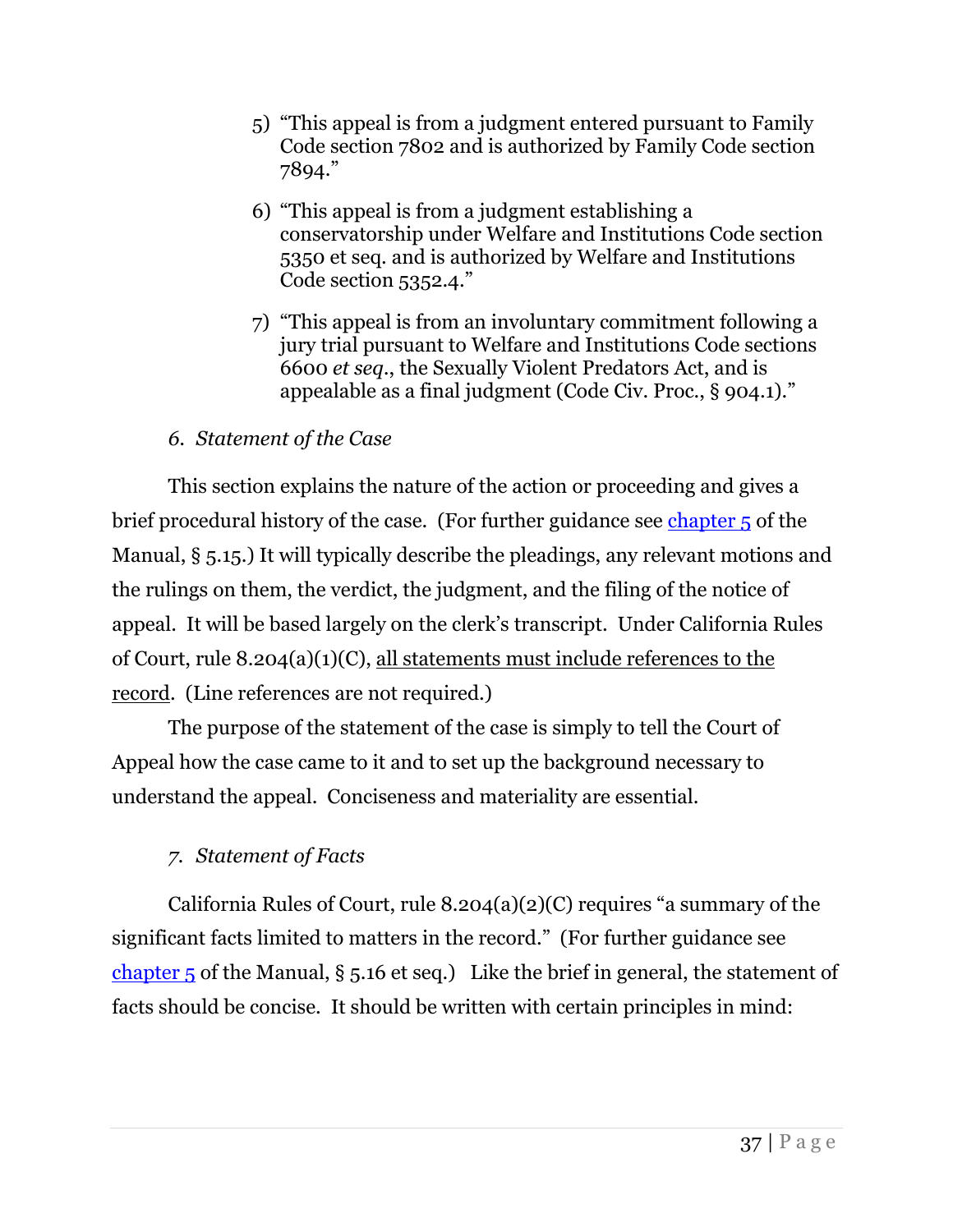First, the statement can refer only to those matters which are within the record. (Cal. Rules of Court, rule 8.204(a)(2)(C).) *Every statement of fact must be supported by a citation to the part of the record where it may be found*.

Second, the reviewing court is not a tribunal in which to relitigate general questions of fact. The findings of the trier of fact will be presumed correct, unless the evidence is inadequate as a matter of law to support the judgment. All presumptions are in favor of the judgment and the reviewing court will not assume facts which defeat the judgment.

From these principles comes the cardinal rule: *State the facts in the light most favorable to the judgment below*. <sup>20</sup> This rule is easily misunderstood. It does not mean facts favorable to the client or unfavorable to the respondent must be omitted altogether. It does not mean that inconsistencies in the prevailing party's own case must be ignored. It does mean, however, that the statement of facts should first fairly and completely present the version of facts presumably found true by the trier of fact. Do not omit a material fact even if (or especially if) it is unfavorable to your client. Evidence presented by the losing party and presumably rejected by the trier of fact should be segregated and clearly labeled.

Third, it is improper to editorialize. Do not insert your own opinion or conclusions about the evidence. For example, you should not argue that a certain witness is "unbelievable" or that testimony is "incredible." However, it is proper and indeed advisable to state the factual basis for any lack of credibility. If a witness was intoxicated, for example, or was otherwise seriously impeached by some other testimony or part of the record, that fact should be noted. But the tone should be that of the neutral reporter.

<sup>20</sup> This principle applies to the statement of facts and arguments such as insufficiency of evidence. Facts supporting arguments may be subject to different standards and must be adapted accordingly. For example, if the trial court rejected a proffered defense instruction, then the standard is to state the facts supporting the giving of the instruction most favorably to appellant. (E.g., *Henderson v. Harnischfeger* (1974) 12 Cal.3d 663, 674.)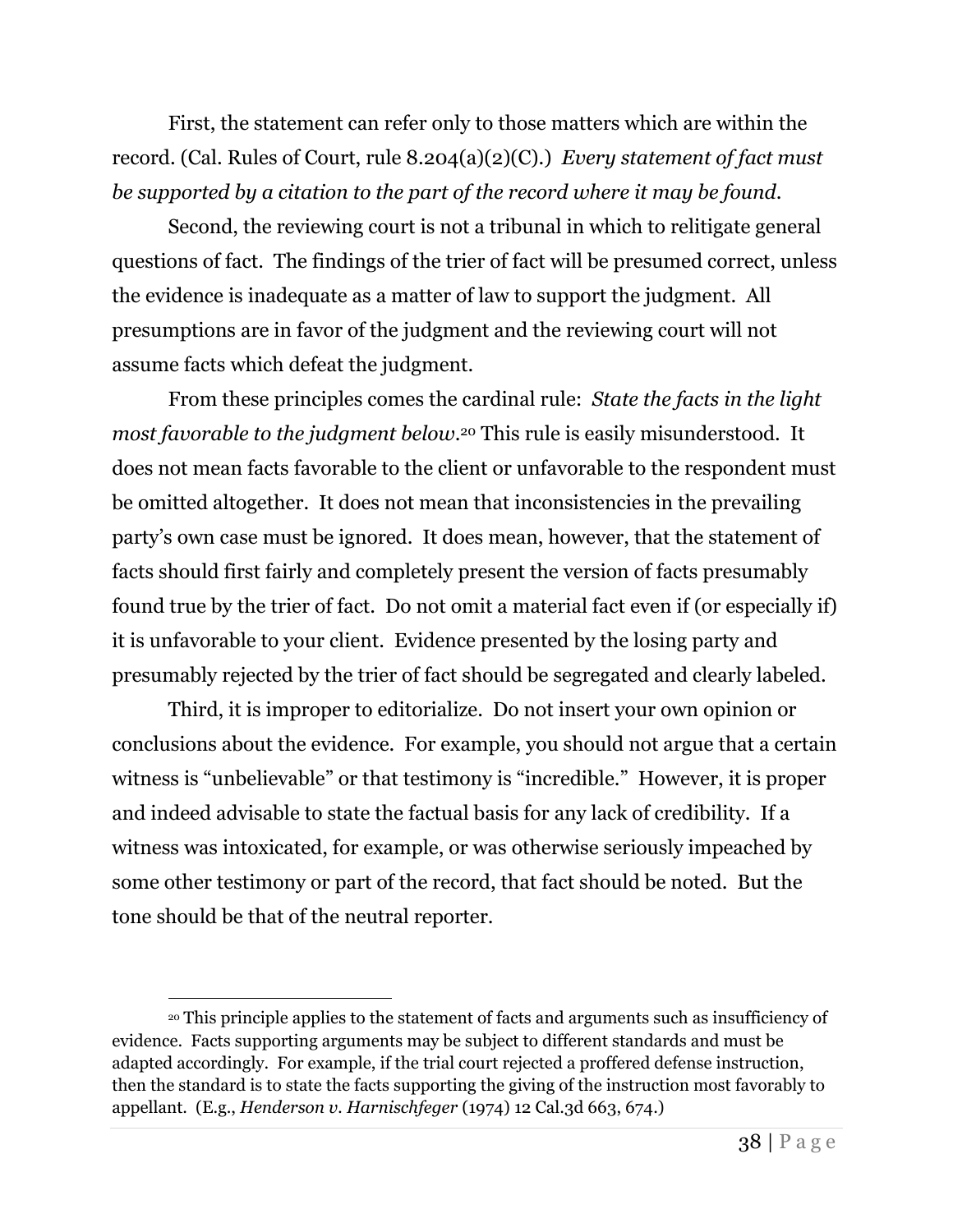Fourth, facts should be presented in a narrative. They should be organized, in most cases, in chronological order and should avoid a witness-by-witness recounting of the testimony. A lengthy digest of the testimony of the witnesses is not the summary of facts required by the rule. The statement of facts should be as short as possible without omitting necessary information and should not describe events that have no bearing on the outcome of the appeal.

In juvenile dependency cases, it is helpful to put facts pertaining to the ICWA in a separate section at the end of the statement of facts.

Finally, *scrupulous accuracy is essential*. Serious credibility problems will arise if you have erroneously stated any part of the facts, even minor details.

## <span id="page-39-0"></span>*8. Argument*

## a. HEADINGS

<span id="page-39-1"></span>California Rules of Court, rule  $8.204(a)(1)(B)$  requires arguments to be organized under a separate heading or subheading summarizing the point. Preparing headings is something of an art and an extremely useful tool for both the court and the writer, since it requires counsel to condense an entire argument into a single sentence. The test of a well-done heading is whether it makes the argument comprehensible to one who has no familiarity with the case.

Judges have frequently commented on the importance of headings in giving them an initial "window" into the case. As indicated above, the headings are required to be stated in full in the topical index, and that is often the first thing a judge will focus upon in the brief. The issues as articulated in the headings can give the judge a framework for reading and assimilating everything that follows.

The headings should be descriptive. They should be in the form of a complete sentence and should actually state the argument. Headings such as "Erroneous Ruling on Motion" or "Instructional Error" give the reader no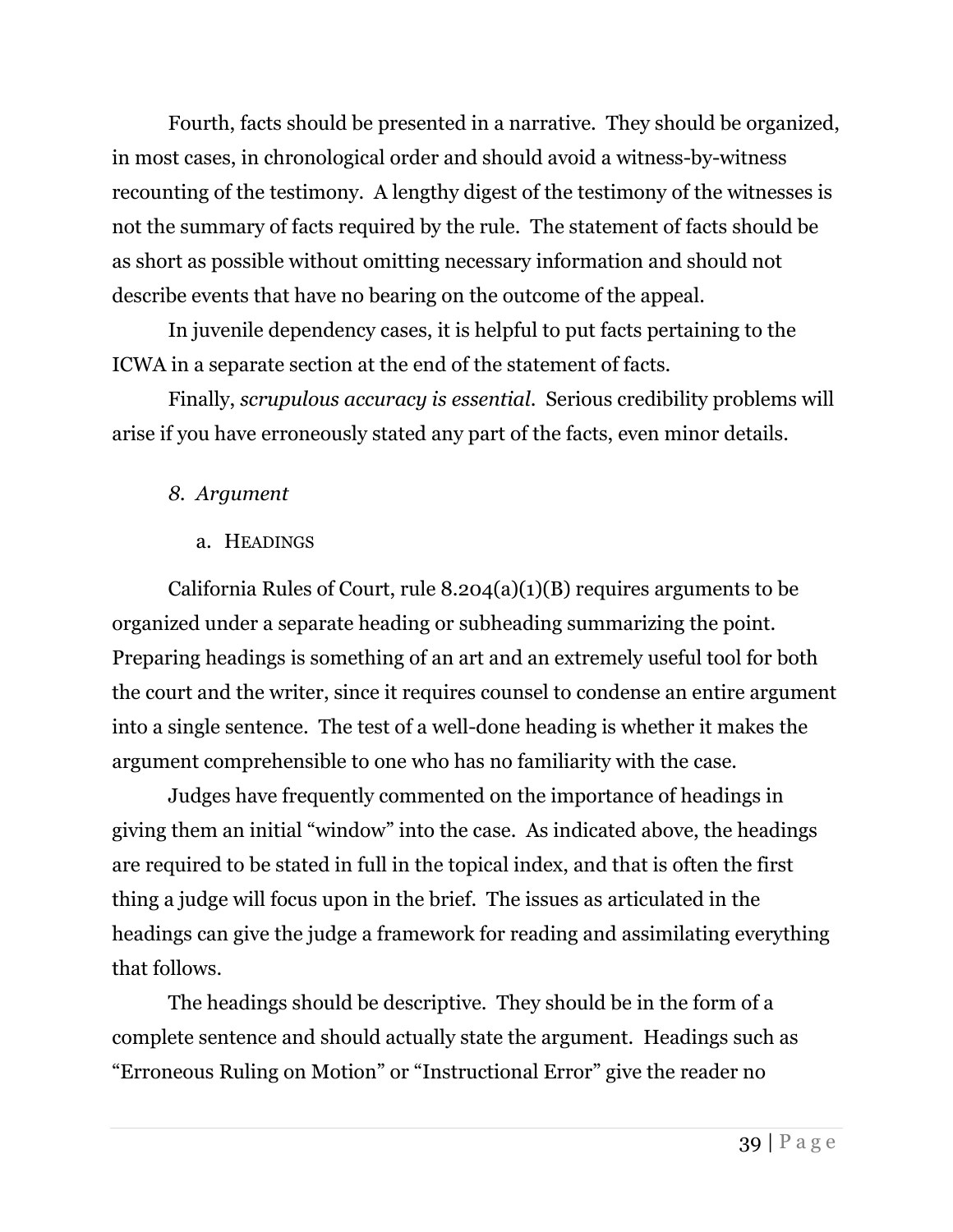guidance in understanding the issues. It often helps to have a "because" clause: "The Admission of the Confession Was Error Because . . .."

Subheadings are useful, especially if the argument is complex. Overuse of them, however, can be more distracting than helpful.

## b. ORDER OF ARGUMENTS

Give some thought to the order of the arguments. Sometimes it is dictated by the logical relationship of the arguments; sometimes it is best to list them chronologically. Otherwise, a common rule of thumb is that they should be arranged in descending order of strength or merit.

Too-rigid adherence to this formula, however, can obviously disparage your later arguments. A broadest-to-narrowest arrangement is often more appropriate. In criminal cases, for example, issues concerning trial should normally precede sentencing issues, even though the latter may be the "strongest" in your case in terms of probability of success. Within each group of issues of equal breadth, the order usually should be strongest-to-weakest.

## c. BODY OF ARGUMENT

In-depth guidance on the construction of an effective argument is offered in the Manual, [chapter 5](http://adi-sandiego.com/panel/manual/Chapter_5_Briefing.pdf#202007), "Effective Written Advocacy: Briefing," § 5.22 et seq. Your argument itself should be brief and well organized. At all times keep the main points in mind.

As soon as possible, state the nature of your contention. If you are the respondent, you should state the client's contention fairly but may formulate the issues differently from the client when you think it appropriate.

It is extremely important to set forth from the outset the particular facts giving rise to the issue. Describe any objections or motions relating to the issue in question, any pertinent evidence, and the ruling.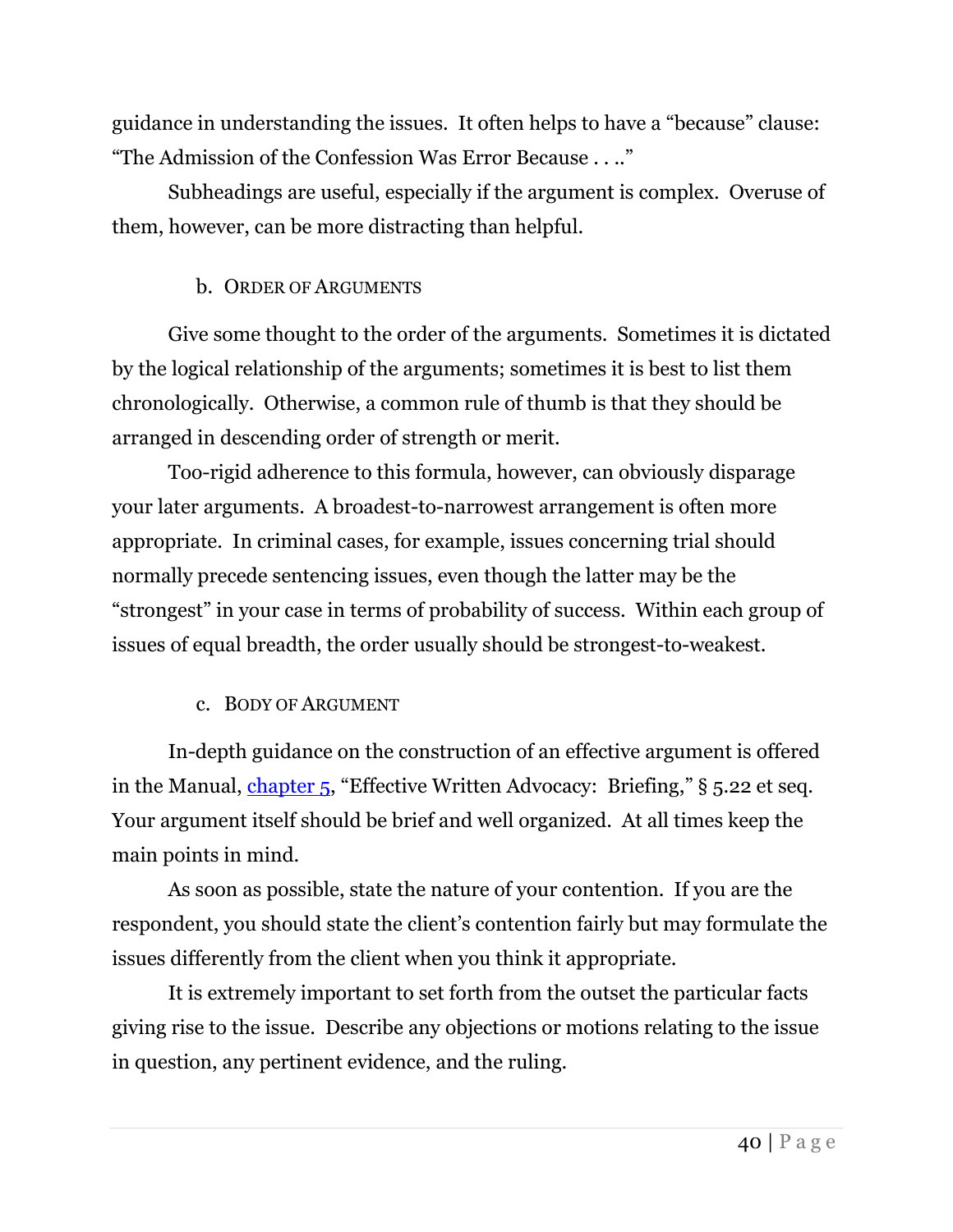You should then set up the legal context in which the case must be decided by discussing the legal principles and authorities involved. You should give great care to the selection of adequate and appropriate authorities.<sup>21</sup> Whenever possible, use cases that are factually as well as legally on point. For both ethical and credibility reasons, counsel must advise the court of binding adverse authority and should ordinarily confront it head-on by distinguishing or challenging it. While published opinions of any panel of the Court of Appeal are not binding on any other Court of Appeal panel, any adverse Court of Appeal opinion should likewise be cited and distinguished, if possible.

Unless it is obvious, the argument should state the applicable standard of review at an early point. This refers to the degree of deference the appellate court must give to the findings made in the lower court. "Abuse of discretion," "de novo review," and "substantial evidence" are among the most commonly applied standards of review. For greater detail, see § 5.28 et seq. of the Manual.

The use of quotations can be tricky. Avoid at all costs multiple, lengthy quotations from cases, treatises, and similar authorities; quotations should be brief and used for verbal precision or dramatic effect. On the other hand, they are essential when analyzing a statute or jury instruction or other material where the exact wording is critical. Be sure to quote the language in question; do not paraphrase or force the reader to look it up in an external source.

The most important part of the argument is the application of the law to the particular problems posed by your case. You'll rarely have an authority so completely on point that no discussion is necessary. You're going to have to argue why Case A and Case B apply and suggest the conclusion you want, and why Case C does not suggest a contrary conclusion (i.e., how it can be distinguished). You will need to deal with general principles, public policies,

<sup>&</sup>lt;sup>21</sup> "Where a point is merely asserted by counsel without any argument of or authority for its proposition, it is deemed to be without foundation and requires no discussion." (*People v. Ham* (1970) 7 Cal.App.3d 768, 783; *Colony Hill v. Ghamaty* (2006) 143 Cal.App.4th 1156, 1163.)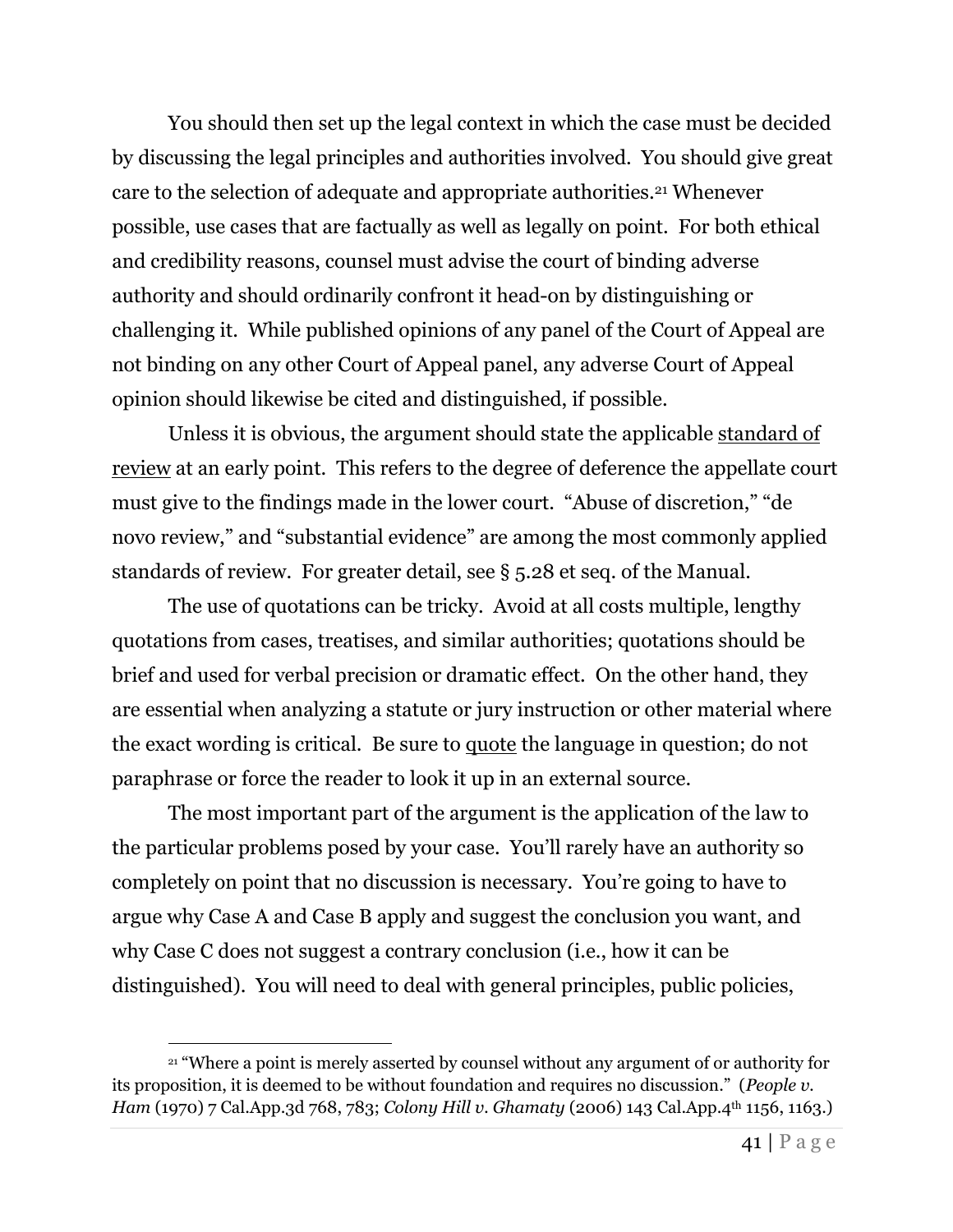rules and subtle variations of rules, and reasons behind rules. In short, you will have to analyze the law and argue what it means or should mean in your case.

You should be alert to possible problems with the reviewability of an issue. If there is any question about whether the issue was properly preserved, the appellant's opening brief should include an argument that it has indeed been preserved, or that the issue should be considered on the merits despite the failure to preserve it. If no argument to avoid the procedural default can be made, the issue itself should be re-evaluated and probably omitted from the brief.

In almost all cases the issue of prejudice will also have to be addressed. The typical standards are reversible per se because of fundamental federal constitutional error, other federal constitutional error (*Chapman v. California* (1967) 386 U.S. 18 [87 S. Ct. 824, 17 L. Ed. 2d 705] [reversible unless lack of prejudice is shown beyond a reasonable doubt]), and state error (*People v. Watson* (1956) 46 Cal.2d 818 [reasonably probable the error affected the outcome]). For greater detail, see §§ 5.39-5.41 in the Manual, [chapter 5.](http://adi-sandiego.com/panel/manual/Chapter_5_Briefing.pdf#202007)

## <span id="page-42-0"></span>*9. Remember to Federalize*

Although we are appointed to represent our clients in state court, it is good practice to "federalize" issues whenever federal relief might reasonably be sought, so that the client is not precluded from raising the claim in federal court via a petition for writ of certiorari or habeas corpus. (*Duncan v. Henry* (1995) 513 U.S. 364, 365-366 [115 S.Ct. 887, 130 L.Ed.2d 865].) Federal courts will not consider a federal constitutional claim if it has not been exhausted in state court and will not deem the claim exhausted unless it was specifically identified as a federal claim in the state court proceedings. (*Ibid*.) See [chapters 5](http://adi-sandiego.com/panel/manual/Chapter_5_Briefing.pdf#202007) and [chapter 9,](http://adi-sandiego.com/panel/manual/Chapter_9_Federal_habeas_corpus.pdf#202007) §§ 5.42 et seq. and 9.66 et seq. of the Manual for the requirements of federalization.

What might be federalized: Although a number of claims directly implicate an express federal constitutional provision (e.g., right to counsel, confrontation, jury trial, privilege against self-incrimination), others are more indirect. For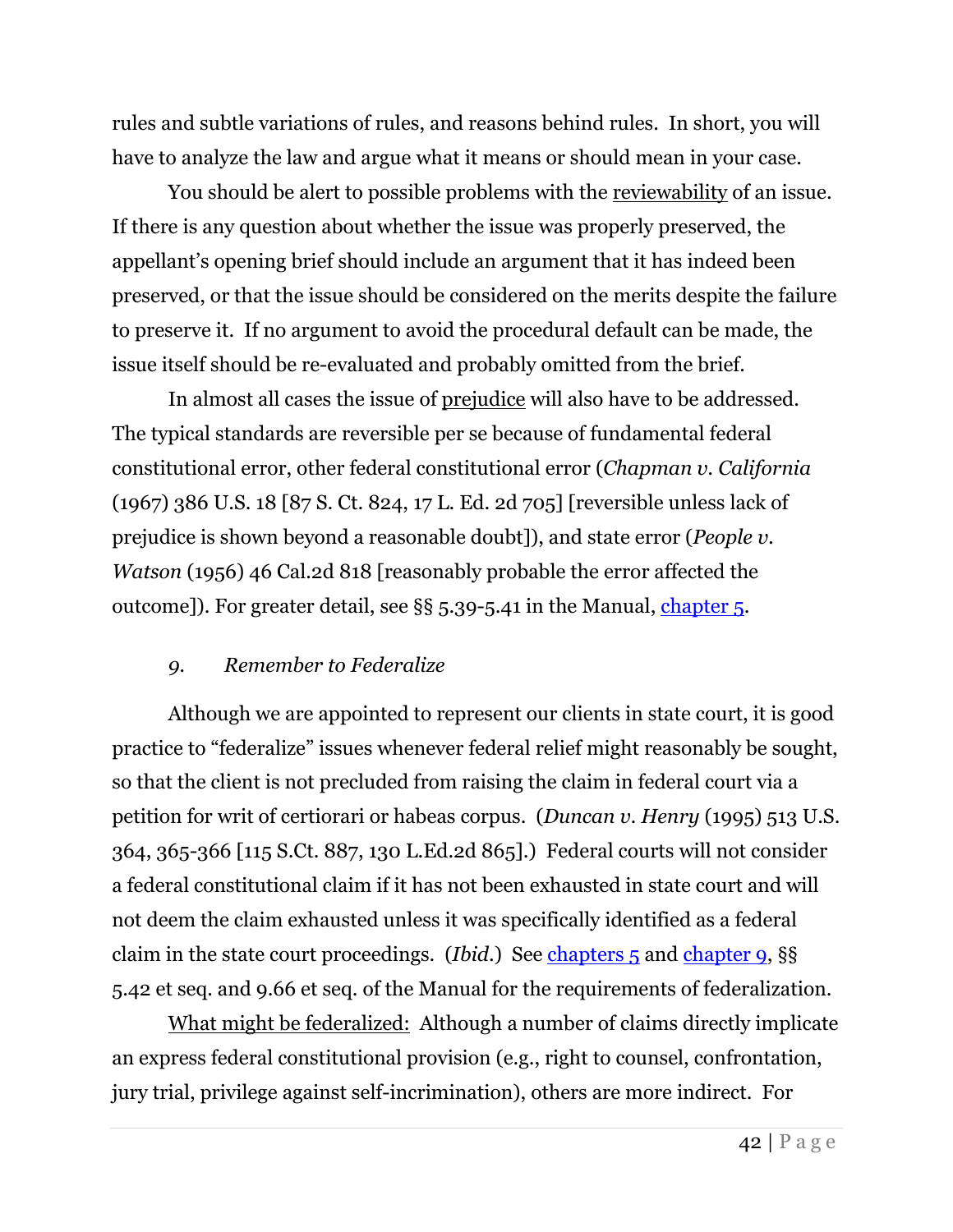example, counsel should federalize an insufficiency of the evidence argument. (*Jackson v. Virginia* (1979) 443 U.S. 307 [99 S.Ct. 278, 61 L.Ed.2d 560].) Further, the clear misapplication of a state statute or state Supreme Court decisional law may constitute a deprivation of federal due process. (*Hicks v. Oklahoma* (1980) 477 U.S. 343 [100 S.Ct. 227, 65 L.Ed.2d 175] [sentencing statute created liberty interest in right to jury sentencing].) Thus, counsel should consider federalizing Penal Code section 654 and other sentencing violations or any trial error or instructional error that "so infused the trial with unfairness as to deny due process of law." (*Estelle v. McGuire* (1991) 502 U.S. 62 [112 S.Ct. 475, 116 L.Ed.2d 385].)

How to federalize: Federalizing for the purposes of securing federal review need not take much time or space. In some cases, it may be sufficient to merely include a sentence to the effect that the error in question has deprived the defendant of federal due process under the Fourteenth Amendment. Citation to a relevant United States Supreme Court case, if available, is important. For example, if counsel were to argue the trial court misapplied Penal Code section 654, counsel might include in the discussion the following sentence or something similar: "The court's misapplication of Penal Code section 654 also has deprived defendant of federal due process under the Fourteenth Amendment. *(Hicks v. Oklahoma* (1980) 447 U.S. 343 [100 S.Ct. 227, 65 L.Ed.2d 175].)"

To preserve a federal issue and adequately exhaust state remedies, counsel should ensure the Court of Appeal opinion acknowledges and addresses it; a petition for rehearing is necessary if the opinion fails to resolve it. (See Cal. Rules of Court, rule  $8.500(c)(2)$ .) Exhaustion of state remedies also requires a petition for review to the California Supreme Court raising the federal issue. (*O'Sullivan v. Boerckel* (1999) 526 U.S. 838 [119 S.Ct. 1728, 144 L.Ed.2d 1].)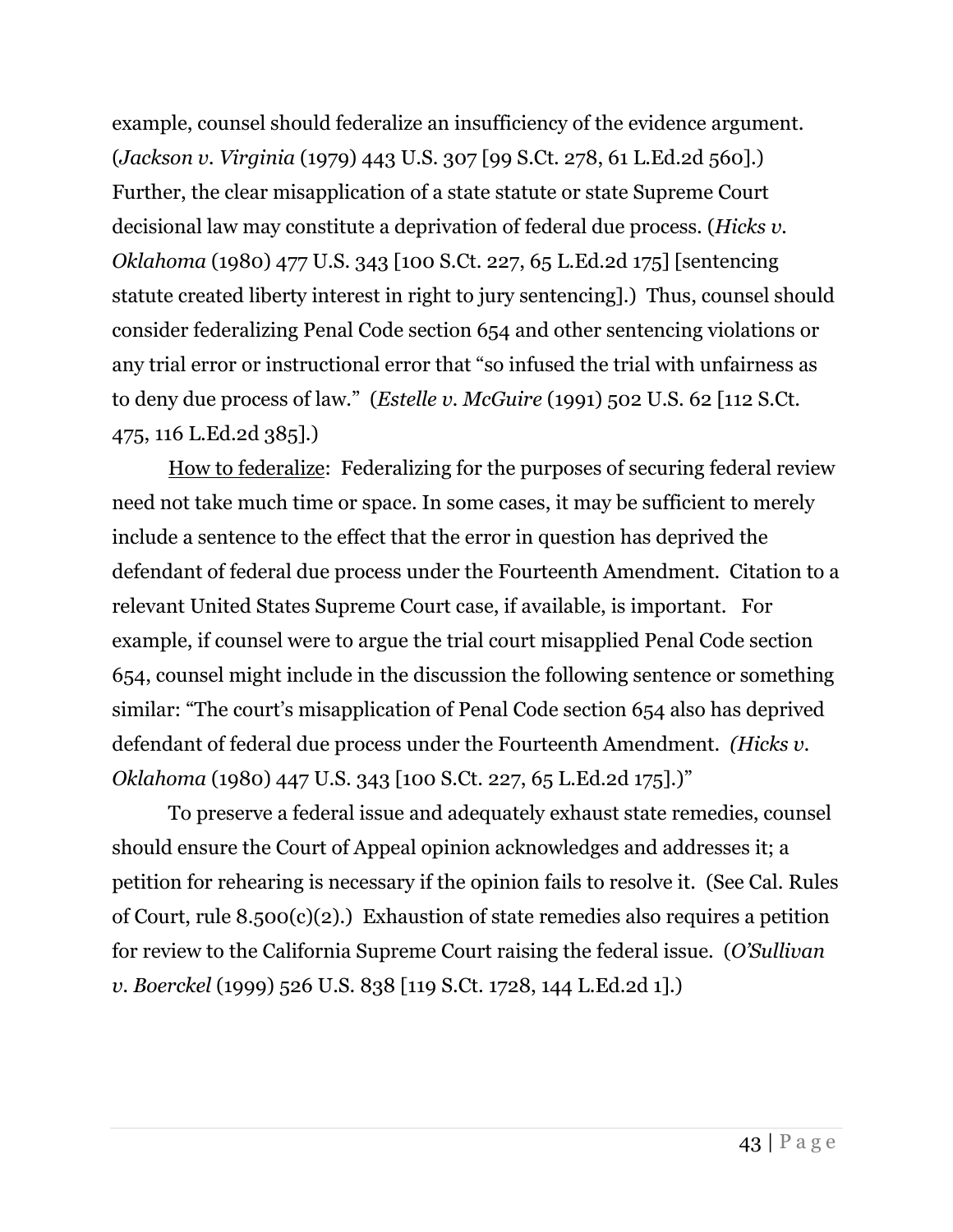#### *10.Conclusion*

<span id="page-44-0"></span>The final section of the brief should concisely summarize the arguments and set forth the precise relief sought.

## <span id="page-44-1"></span>**C. ELECTRONIC FILING & SERVICE**

Please see the [Filing Rules Summary](http://adi-sandiego.com/practice/filing_service_chart.asp) and [Cheat Sheet](http://adi-sandiego.com/practice/service_quick_reference.asp) on ADI's website and the Electronic Filing requirements of the [Fourth Appellate District](https://www.courts.ca.gov/4dca-efile.htm) and [California](https://www.courts.ca.gov/24590.htm)  [Supreme Court.](https://www.courts.ca.gov/24590.htm) Electronic filings are filed via [TrueFiling.](https://tf3.truefiling.com/login?ReturnUrl=%2Fcases&TimeOut=True)

## <span id="page-44-2"></span>**D. SOME KEYS TO EFFECTIVE WRITTEN ADVOCACY**

[Chapter 5](http://adi-sandiego.com/panel/manual/Chapter_5_Briefing.pdf#202007) of the Manual, "Effective Written Advocacy: Briefing," § 5.83 et seq. deals with the issue of persuasiveness in depth. While effective techniques for written advocacy vary from case to case and individual to individual, certain key points should always be kept in mind:

## <span id="page-44-3"></span>*1. Accuracy*

Be scrupulous in describing and providing citations for facts and authorities. Little can hurt your case and your own reputation more than unreliability and inaccuracy in providing information to the court. Errors will be detected and commented upon, perhaps in a published opinion. For example, in *Weinfield v. Weinfield* (1958) 159 Cal.App.2d 608, 612, the court chastised counsel in strong language: "In at least four instances counsel for the appellant in her brief either deliberately or with the grossest carelessness has misquoted the authorities cited to this court. Such conduct is inexcusable upon the part of any lawyer, and places additional burdens upon this court." (See also *In re S.C.*  $(2011)$  138 Cal.App.4<sup>th</sup> 396, 467 [Table of Authorities was inaccurate; counsel failed to explain how string citations supported the claim; and "exaggeration . . .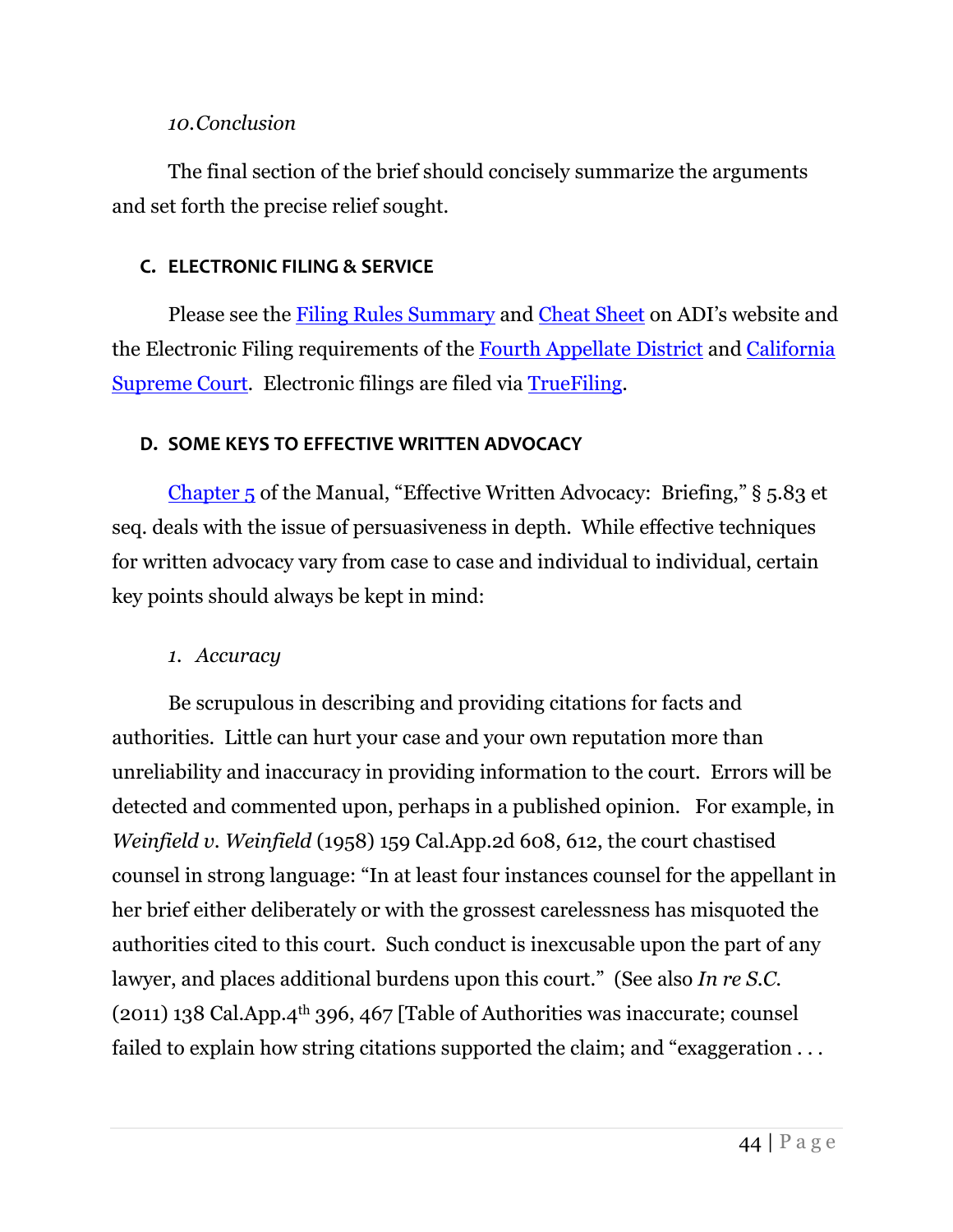is not an effective tool of appellate advocacy.", 471 ["Counsel should never misrepresent the holding of an appellate decision."].)

## <span id="page-45-0"></span>*2. Conciseness*

Get to the heart of the issue early and keep on point. While you should be careful to include all relevant facts and authorities, do not clutter your brief with unnecessary details or collateral references.

## <span id="page-45-1"></span>*3. Mastery of the Language*

The effective advocate must have a firm command of the written word and understanding of the formal elements and structure of the English language. Write simply and clearly, and avoid legalisms. Avoid sentences so long and convoluted they must be read twice to determine the meaning. Be careful to use correct punctuation, grammar, diction, spelling, and capitalization. Proofread conscientiously.

## <span id="page-45-2"></span>*4. Assertiveness*

Write as if you expect to win. Beware of overly tentative phraseology, such as, "Appellant respectfully submits that the instruction was wrong," or worse, "Appellant beseeches this Honorable Court to find the instruction was wrong." Instead, assert your point positively: "The instruction was wrong." While you should not, of course, press a manifestly weak argument so vigorously as to detract from your own credibility, you want to communicate a sense of confidence in your position.

## <span id="page-45-3"></span>*5. Appropriate Tone and Manner*

Be consistently professional in manner. Strive to maintain decorum without being overly formal or pompous. At all times be respectful to the court and opposing counsel; concentrate on the merits and resist personal attacks. If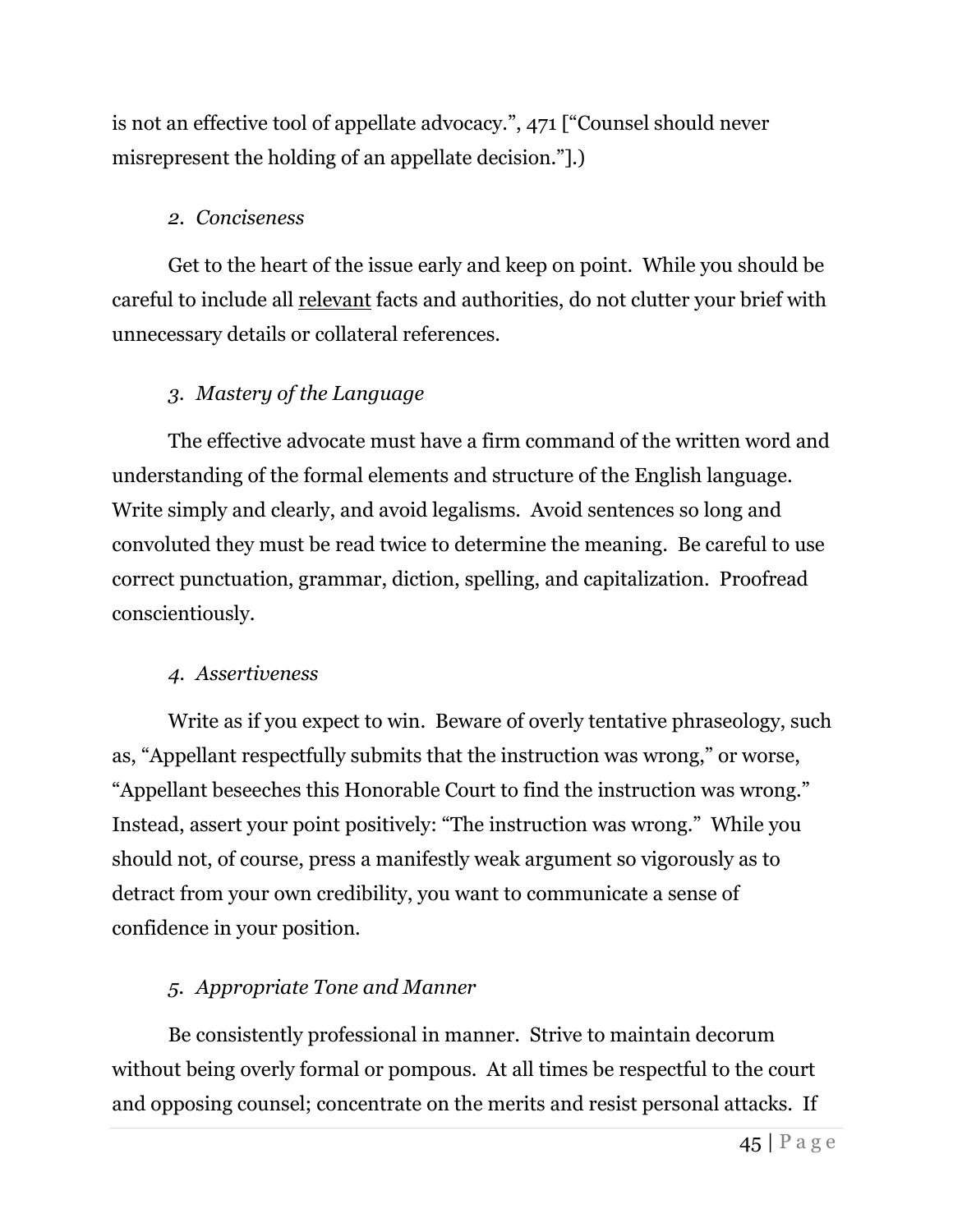opposing counsel's actions have been outrageous, the court will know without being told. If the conduct that offends you is not outrageous, it is not worth mentioning. (See, for example, *In re S.C.*, *supra*, 138 Cal.App.4<sup>th</sup> at p. 420 ["Spread out over 81 pages is a contemptuous attack by appellant's counsel on the mental competence of appellant's daughter. The attack is stunning in terms of its verbosity, needless repetition, use of offensive descriptions of the developmentally disabled minor, and misrepresentations of the record."], 421 [comparing the intelligence of the minor to that of broccoli].)

## <span id="page-46-0"></span>*6. Avoidance of Distractions from Your Point*

In verbal communication most people know to avoid distracting the listener. Some examples of distracting items follow:

Long indented block quotations – When an overly long indented block quotation is used, the reader's eyes tend to glaze over and jump through the single-spaced dense text. One may grab the reader's attention to the points being made through paraphrasing or, if necessary, breaking down the quotation in to successive sentences in double-spaced text. Use of long indentations should, therefore, be kept to a minimum. If, for whatever reason, a long indentation is necessary, e.g., to avoid quoting out of context, the most essential point(s) should be highlighted with added emphasis.

Overuse of footnotes – When a footnote appears the reader must look down to the bottom of the page, read the note, then find their place in the text again. If this happens in a particularly complicated passage, there is little hope that the reader can maintain a train of thought throughout the process. Some readers will ignore footnoted material altogether. Use of footnotes should, therefore, be kept to a minimum.

Inconsistency – References should be consistent throughout the brief. For example, the parties should be designated at an early stage and referred to in the same manner thereafter. It does not really matter whether you refer to your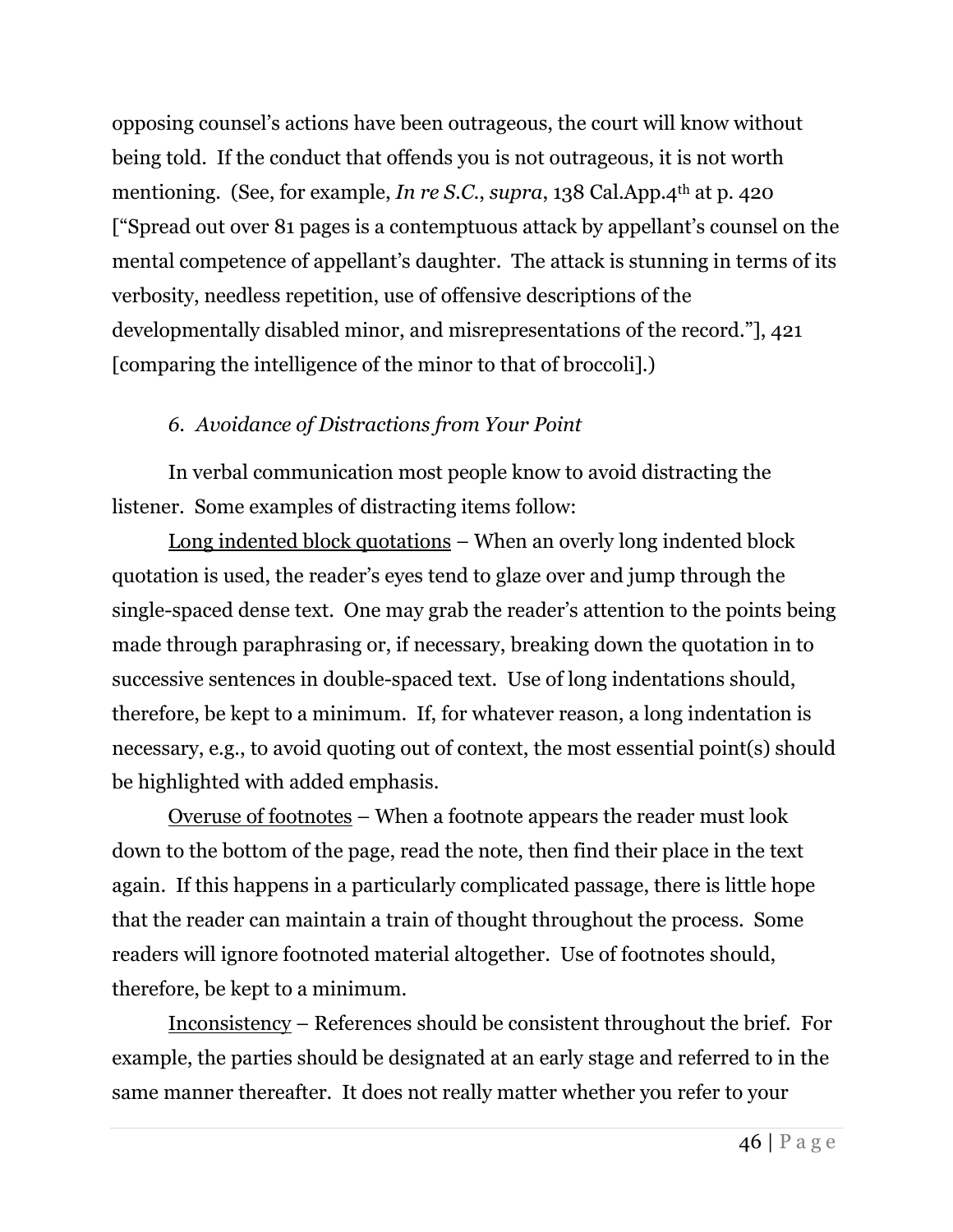client as "appellant" or "defendant" or by name in the brief, but the designation should be the same throughout.

Overuse of emphasis – Use emphasis sparingly. Exaggerated use of emphasis may imply that you have little confidence in the reader's ability to understand the point you are making.

Overdone "style" – The brief writer's primary focus should be clarity. Attempts to impress the reader with literary knowledge, wit, knowledge of foreign languages, or vocabulary usually fall flat.

## <span id="page-47-0"></span>**E. CITATIONS AND DEPUBLISHED CASES**

## *1. Citations*

<span id="page-47-1"></span>This topic is treated in [chapter 7](http://adi-sandiego.com/panel/manual/Chapter_7_Decisions_and_later.pdf#202007) of the Manual, "The End Game: Decisions" by Reviewing Courts and Processes After Decision," § 7.1 et seq. The Court of Appeal is used to the system of citation adopted by the California Reporter of Decisions and based on the California Style Manual (4th ed. 2000), but a brief that consistently follows the Harvard "Bluebook" system is acceptable. (Cal. Rules of Court, rule 1.200.) Remember to give the exact page number from which the quote or point you make is located. Full parallel citations for United States Supreme Court cases can be eliminated from the text as long as they are in the Table of Authorities.

## <span id="page-47-2"></span>*2. Depublished Cases*

Depublished opinions cannot be cited. (Cal. Rules of Court, rule 8.1115; see also [chapter 7,](http://adi-sandiego.com/panel/manual/Chapter_7_Decisions_and_later.pdf#202007) § 7.8 et seq. of the Manual.)

## <span id="page-47-3"></span>**F. CONCLUSION**

In many respects the art of appellate briefing is much like the art of advocacy in general: it requires confidence, verbal facility, attention to detail,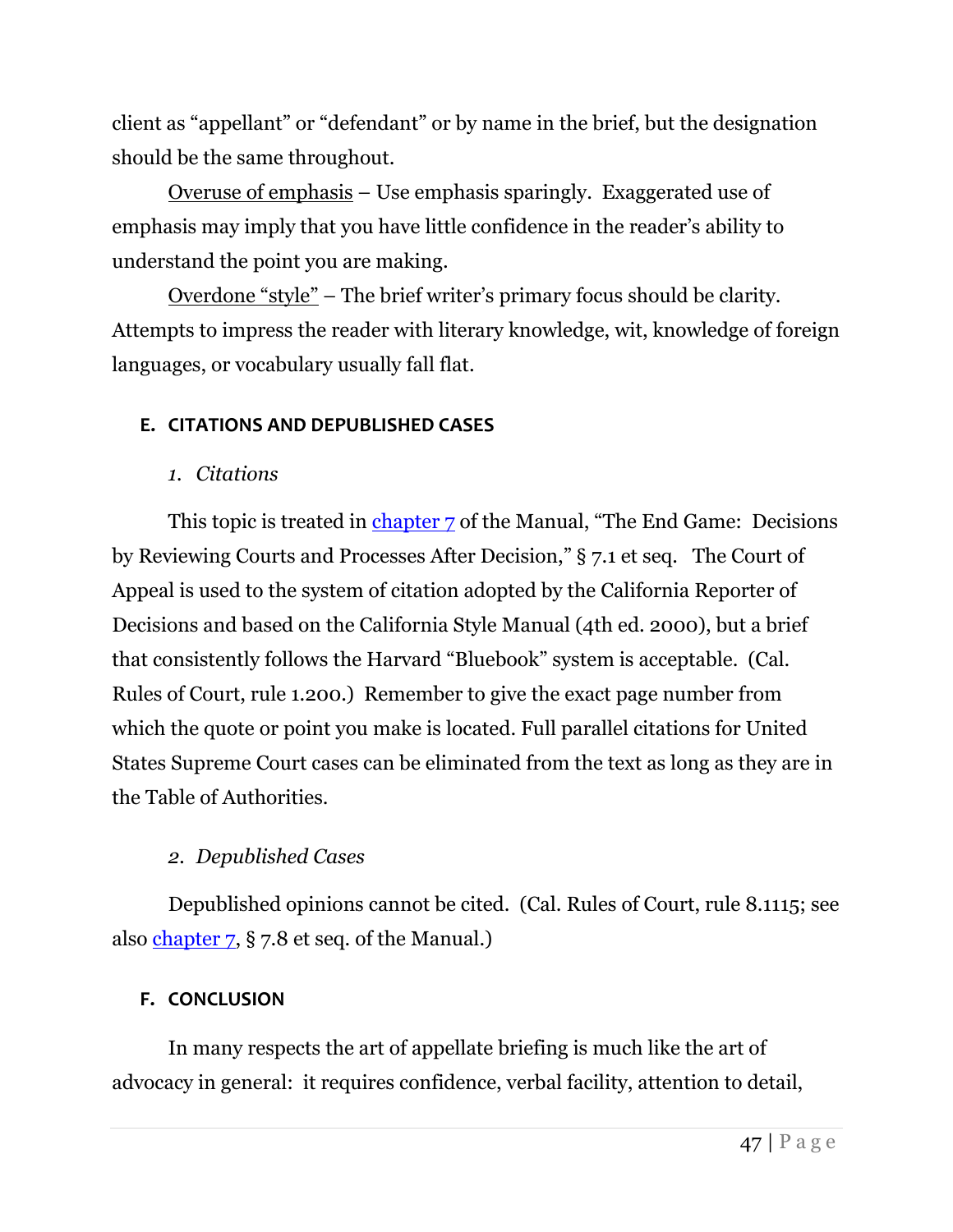and sensitivity to the audience. Appellate briefing, however, demands more specialized skills of the lawyer: familiarity with the formal requirements for briefs, mastery of the written language, in-depth research and analysis, and ability to make a coherent presentation on paper. Given the central role of briefing in the appellate process, a lawyer must command all of these skills – and command them well – to be an effective advocate on appeal.

## <span id="page-48-0"></span>**VI. CLASSIFICATION AND MATCHING OF CASES AND ATTORNEYS**

This topic is treated in [chapter 1](http://adi-sandiego.com/panel/manual/Chapter_1_Basic_Information.pdf#202007) of the Manual, "The ABC's of Panel" Membership: Basic Information for Appointed Counsel," § 1.83 et seq.

## <span id="page-48-1"></span>**A. CASE SCREENING AND CLASSIFICATION**

Defendant's appeals in criminal and juvenile delinquency cases are classified statewide as follows:

- **A:** Sentence of less than 5 years for trials, less than 10 years for pleas.
- **B:** Sentence of at least 5 but less than 10 years for trials, at least 10 but less than 20 years for pleas.
- **C:** Sentence of at least 10 but less than 20 years for trials, at least 20 but less than 30 years for pleas.
- **D:** Sentence of 20 years or more for trials, 30 years or more for pleas, or any with life maximum.
- **E:** Life without possibility of parole.

Special classifications for other types of appeals in criminal cases or quasicriminal cases include People's appeals, habeas corpus, and Sexually Violent Predator. Juvenile dependency, family law, conservatorship, paternity, and other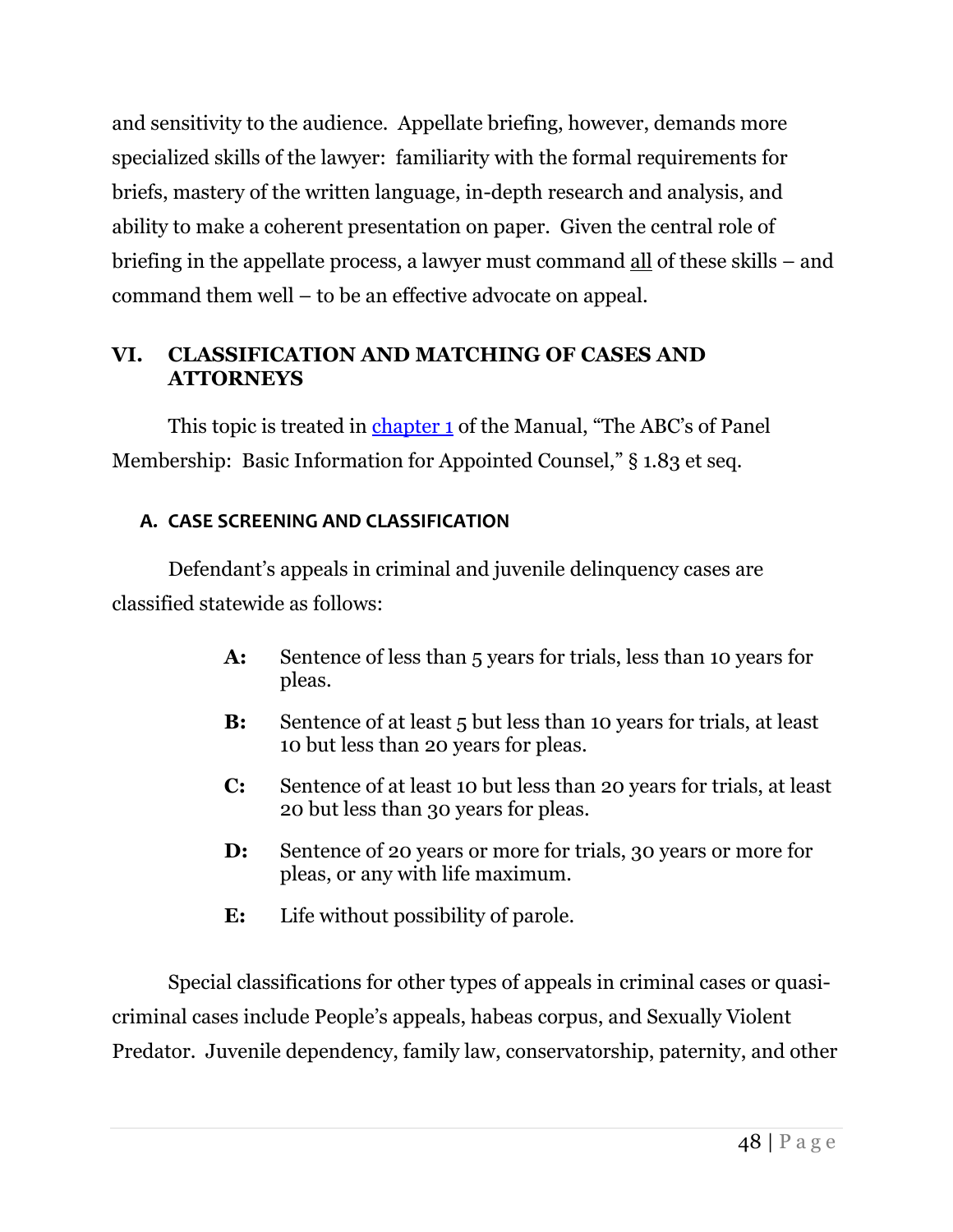civil cases requiring court-appointed counsel are classified by the type of proceeding.

#### <span id="page-49-0"></span>**B. ATTORNEY SCREENING AND CLASSIFICATION**

Attorney classifications range from Level I (attorneys who need substantial assistance and are able to handle the simplest cases) to Level V (attorneys with the highest qualifications and extensive relevant experience, whose work indicates an ability to handle the most complex cases on an independent basis). When an attorney's application to be placed on the ADI panel is accepted, their initial classification depends not only on the level of experience (which is, of course, an important factor), but on more qualitative measures such as their training and education, writing ability (two writing samples are evaluated by ADI staff attorneys), commitment to indigent appeals, and similar factors. As we have a chance to assign cases to an attorney and see their work, the attorney's classification is reviewed.

On each case, we use an evaluation form to assess overall performance and itemize specific factors that go into the overall assessment. The evaluations form a cumulative record of performance.

The attorneys on the panel are divided by the location of their office into two geographic groups: San Diego area and Other (San Bernardino/Riverside, Orange County, and out of district – Los Angeles area, northern California). Within each geographical area the attorneys are divided into groups based on their qualifications. There are separate rotations for those who accept appointments primarily in juvenile dependency cases. (See [Appendix A](#page-59-0) for the "Criteria for Attorney Classifications.")

## <span id="page-49-1"></span>**C. SELECTION OF AN ATTORNEY FOR A PARTICULAR CASE**

The matching process begins after the case is screened and classified (A, B, C, D, or E, or one of the special classifications). The first fundamental decision is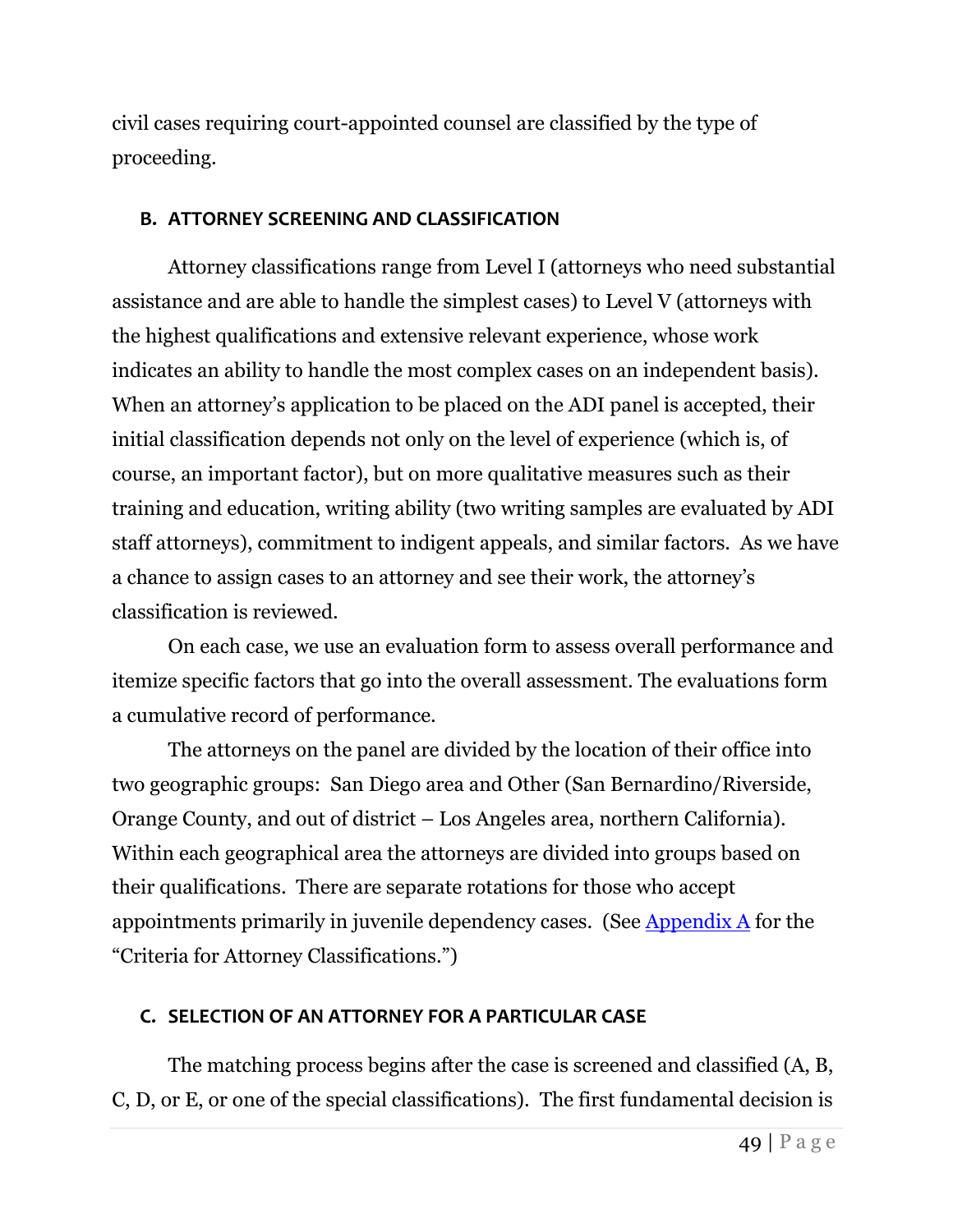whether the case is to be "assisted" or "independent." Sometimes a hybrid category is used, such as "modified-assisted" (for a case requiring less assistance than usual). This decision is affected by caseload and especially the availability of experienced attorneys. The classification of the case and assisted-independent choice indicate the experience level of the attorney to be selected. Assisted cases are usually assigned to attorneys with less experience on the panel. Independent cases are assigned to the three highest rankings, according to level of complexity.

Once the experience level is determined, an effort is made to choose an attorney in a convenient geographic locale. Within the set of experience level and geographic location, the appointment is offered to the first individual considered to be highly suitable for the particular case on a rotational basis. The judgment of suitability takes account of the attorney's preferences, number of unbriefed cases outstanding, track record on timeliness, general quality of work, probable availability, special areas of strength or weakness, and numerous other factors. An attorney's place in the rotation depends upon how recently they were assigned a case, how many unbriefed cases they have, and other factors.

Special requests for appointment outside the normal rotation should be the exception, but we recognize that attorneys may wish to let us know that they have come to a point where they can do no more work on their pending cases for several months. Counsel can email the Request for Appointment Outside of the [Normal Rotation](http://adi-sandiego.com/pdf_forms/Appointment_request_out_of_rotation_fillable_for_website-2.pdf) to the Executive Director. We cannot guarantee we can honor such requests, as the suitability of the attorney for a particular case remains the most important factor, and we have to consider fairness to all attorneys in offering cases.

After the attorney is selected, they are offered the case. If the attorney declines or cannot be reached reasonably promptly, we repeat the selection process. In general, criminal case offers expire after three business days and dependency case offers expire after two business days. When an attorney has accepted, we send a recommendation for the appointment to the court. Because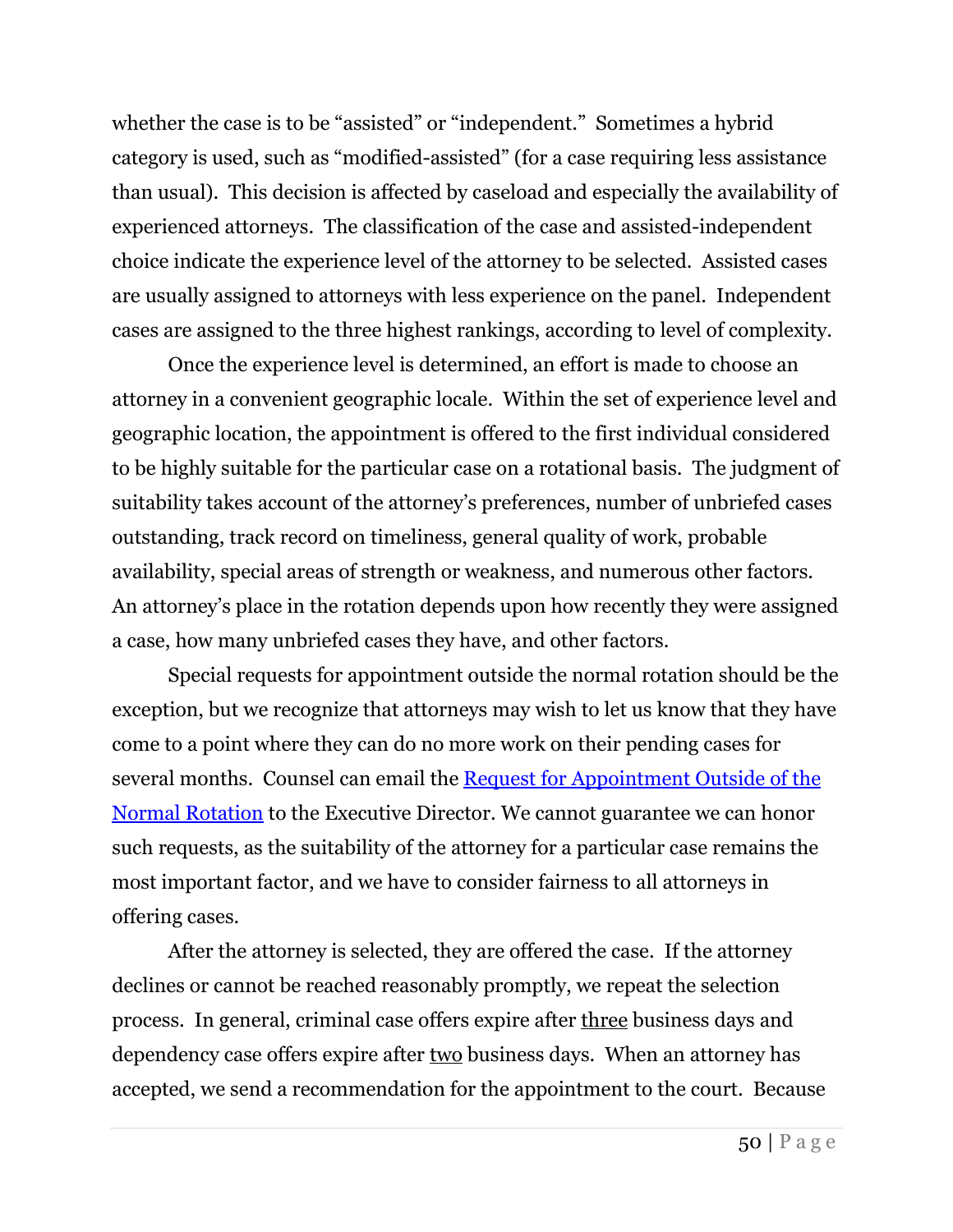of the many factors considered in making the selection, we can make no representations whether an attorney will continue to receive appointments or how many case offers an attorney may receive.

## <span id="page-51-0"></span>**D. FEEDBACK TO ATTORNEYS**

Staff attorneys are always encouraged to give feedback to panel attorneys on their performance in specific cases, and panel attorneys may ask the Executive Director for an overall assessment at any time. Formal feedback is also provided on request. Simply email the [Request for Evaluation of Work](http://adi-sandiego.com/pdf_forms/Evaluation_request.pdf) to ADI with the opening brief (or respondent's brief in a People's appeal).

The assigned project staff attorney evaluates every case handled by a panel attorney. (See [section B,](#page-49-0) *ante*; see also [Appendix B](#page-61-0) "Attorney Evaluation Form: Explanation of Specific Factors." These categories are approved by the judiciary for statewide use.)

## <span id="page-51-1"></span>**VII. COMPENSATION PROCEDURES**

This chapter gives an overview of the claims process and policies. For greater detail, see the [Statewide Claims](https://www.capcentral.org/claims/claims_manual.asp) Manual. It is an alphabetically arranged, encyclopedia-like treatment of the matters involved. See also chapter 1 of the [Manual,](http://adi-sandiego.com/panel/manual.asp) § 1.128 et seq.

## <span id="page-51-2"></span>**A. GUIDELINES**

*1. Services*

<span id="page-51-3"></span>The Court of Appeal has promulgated guidelines to assure the reasonableness of compensation. The guidelines can be found in the [Statewide](https://www.capcentral.org/claims/claims_manual.asp)  [Claims Manual,](https://www.capcentral.org/claims/claims_manual.asp) at Appendix B. The guidelines specify reasonable limits on time expenditures for various functions; they correspond to the items on the claim format prescribed by the Judicial Council.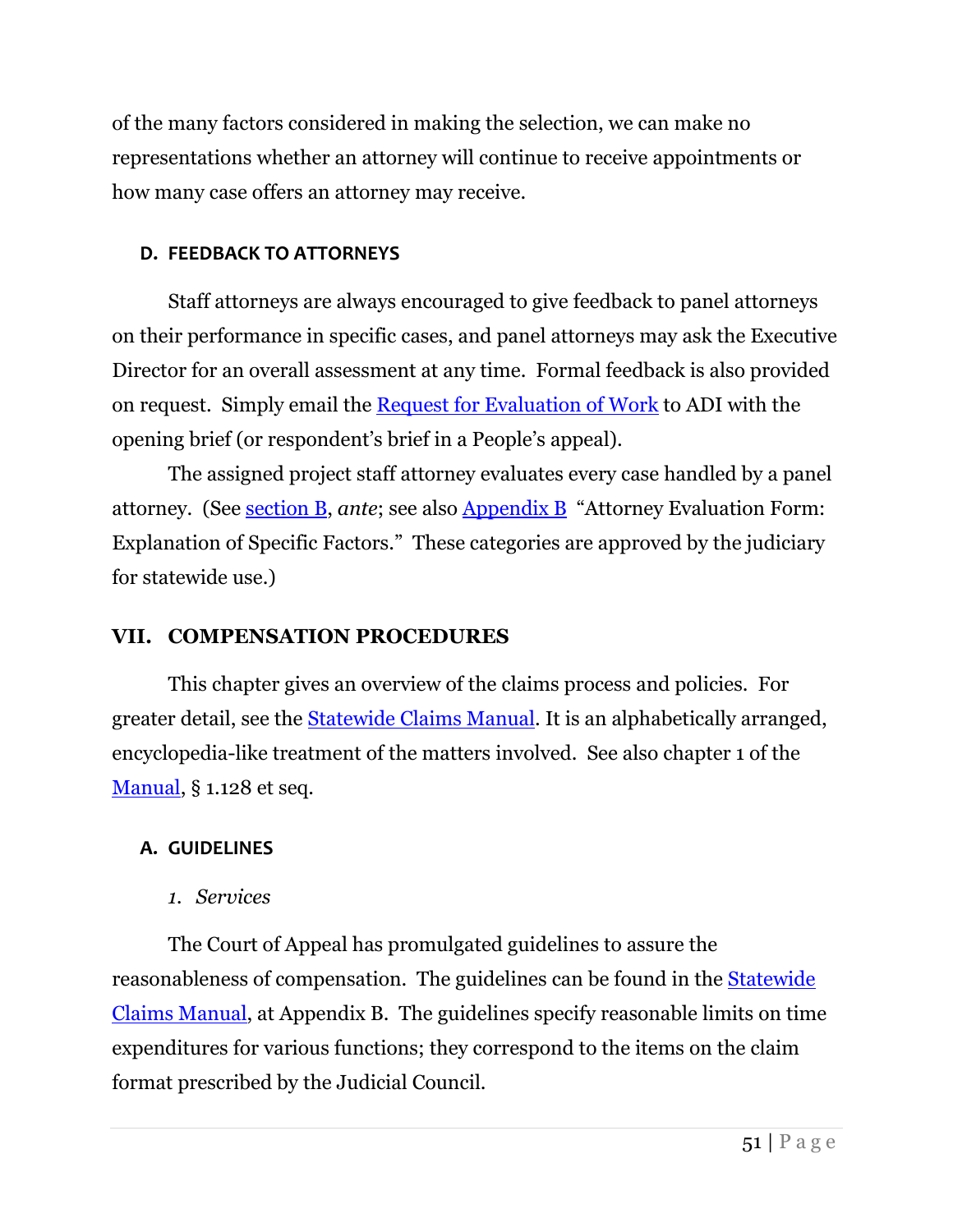The guidelines are only a guide for ADI to consider in making recommendations. Time claimed must never be premised solely on the guidelines (for example, by simply dividing the record length by the guidelines' pages per hour). Rather, only *actual* time may be claimed.

While claims in excess of the guidelines are not necessarily unreasonable, the attorney has the burden of showing why the time was needed in the particular case. Counsel should provide detailed explanations in the comments associated with the specific line items. In some cases, Appellate Defenders' staff may contact the attorney to request additional information to support the claim, but in others Appellate Defenders may simply recommend a cut to the guidelines.

Payment may be lower than the guidelines. A lower payment is often recommended, for example, when the case was simple and straightforward, or when the quality of work was substandard.

## <span id="page-52-0"></span>*2. Expenses*

All expenses are subject to a general review for reasonableness. Thus, the guidelines specify "actual cost" for postage and telephone expense, but that assumes the postage and telephone expenses are reasonable under the circumstances. The use of an express mail service to meet regular deadlines is not considered a reasonable expense. Extraordinary postage expenses are reimbursable only when the needs of the case require their use. For example, if the court ordered a supplemental brief and allowed only four days for filing, the use of express mail would be reasonable under the circumstances. By contrast, where counsel has delayed working on the brief until a few days before the due date and uses express mail to avoid default, the express service is for counsel's convenience and is not reimbursable. Expert expenses, including translators, and travel expenses have pre-approval requirements. Be sure to check with your ADI staff attorney before incurring these fees.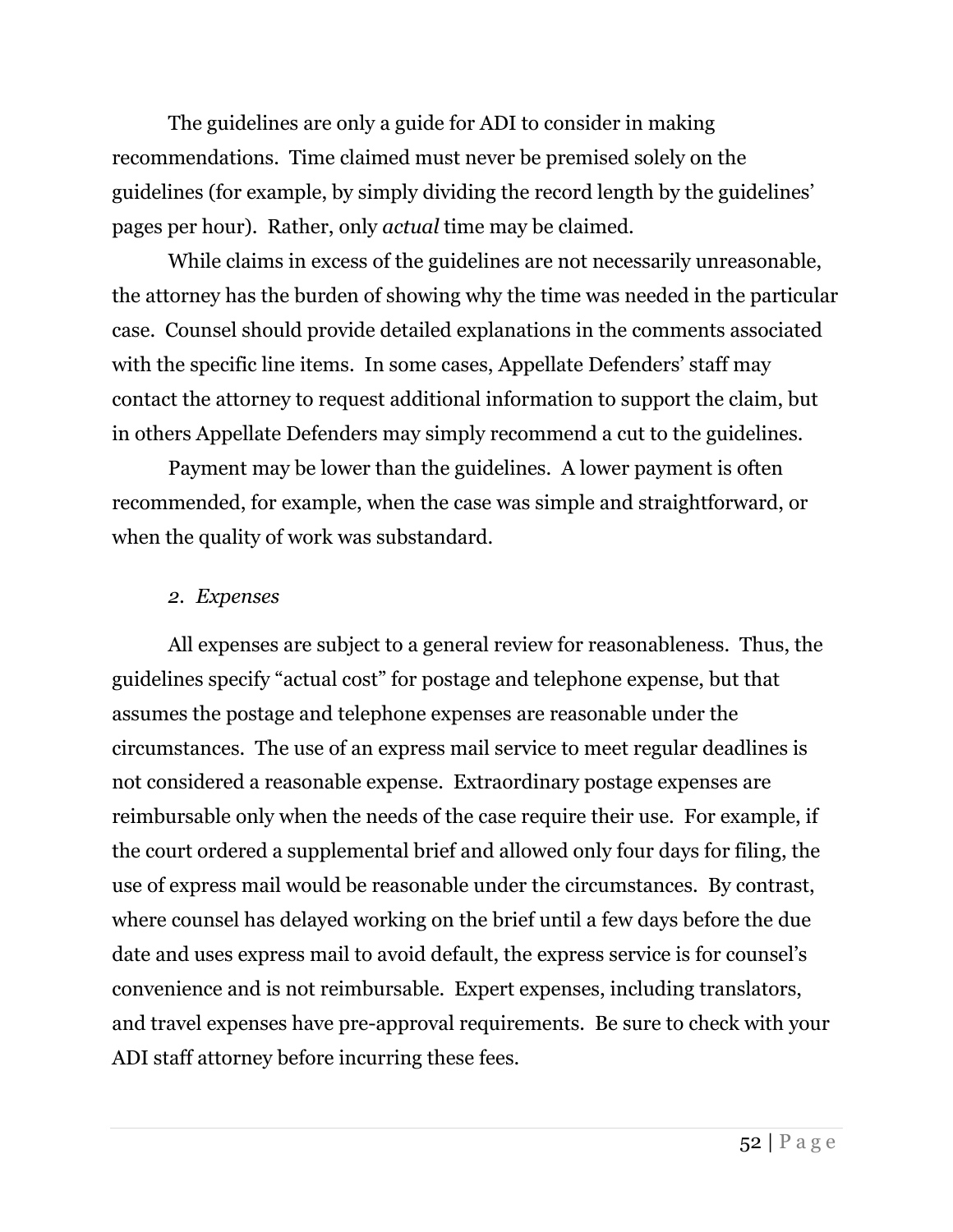#### <span id="page-53-0"></span>**B. SUBMITTING CLAIMS**

## *1. Timing*

<span id="page-53-1"></span>Counsel may seek final compensation at the conclusion of the case or may file an *interim* claim at the time the opening brief is filed and a *final* claim at the conclusion of the case. All claims should be submitted through ADI's [Case](https://cms.adi-sandiego.com/)  [Management System Portal.](https://cms.adi-sandiego.com/)

*A final claim needs to be filed within six months of the opinion.* File a final claim even if it is for a relatively small amount of money. Judicial statistics are in large part based on final claims; failure to file claims in cases with low hourly totals distorts those statistics and may hurt efforts to improve compensation for appointed attorneys.

To ensure prompt payment, counsel is encouraged to submit final claims as soon as the work is completed. The Judicial Council of California (JCC) permits payment after the opinion is filed, unless later services are anticipated. Filing a final claim waives payment for reasonably foreseeable services performed after submission of the claim.

Interim claims in *Wende/Anders* or *Sade C.* cases are not permitted; final claims may be filed after the time the court has set for filing a pro per brief has expired.

*Late claim fee*: Counsel who have not already submitted a final claim will be sent a reminder. After that, the file will be closed and sent to storage. Claims filed after the case has been sent to storage must be accompanied by a check for the cost of retrieving, transporting, and refiling the closed file. (Check with ADI about the current fee.) Claims submitted without this payment cannot be processed.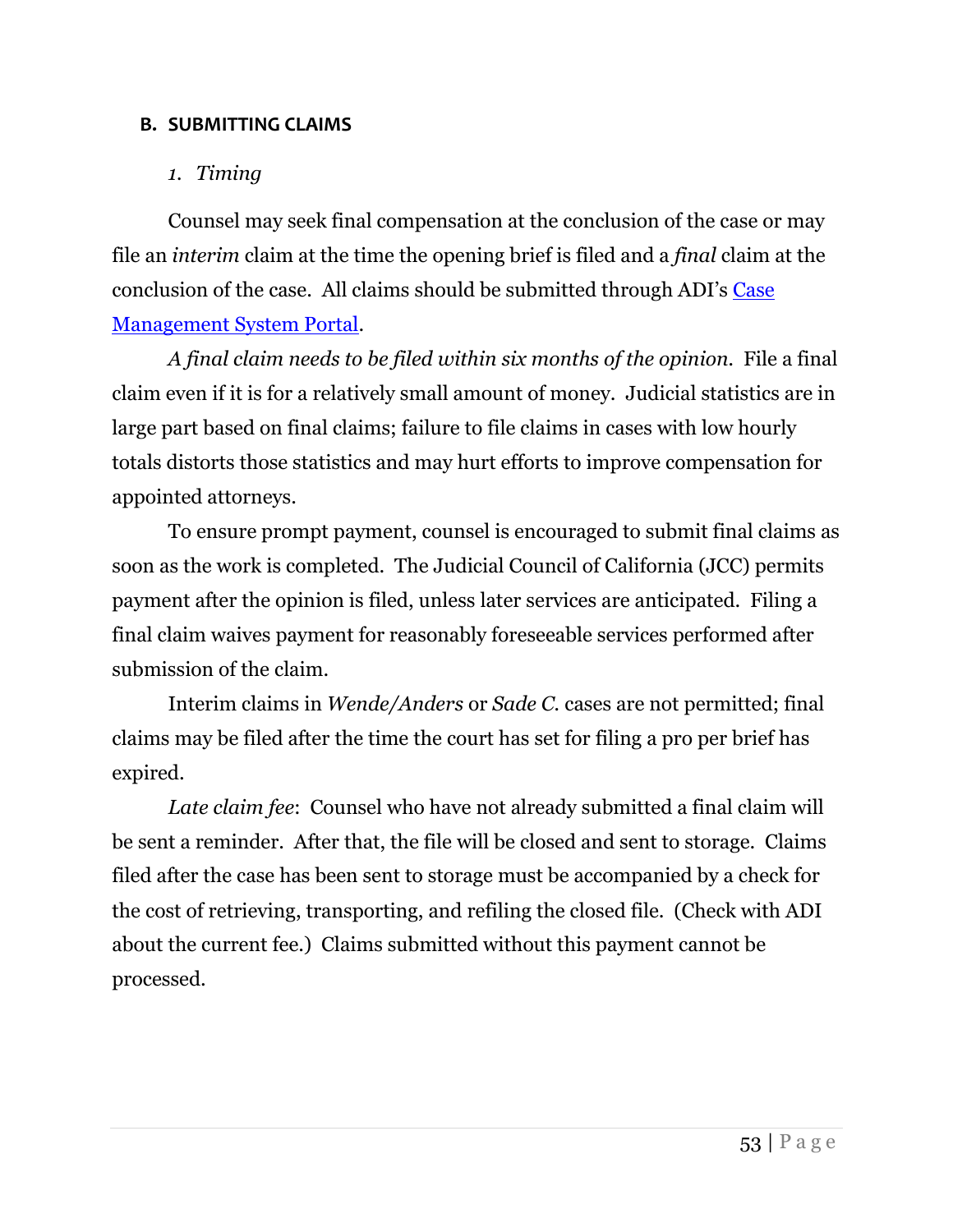## <span id="page-54-0"></span>*2. Use of Associate Counsel, Students or Paralegals, and Lexis or Westlaw*

Appointed counsel may use associate counsel, law students, or paralegals where appropriate. Such use of others must not reflect over-delegation of the case to another attorney or to a non-attorney, as set out in ADI's policy (also that of the Appellate Indigent Defense Oversight Advisory Committee).<sup>22</sup> (See *chapter* [1,](http://adi-sandiego.com/panel/manual/Chapter_1_Basic_Information.pdf#202007) § 1.79 of the Manual.) Associate counsel's time is to be *combined* with appointed counsel's and reported on the appropriate line of the claim form. (When associate counsel time exceeds a certain "trigger" amount in any particular function, the use of associate counsel time is scrutinized by ADI.) Paralegal and law clerk time is to be reported as an *expense* on the form.

In making recommendations where the claim includes expenses for these services, ADI evaluates the cost of these services as if it were an equivalent amount of attorney time. For example, 11.4 hours of law clerk time at \$25 an hour is the equivalent of 3.0 attorney hours at a \$95 rate (\$25 x 11.4/ \$95). If with the addition of that 3.0 hours of equivalent time, the claim for the brief is still reasonable, it may be assumed the law clerk saved attorney time. But, if the time is not reasonable, the law clerk expenses may not be compensated, absent special explanation.

*Ordinary* use of computerized legal research (Lexis, Westlaw, etc.) is not compensable. *Special circumstances* may require the use of computerized legal research. Consultation with ADI before such use is advised. Compensation for extraordinary expenses will be considered on a case-by-case basis.

<sup>22</sup> At its December 2015 meeting, the Appellate Indigent Defense Advisory Oversight Committee (AIDOAC) promulgated a statewide policy regarding the use of associate counsel. See [Appendix C](#page-66-0) for the "AIDOAC Policy on Use of Associate Counsel".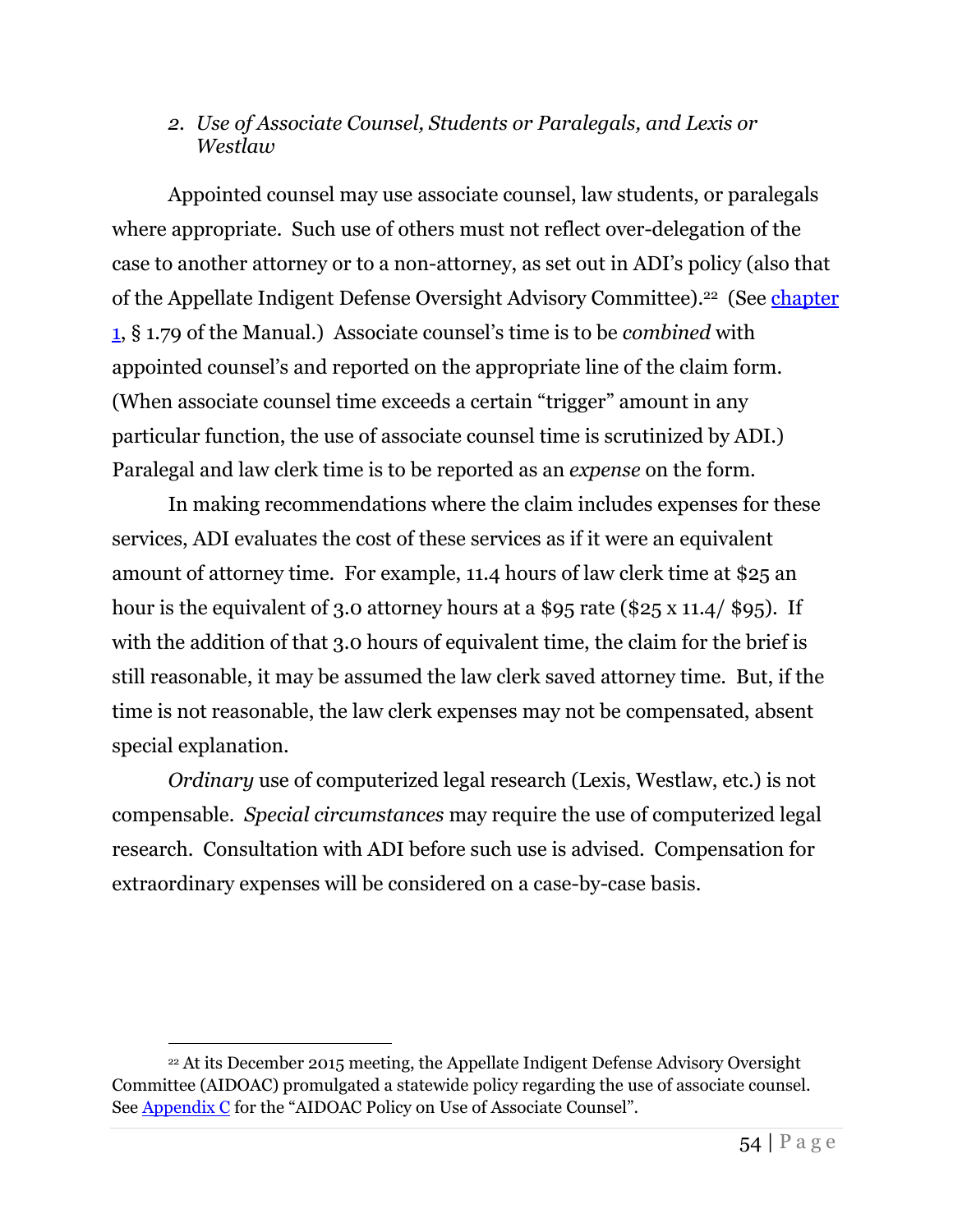#### <span id="page-55-0"></span>**C. PROCEDURES FOR REVIEWING CLAIMS**

#### *1. Recommendation*

<span id="page-55-1"></span>ADI policy is to review and evaluate claims expeditiously upon receipt. Claims are initially checked by a paralegal at ADI, then reviewed by a staff attorney. The attorney will evaluate the number and complexity of the issues, both briefed and unbriefed. Using the guidelines and other measures of reasonableness applicable to the particular case, the attorney will calculate a recommendation for the payment to be made for each service.

The recommendation takes into consideration the overall quality of the work. Even if the claim is within the usual guidelines and would otherwise be reasonable, a reduction may be recommended if the brief is evaluated as fair or poor. Conversely, higher payment may be recommended if the extra time was required by the nature of the case and resulted in exceptionally high-quality work. If there was anything unusual about the case that affected the time consumed in drafting the brief, appointed counsel is strongly encouraged to include an explanation with the claim so that the staff attorney can be fully informed.

If the staff attorney perceives a problem, they may make an inquiry to the appointed counsel. If the recommendation is to cut more than five hours or 10% of the claim (10% of the AOB on an interim claim), ADI policy is for the staff attorney to contact counsel.

The staff attorney's recommendation is reviewed by at least one other staff attorney. This review is done to ensure fairness, objectivity, compliance with claim policies, uniformity, and consistency in our recommendations.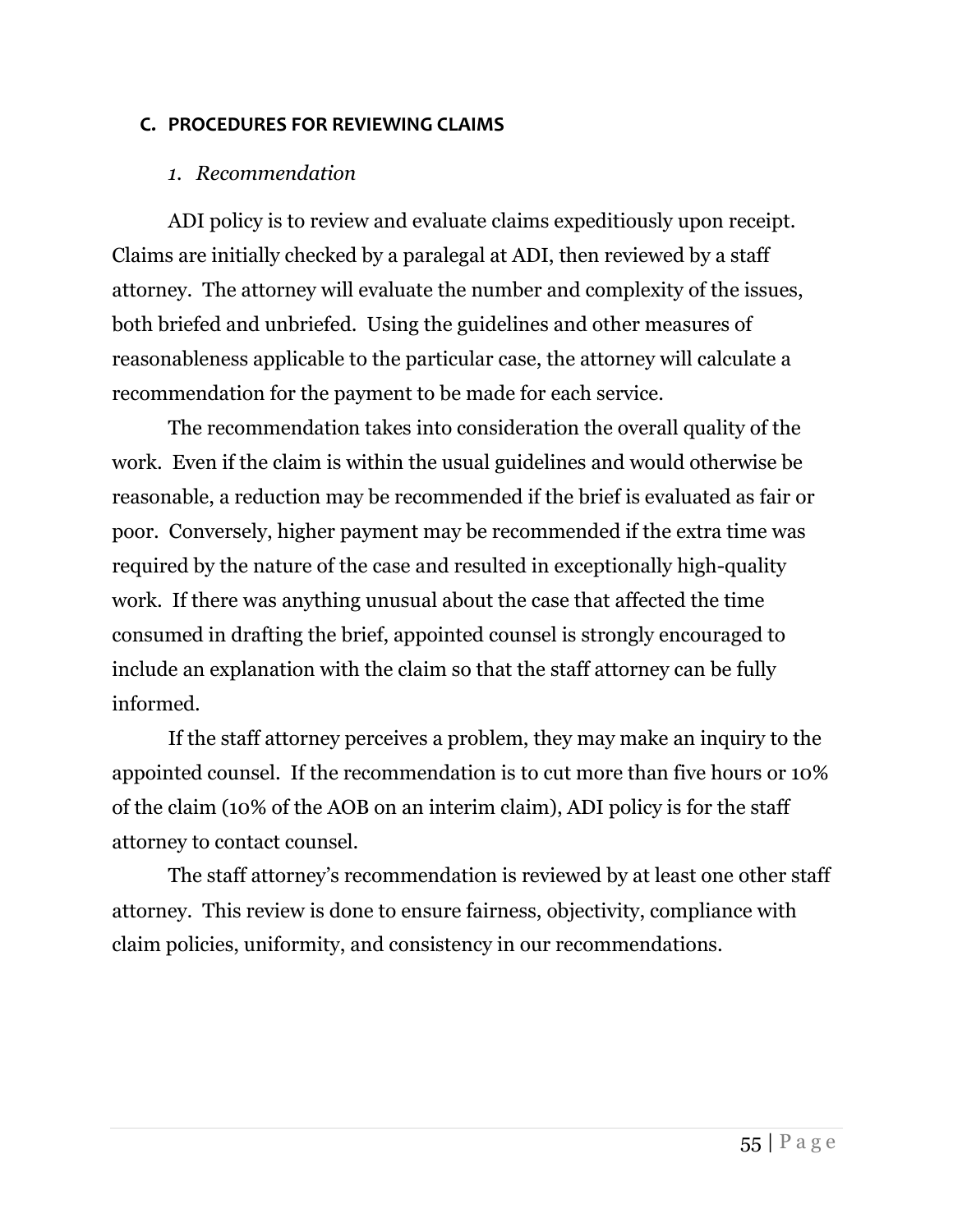## *2. Steps After Project Recommendation*

<span id="page-56-0"></span>ADI's recommendation is sent to the JCC for review and approval. Once authorized by the JCC, claims are sent to the state Controller for issuance of the check.

## <span id="page-56-1"></span>*3. Holdback at Interim Stage*

Interim claims are paid at 95% of the recommended hours and 100% of the recommended expenses. The final payment is for all approved hours and expenses not compensated at the interim stage.

## <span id="page-56-2"></span>*4. Payment for Cases Not Completed*

Sometimes an attorney is relieved prior to completion of the case. Compensation may vary from no compensation at all (e.g., no draft of anything has been written, counsel is relieved because of excessive delay) to full compensation (e.g., complete and usable work product, unavoidable need for new counsel).

## <span id="page-56-3"></span>*5. Time Frame for Processing Claims*

ADI makes an effort to complete its processing of a claim within 10 working days of the day it is received, if there are no special problems requiring additional information. Action by the JCC and the state Controller's office requires more time. If you need an estimate, call ADI.

## <span id="page-56-4"></span>*6. More Information*

Attorneys with questions concerning compensation procedures and policies are encouraged to consult the [Statewide Claims Manual](https://cms.adi-sandiego.com/) or talk to the assigned staff attorney.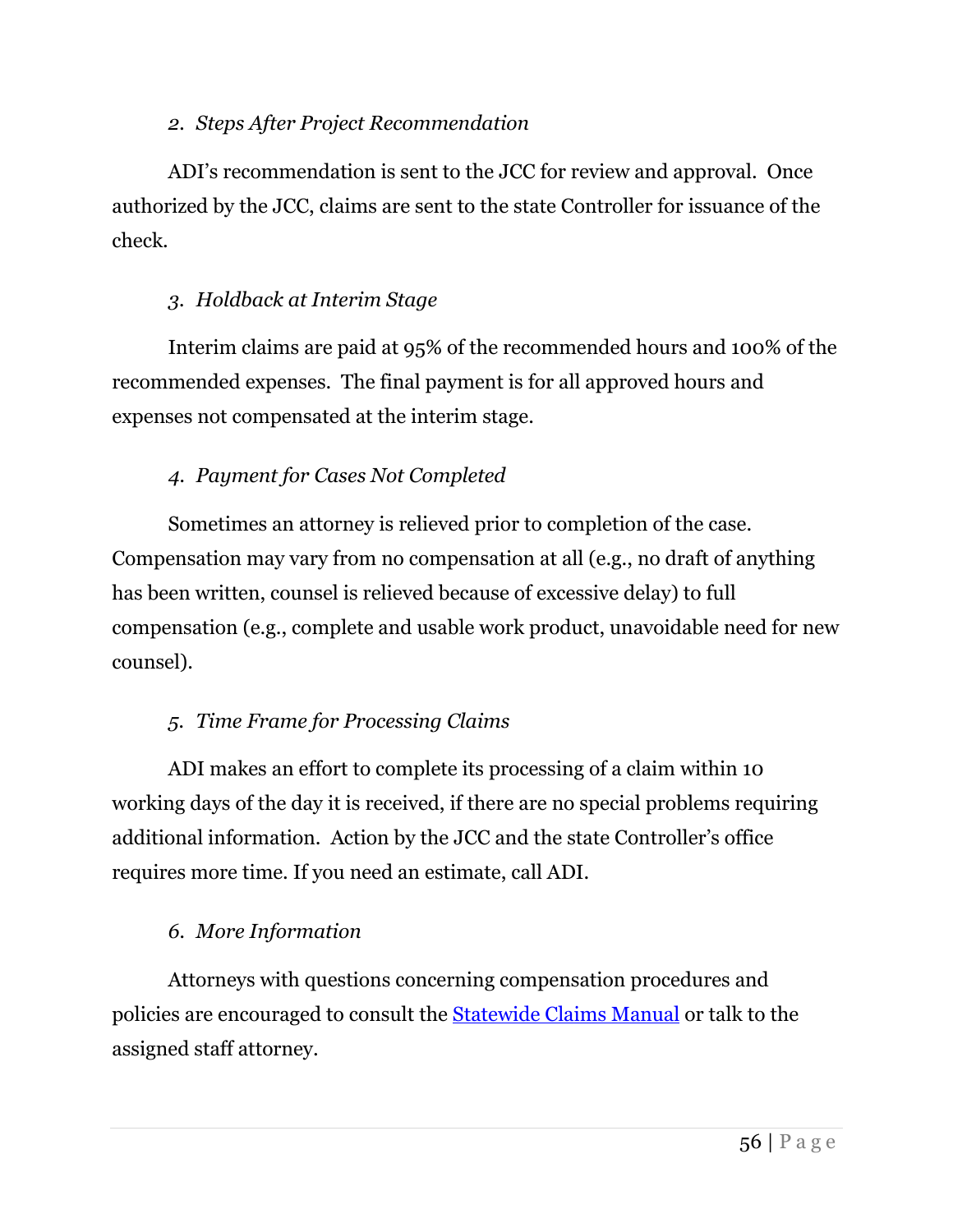#### <span id="page-57-0"></span>**VIII. ANSWERS TO QUESTIONS COMMONLY ASKED BY CLIENTS**

#### <span id="page-57-1"></span>**A. CAN I HAVE MY TRANSCRIPTS?**

The state will only pay for one copy of the transcripts. Counsel typically uses this copy (unless counsel has an electronic copy), then sends the paper copy to the client at the end of the case. If the client persists, offer to copy them at the client's expense, or tell the client that a family member could take the transcripts to a local copy service for copying at the client's expense. If these measures do not work, consult ADI.

#### <span id="page-57-2"></span>**B. CAN YOU SEE ME IN PRISON SO WE CAN DISCUSS MY CASE?**

Except in unusual cases, you will not be paid for long-distance travel to visit incarcerated clients. Therefore, you will probably want to tell your client how sorry you are, but funding and time constraints do not permit travel. Suggest the client call you collect if there is something which cannot be put in a letter. Most clients are allowed to make telephone calls (unmonitored calls should be arranged through the client's counselor). Preapproval for travel can be sought when there is a demonstrable need for it. If you believe this is an unusual case, talk to the ADI attorney before you spend any time and money on travel.

## <span id="page-57-3"></span>**C. WHEN WILL MY APPEAL BE DECIDED? CAN YOU SPEED THINGS UP?**

Except for juvenile dependency fast-track cases, which usually take six months to a year, tell your client the appeal may take more than a year, and explain why. If there is a special need for speed (for example, you are raising a sentencing issue and the client will have served the sentence before the appeal is decided), you might consider such approaches as a petition for writ of habeas corpus, a motion to expedite the case, a motion for release pending appeal, etc. This topic is discussed in the [Manual,](http://adi-sandiego.com/panel/manual/Chapter_1_Basic_Information.pdf#202007) § 1.30 et seq. The usual answer to the client in the ordinary case, however, is that there is no way to expedite the appeal.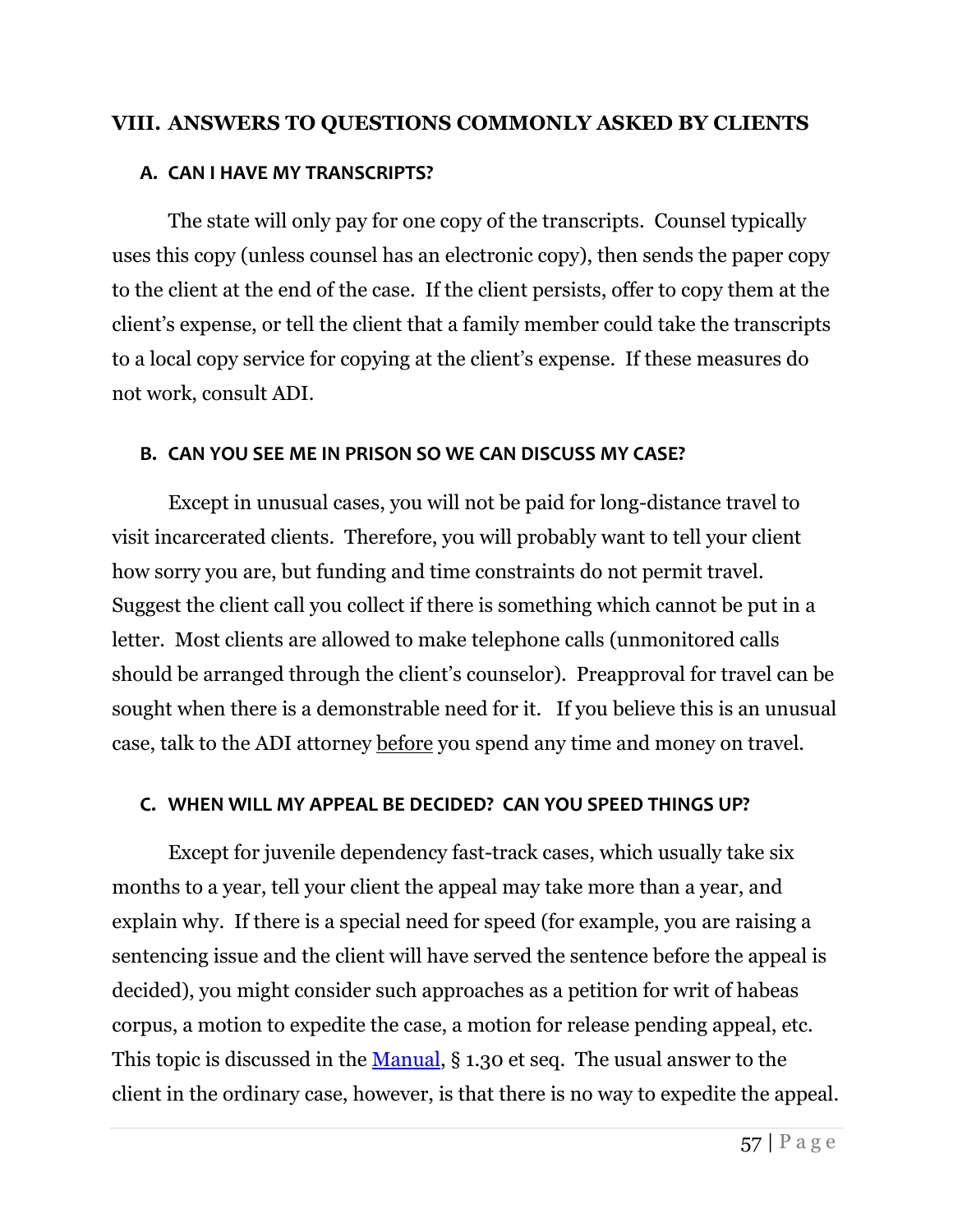#### <span id="page-58-0"></span>**D. WHEN WILL I COME TO COURT FOR THE HEARING?**

Explain that your client's presence is not required for the appeal, because the appeal is based on the written record and briefs. The client will go back to the trial court only if the judgment is reversed or remanded (or, in the case of habeas corpus, an evidentiary hearing is ordered).

#### <span id="page-58-1"></span>**E. WHAT HAPPENS IF I GET A REVERSAL?**

In most cases, the client will get a new trial or sentencing hearing. It's extremely important for the client to understand that except in rare cases the appeal will not "buy freedom." If you aren't sure just what the consequences of an appeal will be in a given case, discuss it with the ADI attorney so the two of you can figure it out and give the client accurate advice about all the possibilities. Also, notify the trial counsel of the reversal.

Choice of appellate objectives is one area where the client's desires dictate what you do. The most brilliant argument in the world is no good if the person you represent doesn't want the relief you can get for him or her. If there are grounds for vacating a guilty plea but the plea bargain was beneficial, discuss it with the client before proceeding further. Most of the time the client wants to keep the benefits of the bargain and not go back to square one.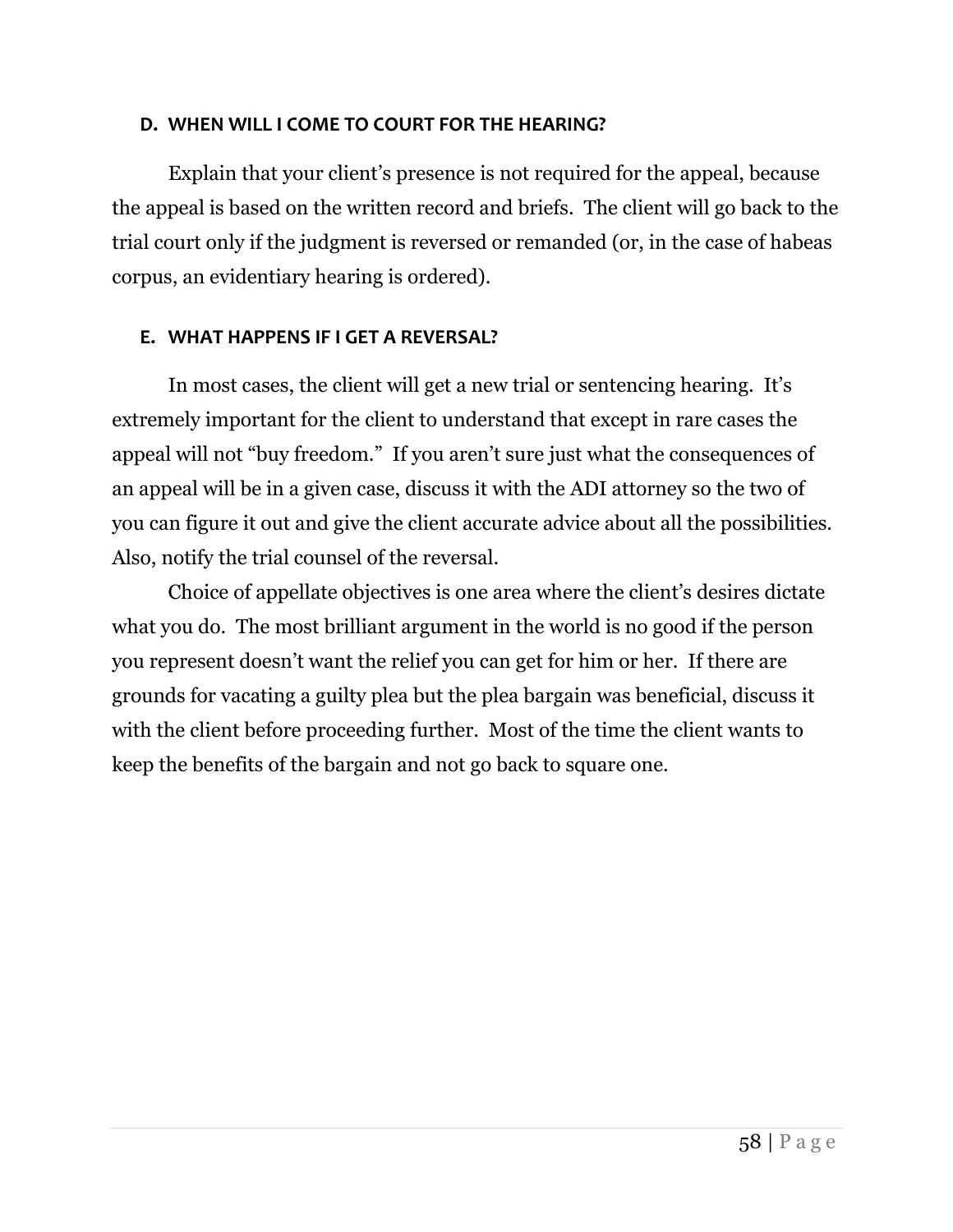## **APPENDIX A**

#### **CRITERIA FOR ATTORNEY CLASSIFICATIONS**

<span id="page-59-0"></span>Level **1.** Attorneys who are fairly new to the panel and need substantial assistance.

*Expected work product*: Must demonstrate promising writing, research, and analytical skills and make steady progress toward skills required of higher classifications.

*Typical ADI cases*: Class A or B cases on an assisted basis.

**Level 2.** Attorneys with some relevant experience who need some but reduced assistance in cases and whose work indicates the ability to handle cases somewhat more difficult than the simplest.

*Expected work product*: Must produce work of at least standard quality, requiring little assistance to perform basic duties. As a general policy, attorneys at this level must demonstrate reasonable progress toward handling independent cases.

*Typical ADI cases*: Class A or B cases on a modified-assisted basis.

**Level 3**. Attorneys with a moderate amount of relevant experience, whose work indicates ability to handle cases of intermediate complexity on an independent basis.

*Expected work product*: Must consistently produce work of at least good to very good quality, requiring assistance only to perform more complex duties.

*Typical ADI cases*: Classes A through C on an independent basis.

**Level 4.** Attorneys of superior qualifications and considerable relevant experience, whose work indicates ability to handle complex cases on an independent basis.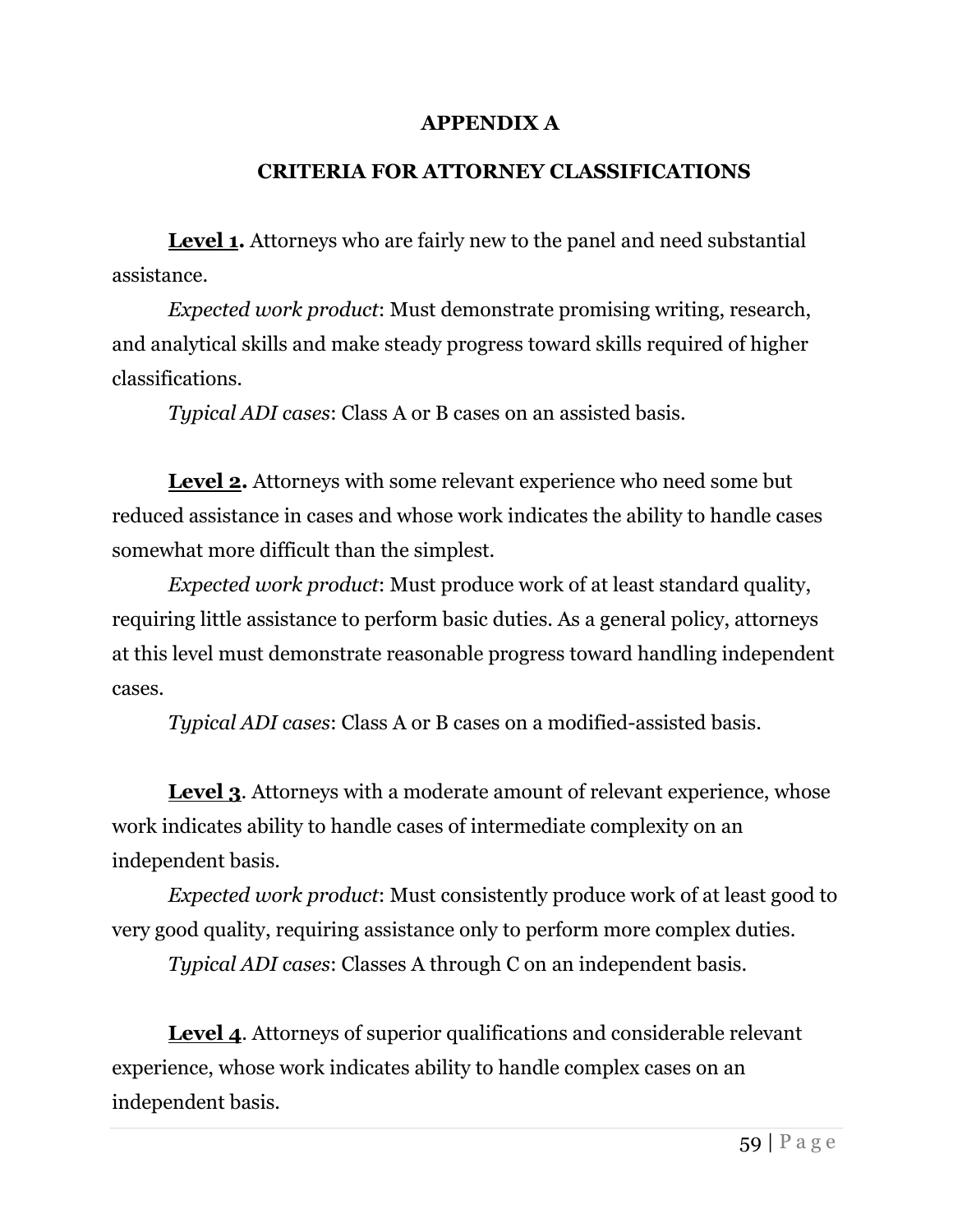*Expected work product*: Must consistently produce work of at least very good quality, requiring assistance only to perform very difficult and complex duties.

*Typical ADI cases*: Classes A through D on an independent basis.

**Level 5**. Attorneys with the highest qualifications and extensive relevant experience, whose work indicates ability to handle the most complex cases on an independent basis.

*Expected work product*: Must produce work of consistently very good to excellent quality, requiring assistance only at highly sophisticated levels.

*Typical ADI cases*: Cases of all classes on an independent basis.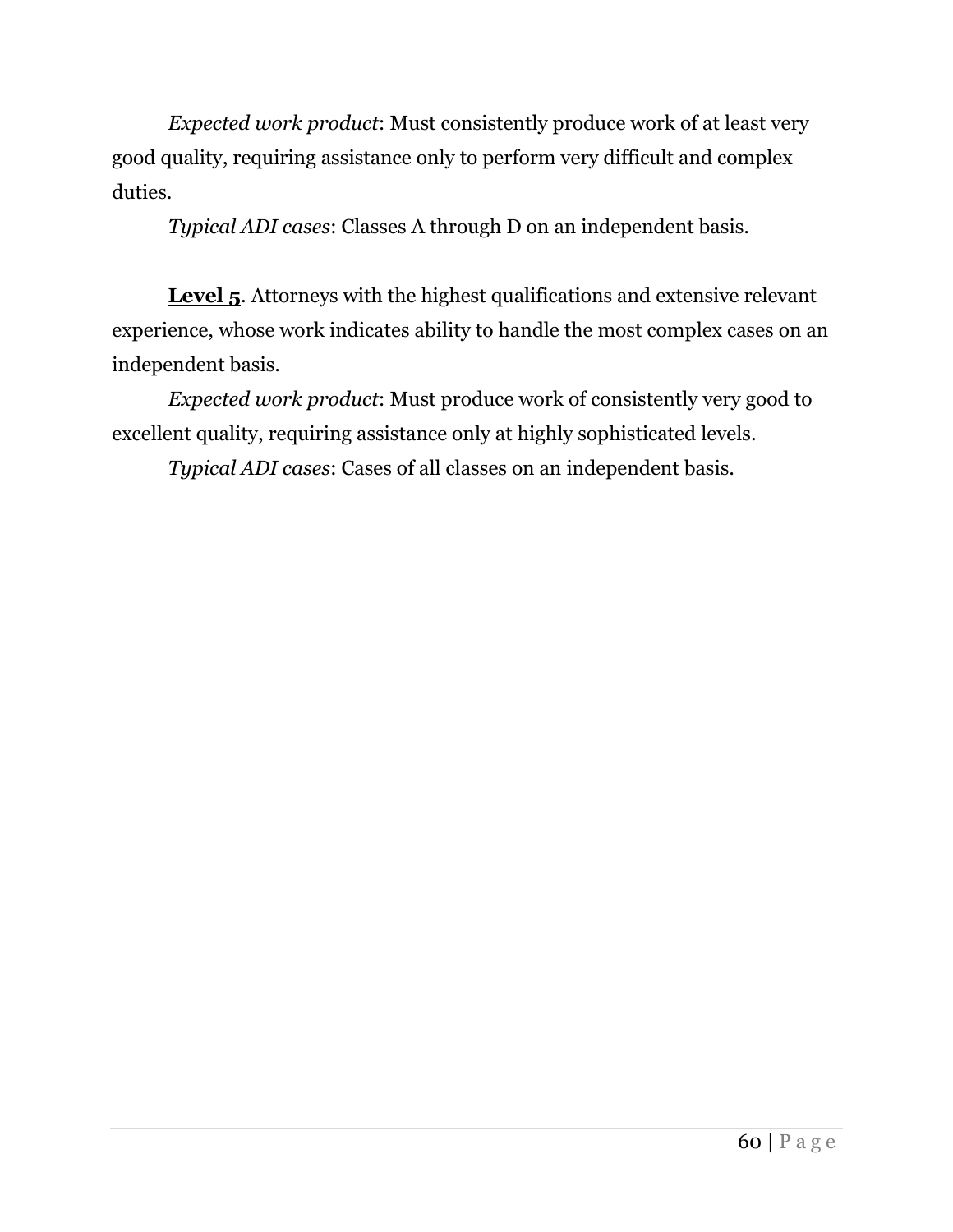## **APPENDIX B**

#### **ATTORNEY EVALUATION FORM: EXPLANATION OF SPECIFIC FACTORS**

#### <span id="page-61-2"></span><span id="page-61-1"></span><span id="page-61-0"></span>**A. Issues – Selection and Definition**

#### *1. Identifies Standard Issues*

Identifies standard issues which would be apparent to an attorney having knowledge of the record and a reasonable awareness of existing procedural and substantive law.

#### <span id="page-61-3"></span>*2. Identifies Subtle Issues*

Shows depth of insight and analytical skill in identifying and developing issues. Identifies issues that are not obvious and perceives their implications.

#### <span id="page-61-4"></span>*3. Identifies Current Issues*

Identifies current issues which would be apparent to an attorney having knowledge of the record and familiarity with recent trends and the cases then pending in the appellate courts of California and the United States.

#### <span id="page-61-5"></span>*4. Evaluates Issues Properly*

Exercises sound judgment in determining the merit of each issue and treating each issue according to its merits. Gives each issue its share of the brief, but no more. Arranges issues in the brief in an appropriate order. Eliminates issues which are only marginally arguable if they detract from the remaining issues or the tone of the brief as a whole.

## <span id="page-61-6"></span>*5. Defines Issues Clearly*

Demonstrates competency in framing each issue. Defines the scope of the issue. Clearly understands and phrases the exact question to be decided by the court. Uses effective argument headings.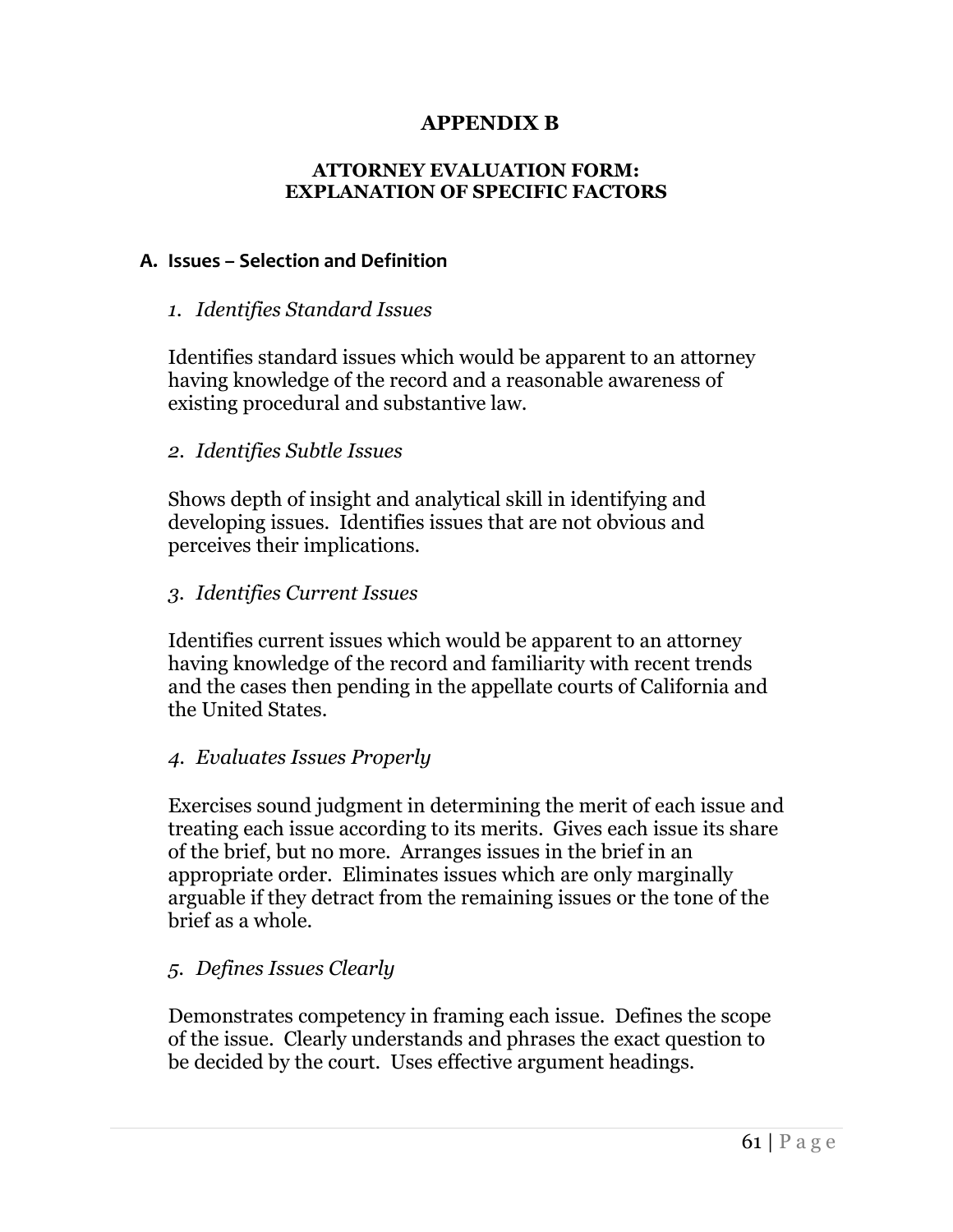#### <span id="page-62-1"></span><span id="page-62-0"></span>**B. Research**

#### *1. Performs Thorough Research*

Thoroughly researches all relevant aspects of each potential issue, becoming familiar with the law on related issues or "sub-issues" when necessary. Finds the most recent cases. Shows resourcefulness and knowledge of available materials.

#### <span id="page-62-2"></span>*2. Selects Appropriate Authority*

Cites adequate authority for the principles relied upon, neither string-citing unnecessarily nor making statements without support. Whenever possible uses cases which are factually on point as well as legally relevant. Takes account of adverse authority.

#### <span id="page-62-3"></span>*3. Cites Authority Accurately*

Cites and quotes legal authorities accurately; does not intentionally or negligently misrepresent the facts or law contained in authorities.

#### <span id="page-62-4"></span>*4. Checks Current Validity of Authority*

Cites no cases which have been overruled, depublished, or granted review in the California Supreme Court.<sup>23</sup>

#### <span id="page-62-6"></span><span id="page-62-5"></span>**C. Argumentation**

#### *1. Organizes Argument.*

Presents position in a coherent manner. States facts, sets forth legal principles and authorities, argues, and summarizes in a logical, orderly progression. Keeps objective of argument in mind; does not ramble or dwell on marginal matters.

<sup>23</sup> Subject to California Rules of Court, rule 8.1115(e) [Citation of opinions when review of published opinion has been granted.]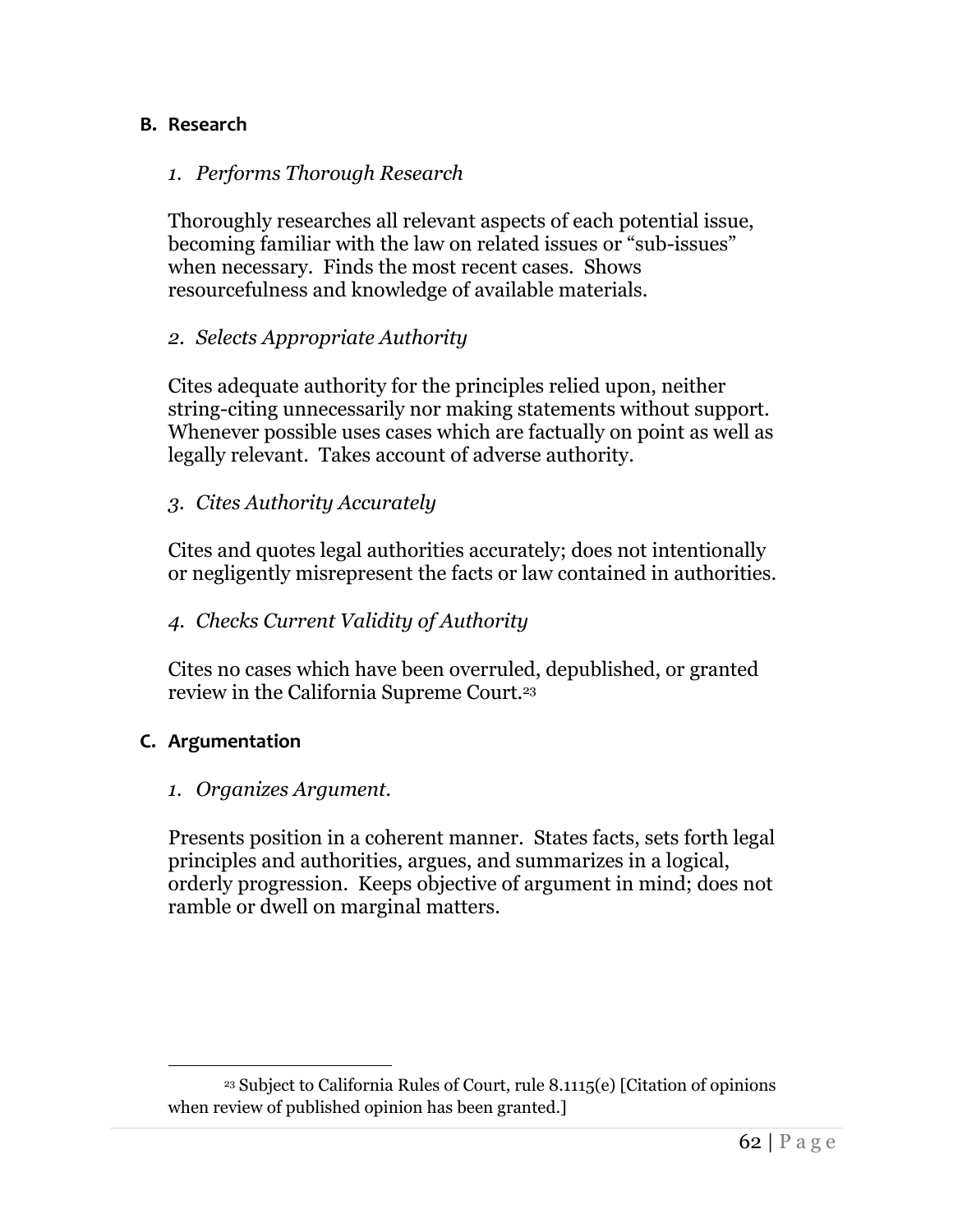#### <span id="page-63-0"></span>*2. Covers All Points Essential to Position*

Is aware of and addresses all points logically or legally necessary to the argument. Applies law to facts. Argues prejudice. Anticipates and discusses failure-to-object, waiver issues.

## <span id="page-63-1"></span>*3. Handles Authority Skillfully*

Analyzes authorities accurately and perceives their implications. Argues from analogy and distinguishes or challenges adverse authority skillfully.

#### <span id="page-63-2"></span>*4. Demonstrates Proficiency in Advocacy Skills*

Shows confidence in position. Presents strong arguments forcefully, weak ones credibly. Takes controversial stand where necessary. Maintains appropriate tone and balance. Handles facts sympathetic to opposition capably, without adopting defensive or insensitive posture.

#### <span id="page-63-3"></span>*5. Is Consistently Professional in Manner*

Maintains decorum without being pompous or overly formal. Is respectful to the court and opposing counsel. Concentrates on merits and refrains from personal attacks.

#### <span id="page-63-5"></span><span id="page-63-4"></span>**D. Style and Form**

#### *1. Writes Fluently*

Shows mastery of written language. Presents ideas clearly and concisely. Avoids legalisms.

#### <span id="page-63-6"></span>*2. Uses Correct Grammar, Diction, Spelling, Capitalization, and Punctuation*

Demonstrates command of the structure and formal elements of the English language. Does not detract from professional image by displays of carelessness and illiteracy. Proofreads carefully.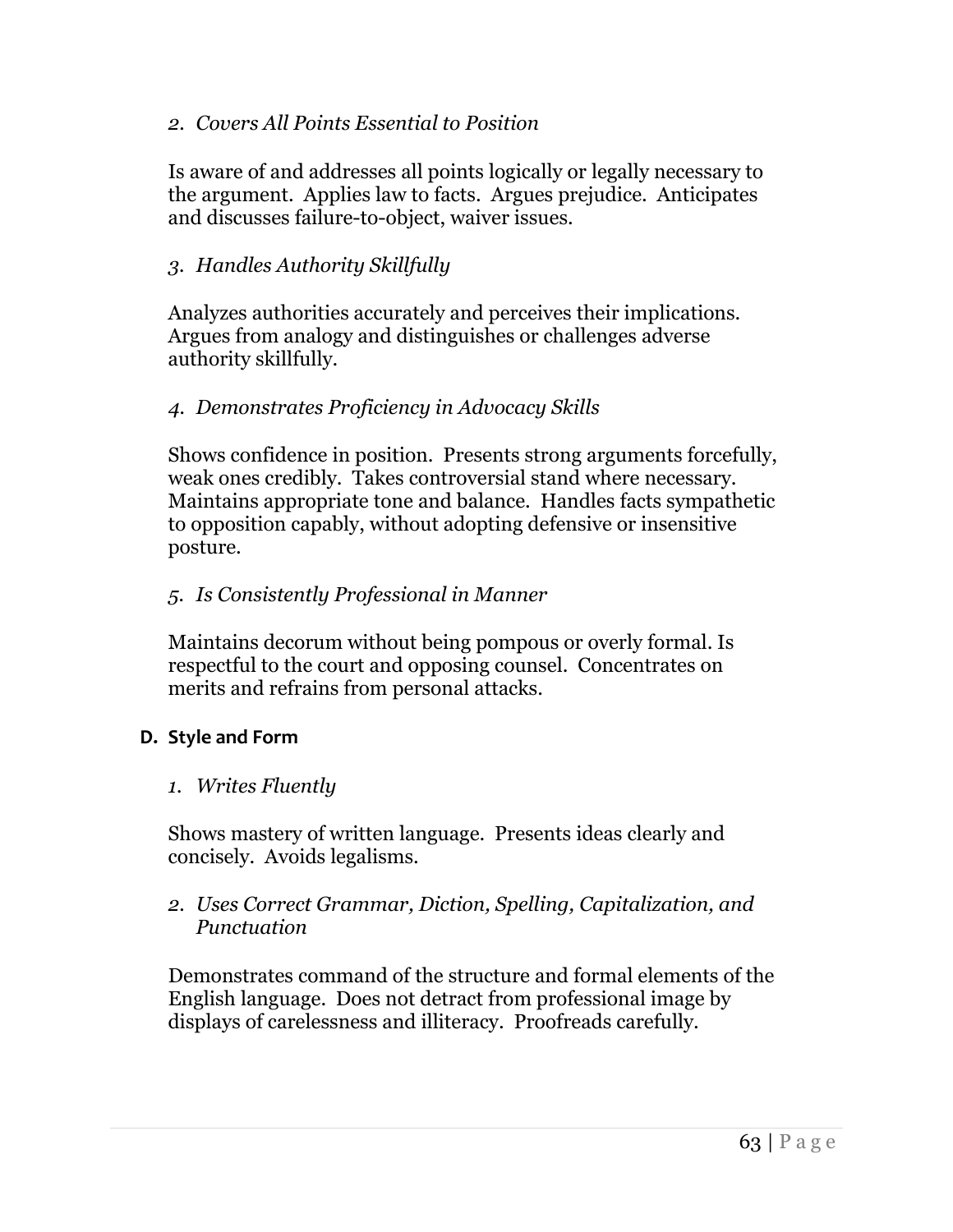## <span id="page-64-0"></span>*3. Presents Statement of the Case Properly*

Summarizes only those procedural facts relevant to the appeal itself or the specific issues to be decided. Cites to record.

#### <span id="page-64-1"></span>*4. Presents Statement of Facts Properly*

Summarizes in the statement of facts only those facts supported by the record. Adequately cites to the record. Is scrupulous in presenting the facts accurately and in the light most favorable to the respondent. Clearly separates and labels the defense evidence. Writes the pertinent facts in narrative form, not a witness-by-witness account.

#### <span id="page-64-2"></span>*5. Uses Correct Citation Form*

Uses correct citation form for both legal authorities and the appellate record.

<span id="page-64-3"></span>*6. Follows Rules and Good Practice on Form and Technical Aspects of Pleadings*

Follows prescribed format and formal requirements as to typing, binding, copying, and distributing of briefs and other pleadings. Gives briefs neat, orderly, professional appearance.

#### <span id="page-64-5"></span><span id="page-64-4"></span>**E. Responsibility**

#### *1. Makes Sure Record is Adequate*

Whenever necessary reviews the trial exhibits and the superior court file. Augments the record as needed.

#### <span id="page-64-6"></span>*2. Makes Use of Opportunities for Reply Briefs and/or Oral Argument*

Orally argues or files a reply brief whenever necessary. Bases the decision to request or waive oral argument upon the appropriateness of argument, not upon convenience.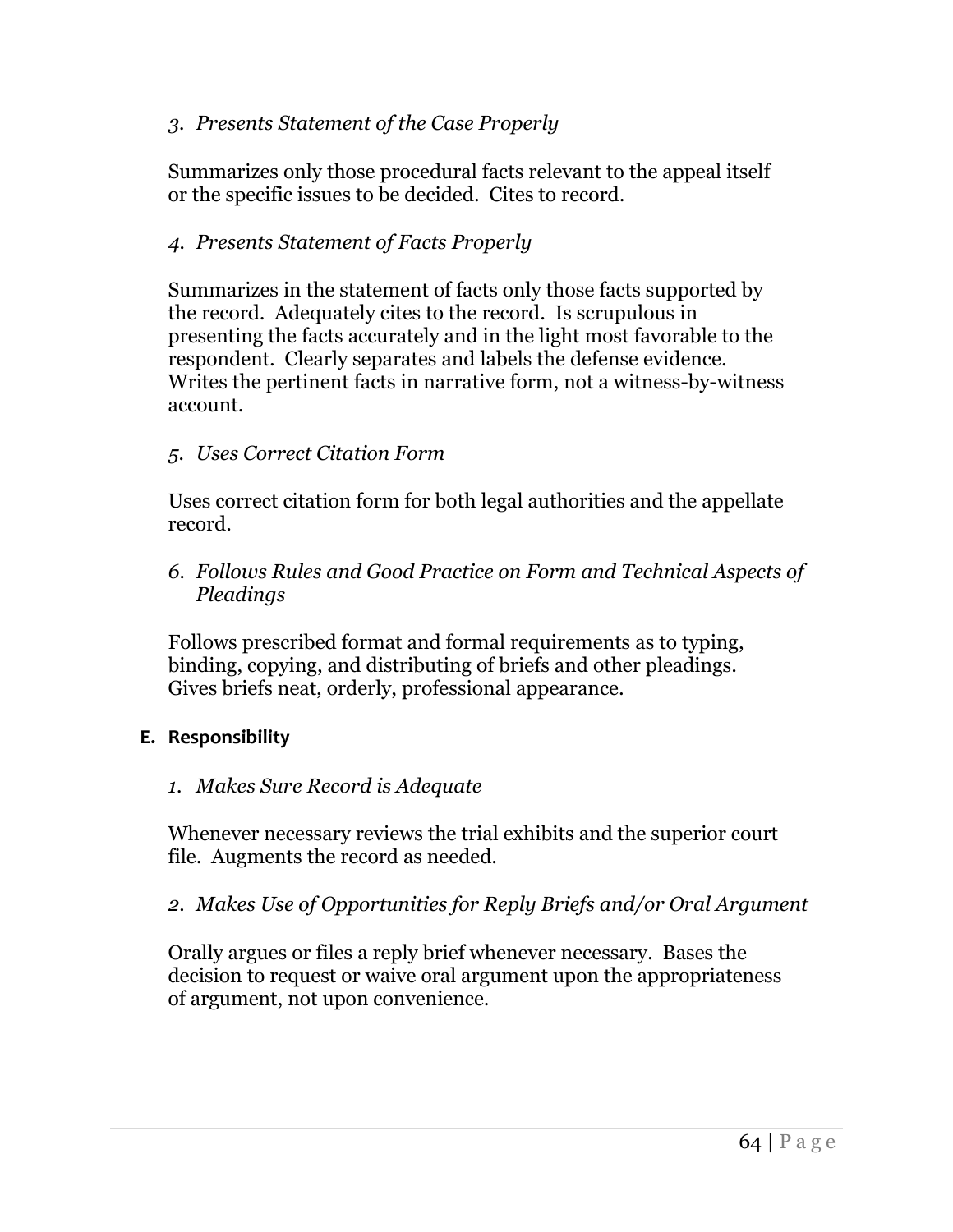#### <span id="page-65-0"></span>*3. Is Reliable and Cooperative in Working with ADI*

Promptly answers letters and returns phone calls. Keeps appointments. Meets informal interim deadlines within a reasonable time. Accepts reasonable recommendations and suggestions that are not in conflict with the attorney's duty to their client or the attorney's professional judgment.

#### <span id="page-65-1"></span>*4. Observes Deadlines*

Files all motions, briefs, and petitions on or before the date due, requesting extensions of time if, but only if, necessary.

#### <span id="page-65-3"></span><span id="page-65-2"></span>**F. Relationship with Client**

#### *1. Communicates Reliably*

Writes the client soon after appointment, answers correspondence, and provides the client with copies of all filings. When the court's opinion is issued, promptly advises the client; explains how to file their own petitions if the attorney sees no merit in proceeding further.

## <span id="page-65-4"></span>*2. Faithfully Pursues Client's Interests*

Selects issues to maximize effectiveness of appeal for client; acts zealously and conscientiously in fulfilling obligation to client, regardless of perceived rewards in case for attorney.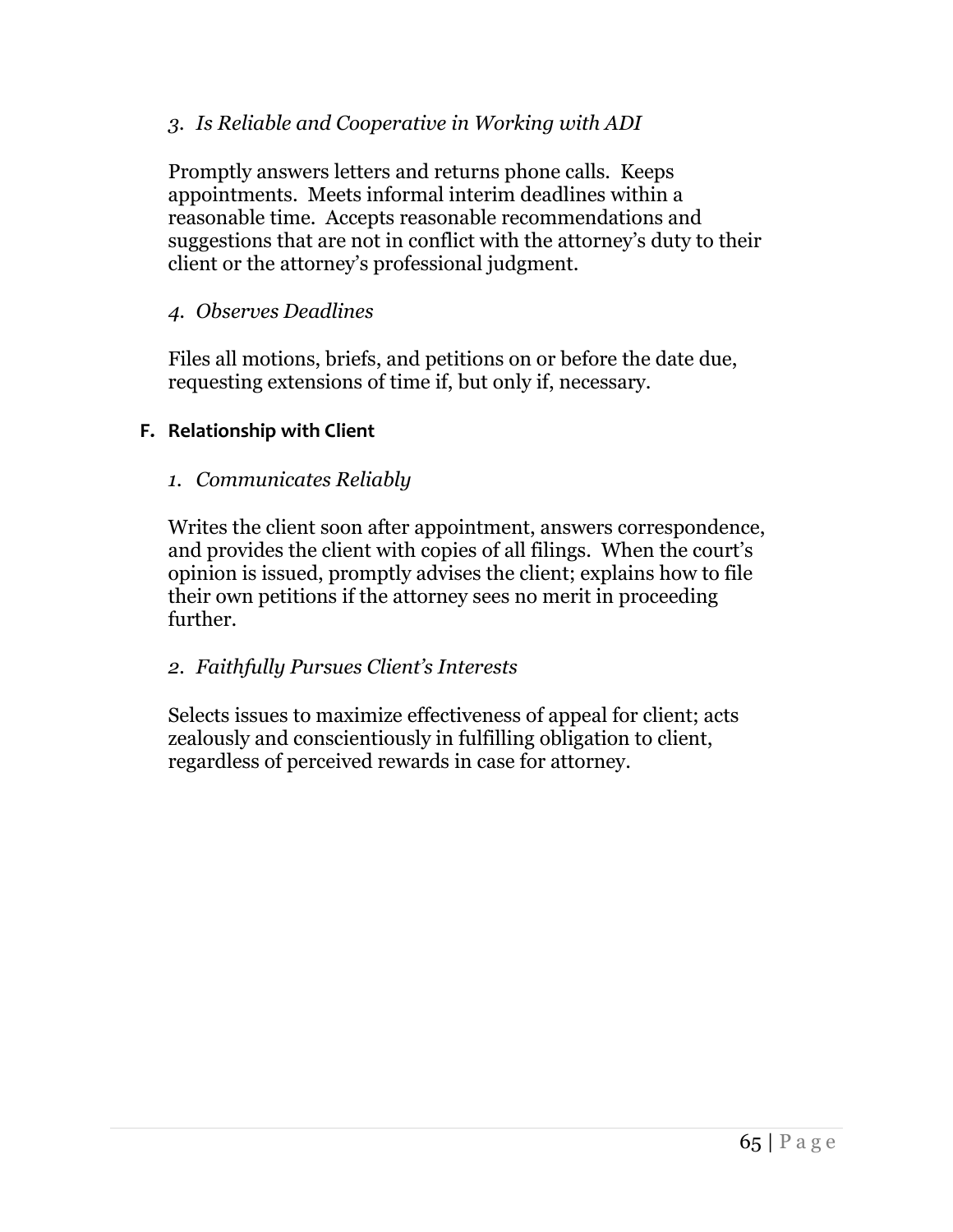## **APPENDIX C**

#### **AIDOAC POLICY ON USE OF ASSOCIATE COUNSEL<sup>24</sup>**

<span id="page-66-0"></span>The AIDOAC guidelines are based on principles articulated by the California Supreme Court and Courts of Appeal and reflect the appellate projects' standards for assessing the performance of appointed counsel. They are based, as well, on the broad ethical responsibilities of attorneys, recognizing that the failure adequately to supervise the work of subordinate attorney or non-attorney employees or agents is a failure to act competently on behalf of a client. (See Rules Prof. Conduct, [rule 1.1 and related annotations](http://www.calbar.ca.gov/Portals/0/documents/rules/Rule_1.1-Exec_Summary-Redline.pdf).)

Special considerations:

- *Court- or project-specific requirements:* Individual courts or projects may have additional or more specific requirements. Counsel must consult with the applicable project for such requirements.
- *Limitation for assisted cases:* AIDOAC has determined that attorneys in assisted cases may not use associate counsel, except with prior approval of the project executive director upon a showing of extraordinary circumstances.

#### <span id="page-66-1"></span>**A. Basic Principle of Personal Responsibility**

The attorney of record at all times has complete, final, and personal responsibility for the case. It is acceptable for the attorney in an independent case to employ others to *assist* in any of the attorney's functions. The attorney personally, however, is fully accountable for what has or has not been done on the case. The projects use a detailed, comprehensive method of evaluating attorneys' performance and selecting them for particular cases. The projects' quality controls would be undercut if attorneys were to allow others, not subject to this system, to take over important aspects of a case. The projects examine every category for which associate counsel or law clerk time is claimed, to determine whether appointed counsel has been sufficiently engaged to fulfill expectations.

<sup>24</sup> See [Chapter 1,](http://adi-sandiego.com/panel/manual/Chapter_1_Basic_Information.pdf#202007) § 1.79 in the Manual.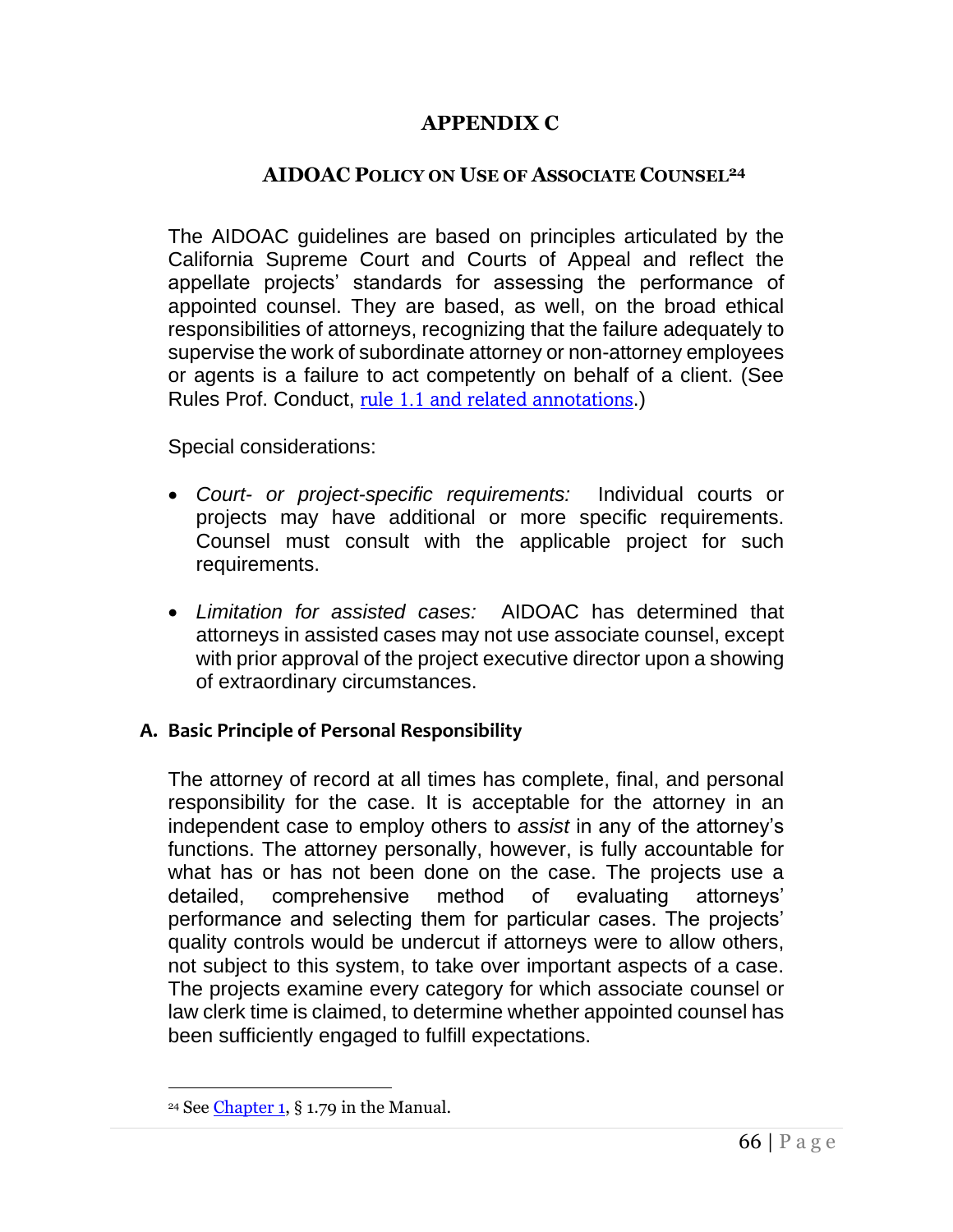The projects expect the quality of an attorney's work at all stages to reflect his or her own experience and other personal qualifications. This policy of personal accountability applies, not only to final filed documents, but also to preliminary drafts, if any, submitted to the projects and discussion of cases with a project staff attorney. Appointed counsel must be prepared to communicate personally with the project on all substantive, legal, strategic, ethical, and other important matters related to the case. Drafts and communications must conform to what is reasonably expected of attorneys at the experience level of appointed counsel.

Over-delegation may negatively affect the project's evaluation of appointed counsel's performance. Any substandard work produced by associates will damage the standing of the panel attorney personally.

## <span id="page-67-0"></span>**B. Specific Responsibilities of Appointed Counsel**

The appointed counsel is responsible for the following tasks, among any others the handling of a case may require: reviewing the entire record, completing it, and selecting issues; filing appropriate briefs, motions, applications, and other pleadings; reviewing all filings; making any personal appearances that adequate representation might require, including oral argument; and ensuring prompt, proper, and thorough communication with the client, the project, counsel for all parties, trial counsel as necessary, and the court. In performing these tasks, counsel must also ensure all applicable deadlines are met. To expand on some of these areas:

## <span id="page-67-1"></span>*1. Reviewing the entire record, completing it, and selecting issues*

Review of the entire record for issue selection and mastery of essential facts is an especially critical aspect of representation. Counsel must ensure the record is adequate for performing this task and complete it if necessary. While associate counsel may assist in record completion and review by performing such functions as taking notes on the transcript or writing a summary of the case and facts, ultimate delegation of this supremely important responsibility to another is unacceptable. The time appointed counsel spends personally reviewing the record must be adequate to assure *all* potential issues in the record have been spotted and considered. Counsel must also be familiar with the details of the record to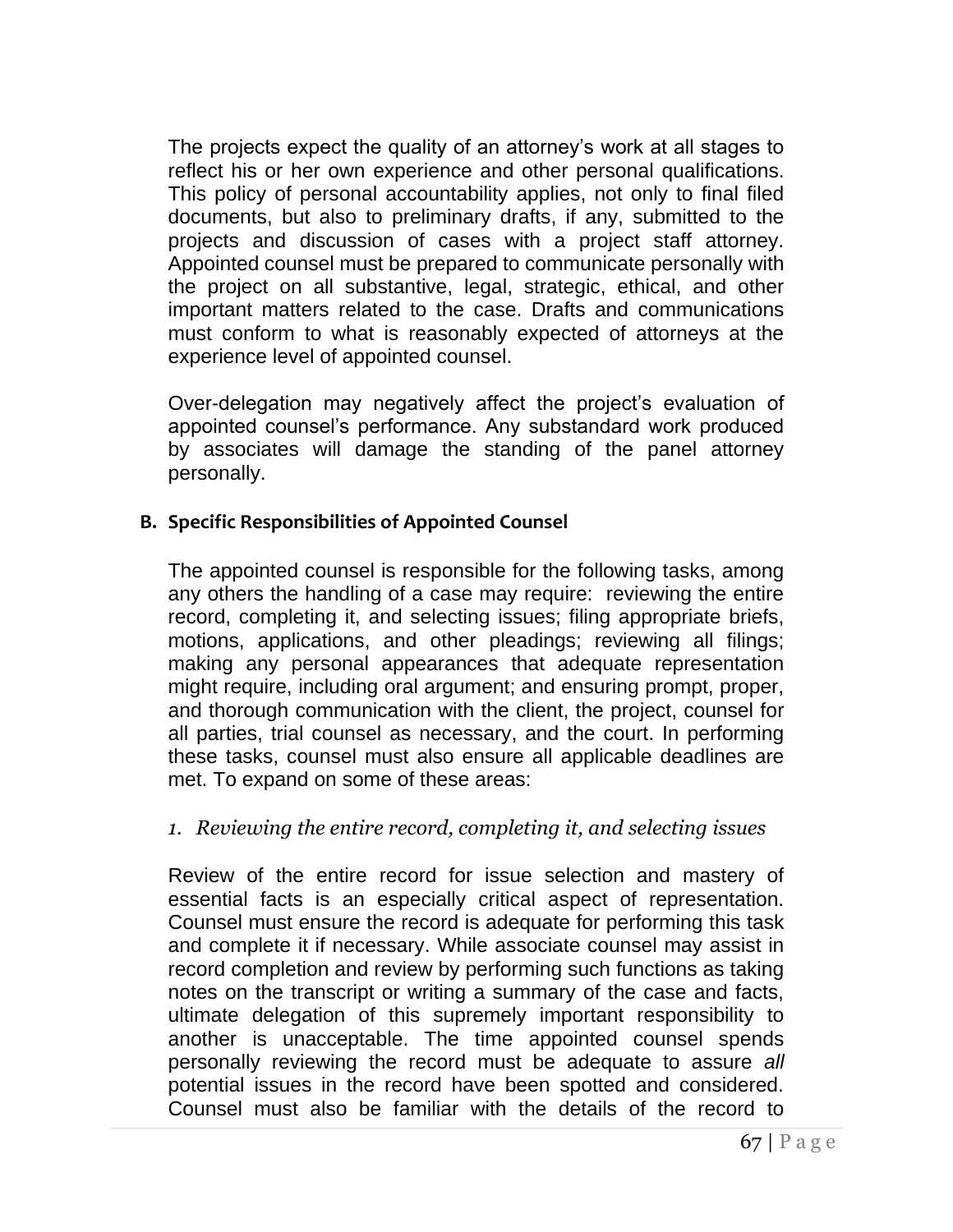understand nuances of fact that might affect the assessment and drafting of arguments.

## <span id="page-68-0"></span>*2. Filing appropriate briefs and other pleadings*

The opening brief is usually the pivotal document in an appeal, and counsel must put substantial personal effort into filing a product of appropriate quality. It is the attorney's own responsibility to confirm that the facts are stated appropriately, in accordance with appellate standards, and are supported by accurate citations to the record; to ensure all appropriate authorities have been considered and all citations are accurate and up to date; and to see that the document is proper and complete in both form and substance, complies with all requirements of the Rules of Court, accurately states all facts and law, and is argued intelligibly, coherently, grammatically, and persuasively. Similar responsibilities apply to reply briefs, petitions for rehearing or review, motions and applications, and any other filing.

## <span id="page-68-1"></span>*3. Reviewing all filings by others*

Other aspects of representation also require close personal attention. Decisions about reply briefs, oral argument, rehearing and review, etc., cannot be made properly unless appointed counsel reviews such filings as the respondent's brief and the opinion, plus any coappellant's briefing, court orders, and any other filing that may affect counsel's exercise of judgment.

## <span id="page-68-2"></span>*4. Making personal appearances*

Personal appearances (such as oral arguments) require special care, because supervising another's work in a courtroom is essentially impossible. Unless advance arrangements have been made, the projects and the courts expect appointed counsel to make all appearances personally. The panel attorney must consult with the project before using associate counsel at oral argument. The court may have to pre-approve the appearance of associate counsel, as well. In certain circumstances, the court or project may also require the client's consent. Requirements may vary from one court and project to another.<sup>25</sup>

<sup>25</sup> ADI note: Our courts specifically expect counsel to discuss oral argument by associate counsel with ADI ahead of time and get the court's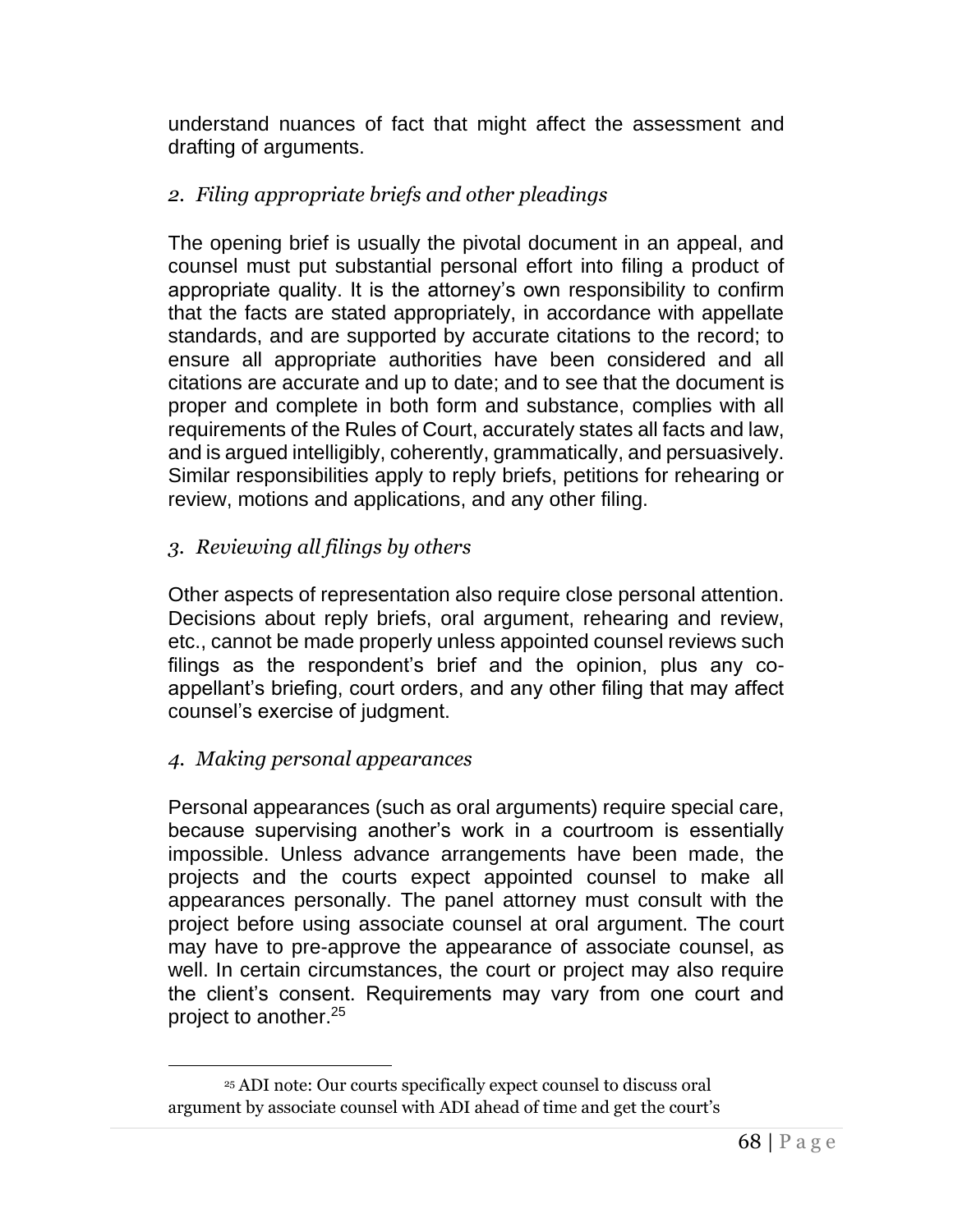<span id="page-69-0"></span>*5. Engaging in proper communication with the client, court, project, and others*

Counsel is personally responsible for ensuring prompt, proper, and thorough communication with the client, the court, the project, counsel for all parties, trial counsel as necessary, and any other person or entity the needs of the case may require. Counsel must fully comply with the ethical requirements of adequate client communication, including providing copies of significant documents and keeping the client informed of significant developments in the case. (Bus. & Prof. Code, § 6068, subds. (m) & (n); rule 1.4(a)(3), Cal. Rules Prof. Conduct.)

## <span id="page-69-1"></span>**C. Compensation**

Appointed counsel must report on all compensation claims any usage of associate counsel and indicate how much of that counsel's time is included in the hours claimed. These principles apply:

*Meaning of "associate counsel":* Associate counsel must have been an active member of the California State Bar at the time the services were performed for that individual's time to be billable as "counsel" time. If that was not the case, the time is billable only as law clerk or paralegal time – an expense not to exceed \$25 per hour.

*Compensable costs of associate counsel:* A claim with associate counsel time will be judged under the same guidelines and standards of reasonableness as those applicable to single-attorney claims. The use of associate counsel does not increase the time payable for any service performed.

*Claiming associate counsel's time:* Associate counsel time is reported as a part of appointed counsel's time for any specific task. Associate counsel time included in the claim is then itemized in the associate counsel attachment, which must state the name and California State Bar number of the associate counsel. These special rules apply:

preapproval, as well. (See [ADI news alert of April 2012](http://www.adi-sandiego.com/news_alerts/pdfs/2012/APRIL_2012_ADI_NEWS_ALERT.pdf) for further information. [April 2012 News Alert](http://adi-sandiego.com/news_alerts/pdfs/2012/APRIL_2012_ADI_NEWS_ALERT.pdf)